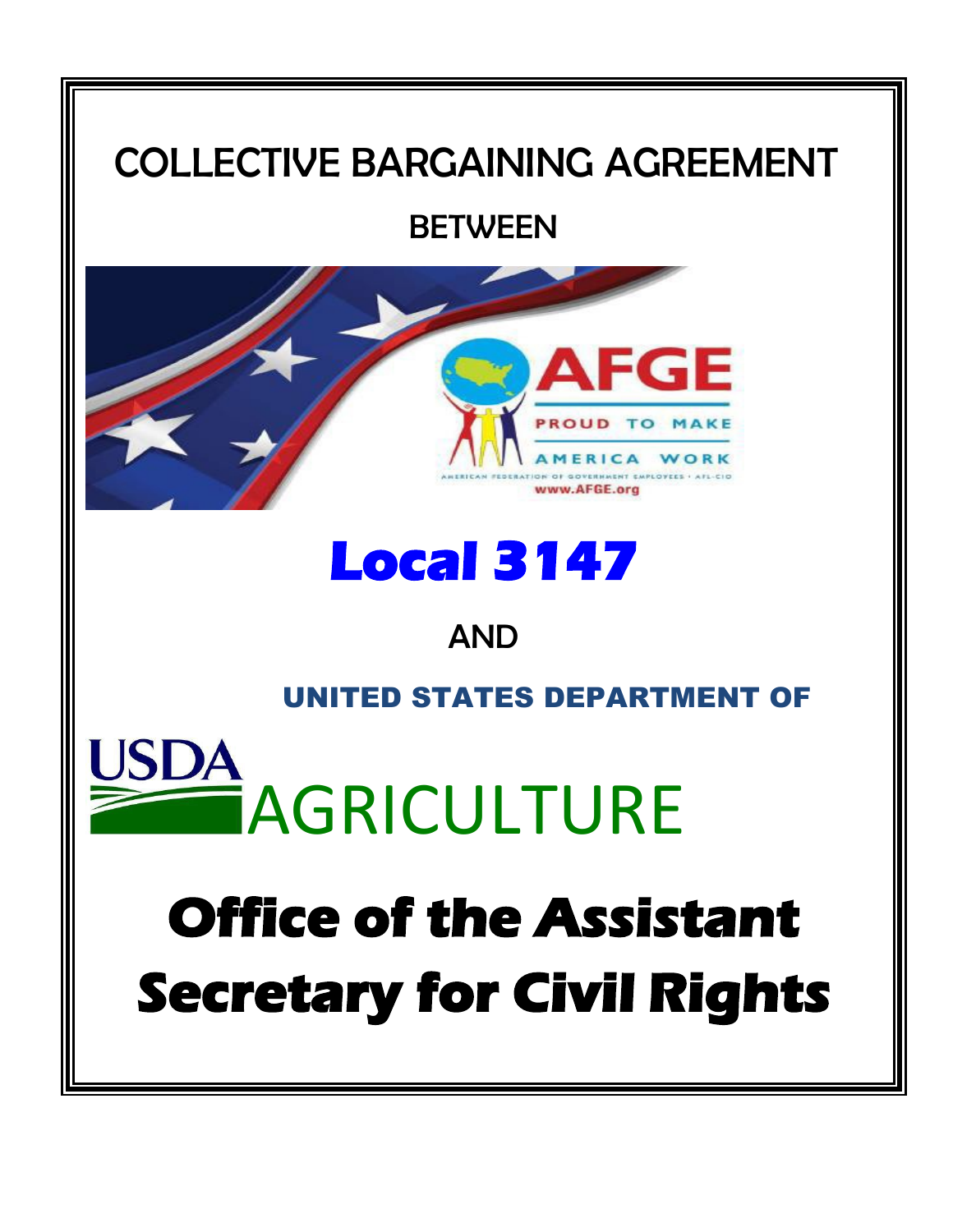

**United States Department of Agriculture**

| Departmental<br>Management                                 |                 | December 20, 2019                                                                                                                                                                                          |
|------------------------------------------------------------|-----------------|------------------------------------------------------------------------------------------------------------------------------------------------------------------------------------------------------------|
| Office of the<br>Assistant Secretary<br>for Administration | TO:             | Naomi C. Earp, Deputy Assistant Secretary for Civil Rights<br>Office of the Assistant Secretary for Civil Rights                                                                                           |
| Office of Human<br>Resources<br>Management                 | <b>FROM:</b>    | Daniel M. Kline, Branch Chief Daniel M. Kline<br><b>Labor Relations Division</b>                                                                                                                           |
| 1400 Independence<br>Avenue, SW<br>Washington, DC<br>20250 |                 | Office of Human Resources Management                                                                                                                                                                       |
|                                                            | <b>SUBJECT:</b> | Review of the new Collective Bargaining Agreement (CBA) Between the<br>Office of the Assistant Secretary for Civil Rights (OASCR) and the<br>American Federation of Government Employees (AFGE) Local 3147 |

On December 18, 2019, this office transmitted to the parties an Agency Head Review memorandum disapproving the Collective Bargaining Agreement (CBA) submitted to our office on December 4, 2019. Specific language contained within the CBA was found not in conformance with applicable law, rule and regulation. On December 19, 2019, this office received the Parties' renegotiated provision adopting the Department's recommended language.

On behalf of the Secretary of Agriculture and in accordance with 5 U.S.C. § 7114(c) (2), the Department has conducted an Agency Head Review of the subject CBA executed on December 19, 2019. After review of the renegotiated provision, the Department finds it consistent with current applicable law, rule and regulation. Therefore, the CBA shall have the effective date of this memorandum.

Enclosure

cc: Mary Pletcher, OHRM Winona M. Scott, OASCR Curtis R. Kibler, OHRM Claudette L. Joyner, AFGE Ashaki "Teddi" Mitchell, AFGE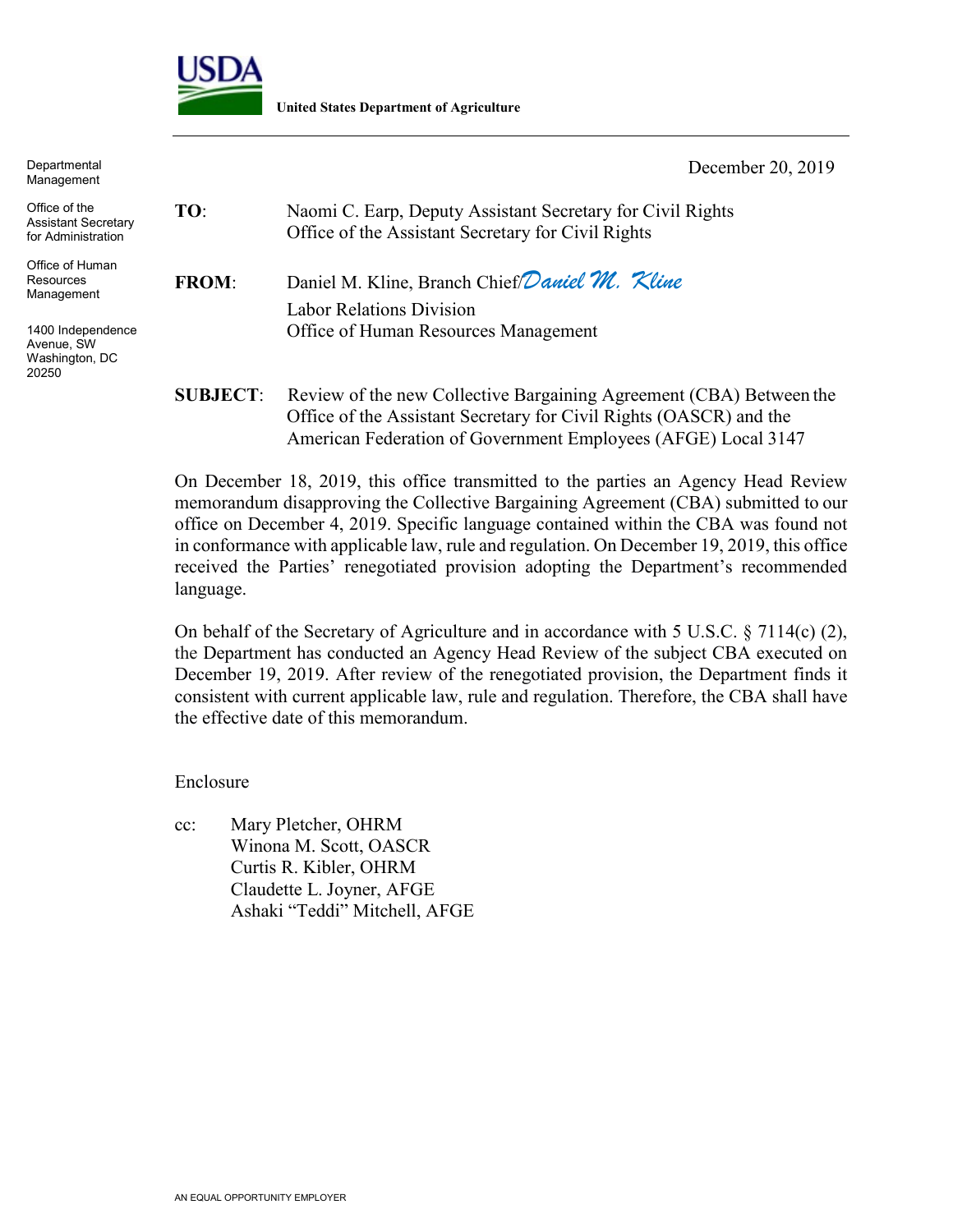#### **TABLE OF CONTENTS**

| <b>Article</b> |                                                             | Page           |
|----------------|-------------------------------------------------------------|----------------|
| 1.             | Recognition                                                 | T              |
| 2.             | <b>Controlling Authority</b>                                | $\overline{2}$ |
| 3.             | Management Rights                                           | 3              |
| 4.             | <b>Employee Rights</b>                                      | 5              |
| 5.             | Union Representation and Official Time                      | $\overline{7}$ |
| 6.             | <b>Employee Development and Training</b>                    | 13             |
| 7.             | Mid-Term Bargaining and Negotiations                        | 16             |
| 8.             | <b>Alternative Dispute Resolution Program</b>               | 19             |
| 9.             | Equal Employment Opportunity (EEO)                          | 20             |
| 10.            | Reasonable Accommodation for Employees with Disabilities    | 21             |
| 11.            | <b>Employee Assistance Program</b>                          | 24             |
| 12.            | <b>Filling Bargaining Unit Positions</b>                    | 25             |
| 13.            | <b>Career Ladder Promotions</b>                             | 29             |
| 14.            | Performance Management                                      | 31             |
| 15.            | Safety and Health                                           | 35             |
| 16.            | Hazardous Weather                                           | 38             |
| 17.            | Awards                                                      | 39             |
| 18.            | <b>Position Description</b>                                 | 41             |
| 19.            | Overtime                                                    | 43             |
| 20.            | Pay and Environmental Differential                          | 44             |
| 21.            | Details and Temporary Promotion and Reassignments           | 45             |
| 22.            | <b>Work Schedules</b>                                       | 47             |
| 23.            | Leave                                                       | 50             |
| 24.            | Holidays                                                    | 52             |
| 25.            | Corrective, Disciplinary and Adverse Actions                | 53             |
| 26.            | <b>Grievance Procedures</b>                                 | 56             |
| 27.            | Arbitration                                                 | 61             |
| 28.            | Reduction in Force, Reorganization and Transfer of Function | 63             |
| 29.            | Contracting Out                                             | 65             |
| 30.            | Concerted Activity                                          | 66             |
| 31.            | <b>Information and Publicity</b>                            | 67             |
| 32.            | Dues Withholding                                            | 68             |
| 33.            | Duration                                                    | 70             |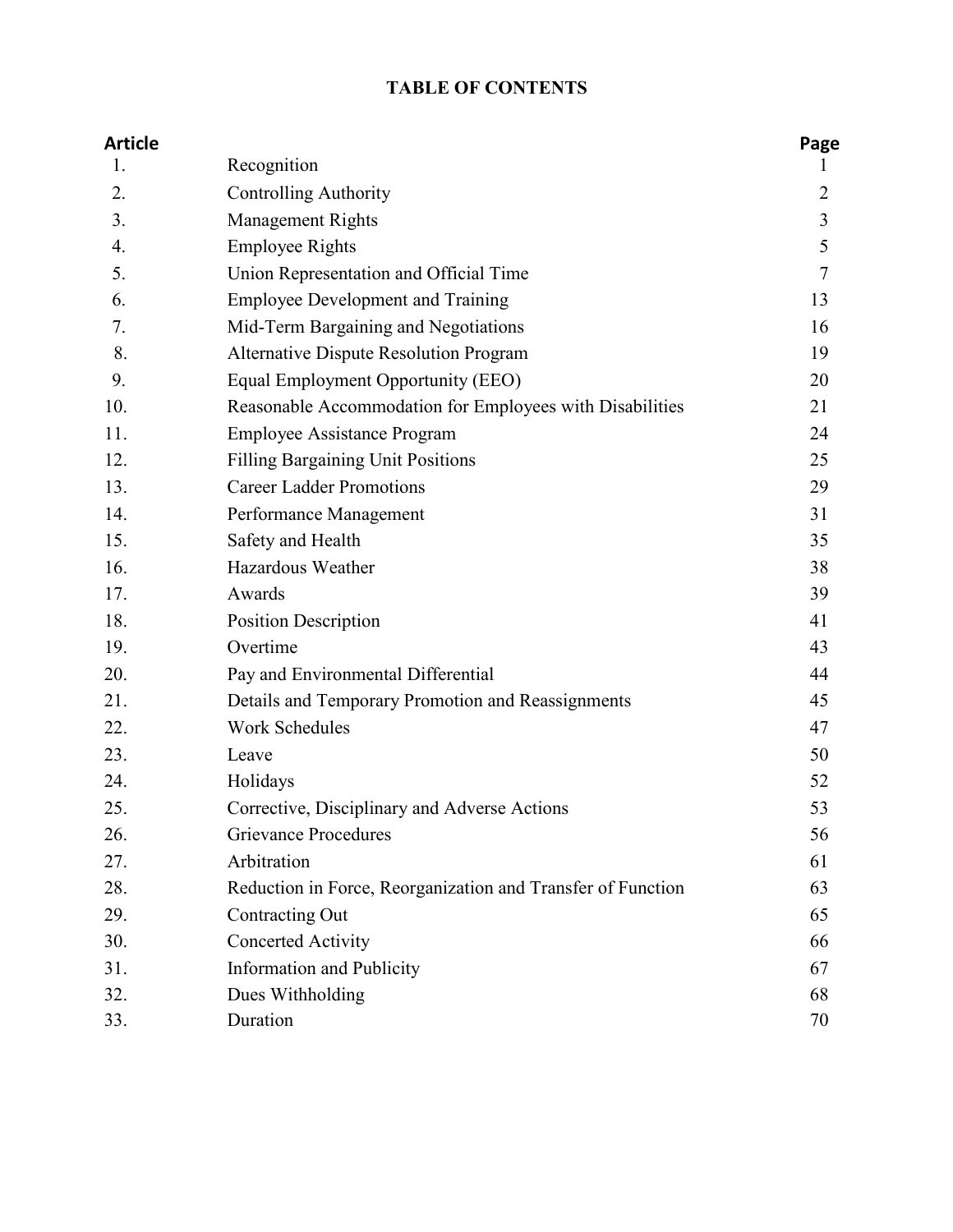#### **ARTICLE 1 RECOGNITION**

#### **Section 1**

This Agreement is made and entered into by and between the United States Department of Agriculture (USDA), Office of the Assistant Secretary for Civil Rights (OASCR) (hereinafter referred to as OASCR, the Agency, or Management); and the American Federation of Government Employees (AFGE), Local 3147 (hereinafter referred to as the Union or Bargaining Unit), collectively known as the Parties. USDA/OASCR Bargaining Unit Employees are hereinafter referred to as Employees or BUEs.

#### **Section 2**

Management hereby recognizes the Union under the provisions of Title VII of the Civil Service Reform Act of 1978, also known as the Federal Service Labor-Management Relations Statute, as the sole and exclusive representative for all employees in the Bargaining Unit which is defined as follows:

> The Representation Unit to which this Agreement applies includes all nonprofessional employees employed by the Office of the Assistant Secretary for Civil Rights, U.S. Department of Agriculture, Washington, D.C., excluding professional employees, management officials, supervisors, and employees described in 5 U.S.C. §§ 7112(b)(2), (3), (4), (6) and (7).

#### **Section 3**

Management and Union agree that the terms and conditions of this Agreement apply to all employees in the Bargaining Unit.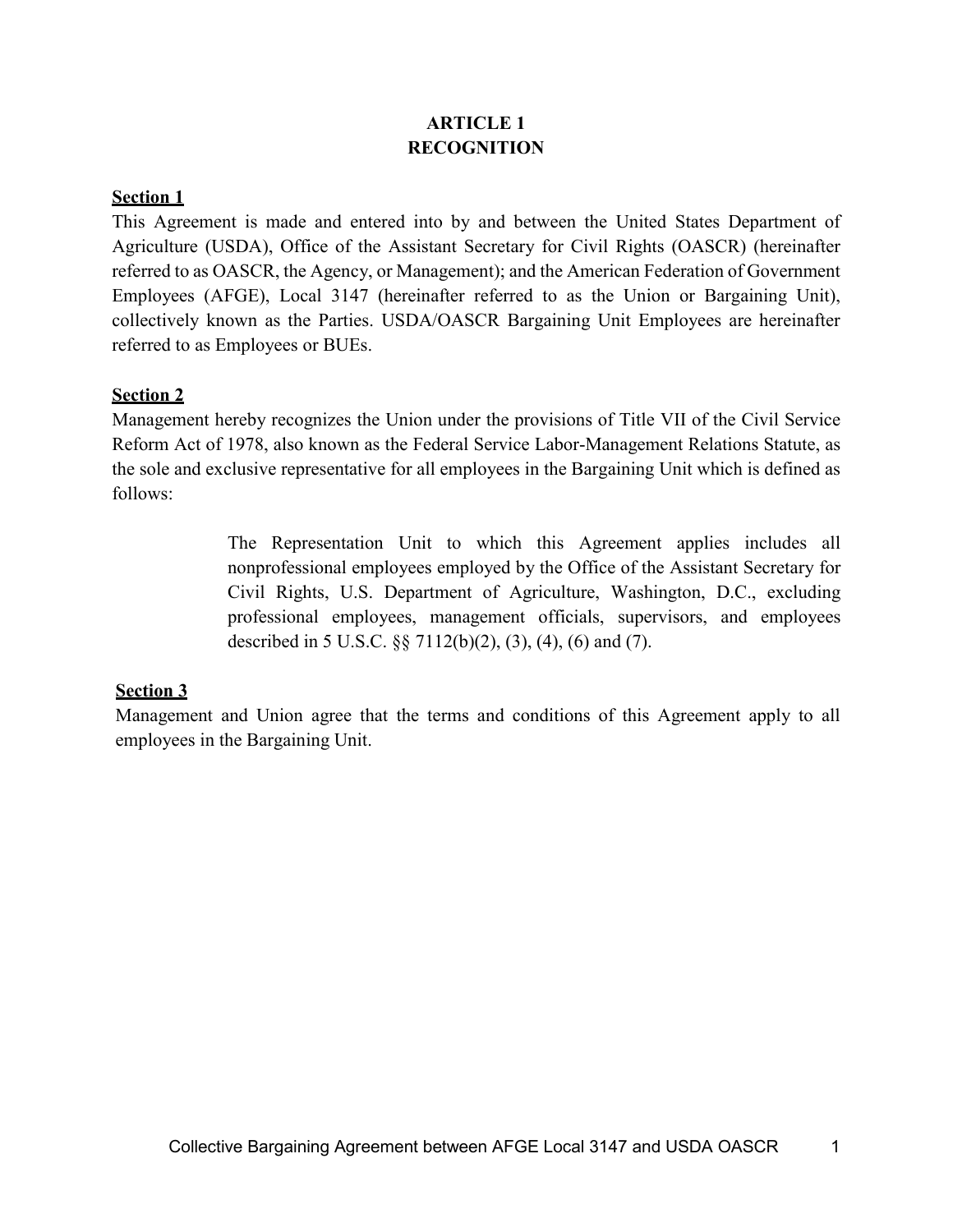#### **ARTICLE 2 CONTROLLING AUTHORITY**

In the administration of all matters covered by this Agreement the parties will adhere to federal laws and government-wide regulations.

Nothing in this Agreement or article will prohibit OASCR from implementing new governmentwide rules, regulations, laws, Executive Orders, new USDA Departmental Regulations and/or Agency policies.

OASCR will notify AFGE within three (3) workdays of all implementations as a result of the above. The Union may initiate Impact and Implementation bargaining in accordance with procedures set forth in Article 7.

The Parties agree to work together to reduce or remedy potential adverse impacts to employees.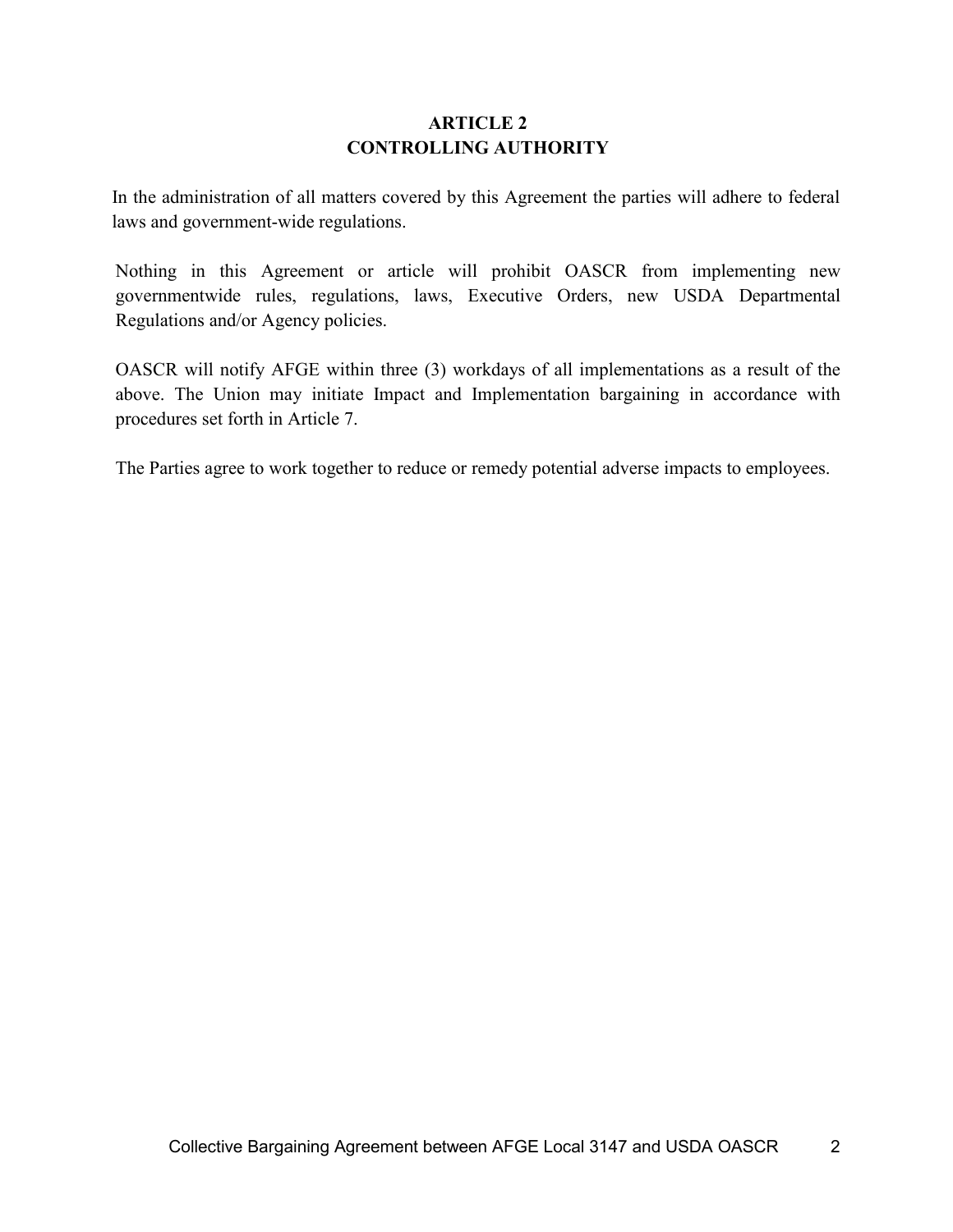#### **ARTICLE 3 MANAGEMENT RIGHTS**

#### **Section 1**

Management officials of the Agency retain the right, in accordance with 5 U.S.C. § 7106, to determine the mission, budget, organization, number of employees and internal security practices of the Agency; and in accordance with applicable laws to:

- A. hire, assign, direct, layoff and retain employees in the Agency, or to suspend, remove, reduce in grade or pay, or take other disciplinary action against such employees;
- B. assign work, to make determinations with respect to contracting out and to determine the personnel by which agency operations shall be conducted;
- C. make selections for appointments with respect to filling positions from among properly ranked and certified candidates for promotion, or other appropriate sources; and
- D. take whatever actions may be necessary to carry out the Agency's mission during emergencies.

[References include, but are not limited to: 5 U.S.C. § 7106]

#### **Section 2**

Nothing in this Section shall preclude agency or labor organization from negotiating:

- A. at the election of the Agency, on the numbers, types and grades of employees or positions assigned to organizational subdivision, work project, or tour of duty, or on the technology, methods, and means of performing work;
- B. procedures which Management officials of the agency will observe in exercising authority under this Section; or
- C. appropriate arrangements for employees adversely affected by the exercise of authority under this Section by such Management officials.

[References include, but are not limited to: 5 U.S.C. § 7106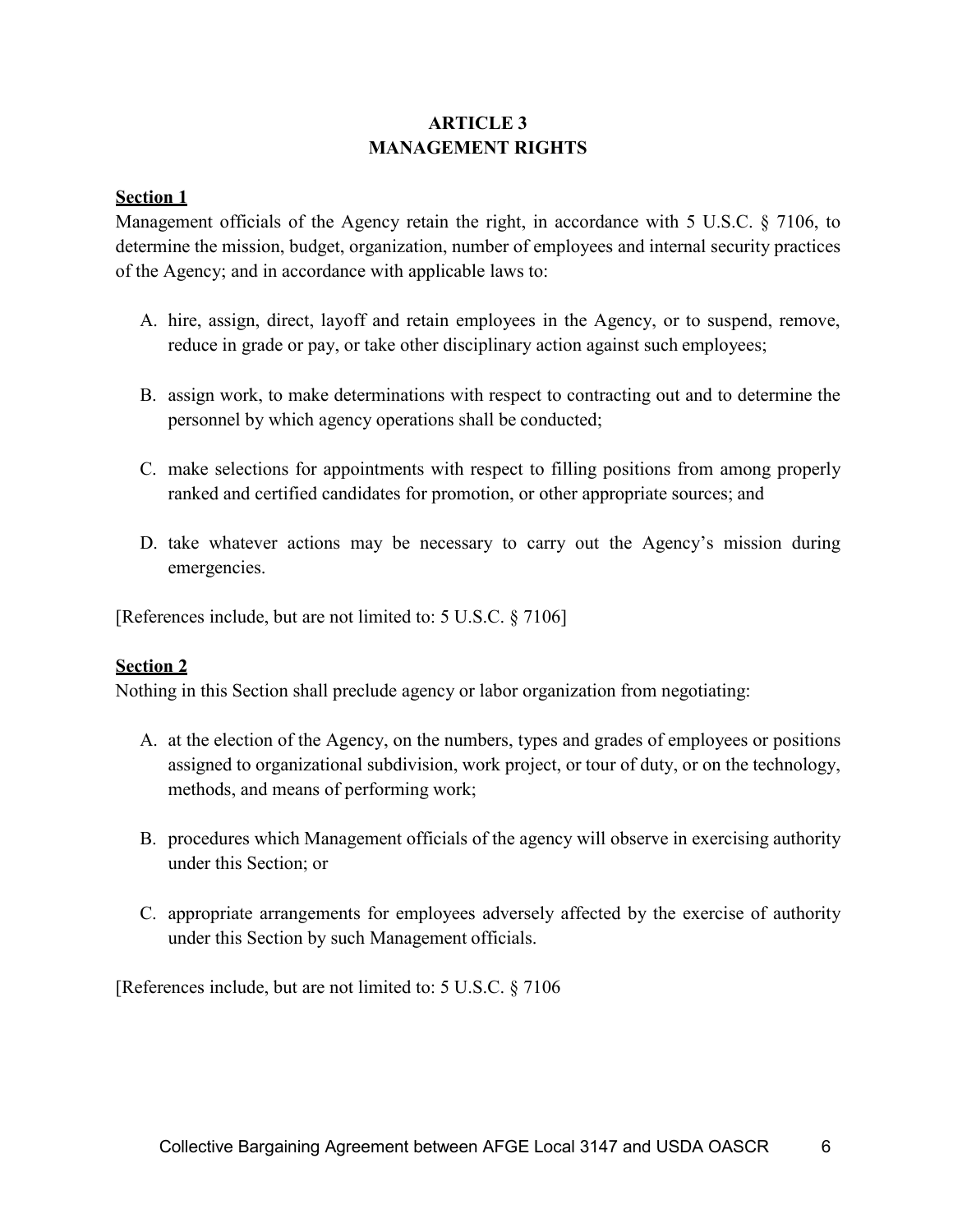#### **Section 3**

Management officials and supervisors retain the right to meet with Unit employees and without the presence of a Union representative concerning any matter that is not a condition of employment, as stated in 5 U.S.C. § 7114 (a)(2).

#### **Section 4**

The requirements of this Article shall apply to all supplemental agreements between the Parties.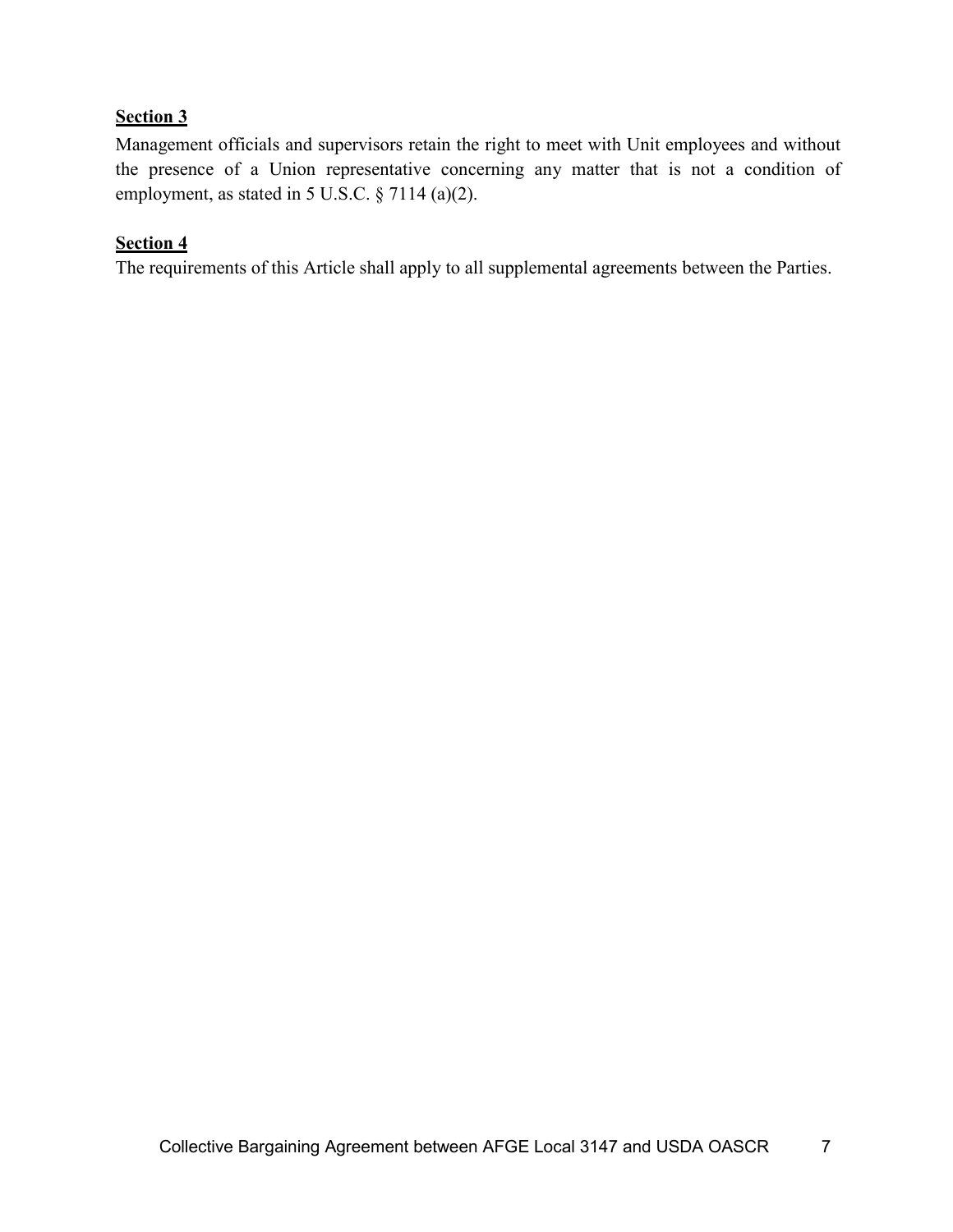#### **ARTICLE 4 EMPLOYEE RIGHTS**

#### **Section 1**

Each employee shall have the right to form, join, or assist any labor organization, or to refrain from such activity, freely and without fear of penalty or reprisal. Each employee shall be protected in the exercise of such right. Except as otherwise provided under this chapter, such right includes the right to:

- A. act for a labor organization in the capacity of a representative and the right, in that capacity, to present the views of the labor organization to the heads of agencies and other officials of the Executive Branch of the Government, the Congress, or other appropriate authorities, and
- B. engage in collective bargaining with respect to conditions of employment through representatives chosen by employees under this chapter.

#### **Section 2**

Nothing in this Section shall preclude the labor organization from enforcing discipline in accordance with procedures under its constitution or bylaws to the extent consistent with the provisions of this chapter. In conjunction with this Agreement, employees may retain any rights which fall under the Kalkines Warning, Weingarten Rights; and Garrity Rights.

#### **Section 3**

An exclusive representative of an appropriate Unit in an Agency shall be given the opportunity to be represented at any:

- A. formal discussions between one or more representatives of the Agency and one or more employees in the Unit, or their representatives, concerning grievances or personnel policy or practices, or other general conditions of employment, or;
- B. examination of an employee in the Unit by a representative of the Agency in connection with an investigation if the employee:
	- 1. reasonably believes that the examination may result in disciplinary action against the employee; and
	- 2. requests representation.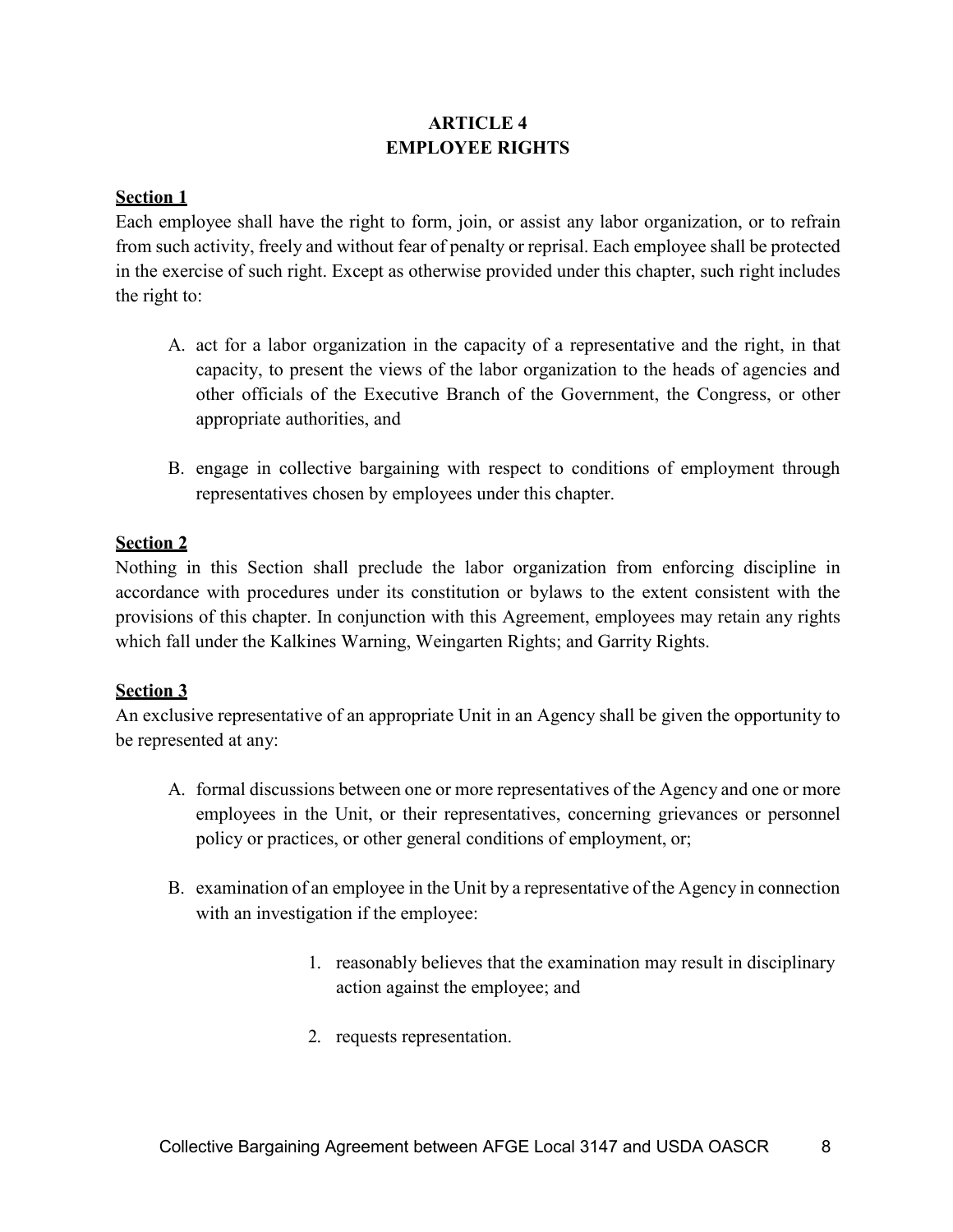The employee will be given sufficient advanced notice prior to being interviewed in order to obtain Union representation.

If the employee is to be served with a warrant or subpoena, where possible, it will be done in private without the knowledge of other employees.

The Agency will not deal directly with bargaining unit employees on matters such as working conditions, personnel policy or practices, or by engaging in formal discussions without Union notification. This does not apply to:

- administering work assignments;
- informal counseling (e.g., tardiness);
- issuance of a proposed disciplinary or adverse action (including the subsequent decision);
- the reasonable accommodation interactive process and oral replies (when the Union is not the designated representative); and
- performance counseling.

#### **Section 4**

In dealings between Management and Bargaining Unit employees, both Parties shall treat each other with dignity and respect. For example, there should be no verbal abuse. In addition, employees will be dealt with in a fair and equitable manner. When Management wishes to discuss matters of misconduct or of a sensitive nature with an employee, it should be done in private, away from other employees. In accordance with this Agreement, the employee shall have the right to exercise the option to request a Union representative.

[References include, but are not limited to: 5 U.S.C.  $\S$ § 7102, 7114(a)(2), and 7116(c)(2)]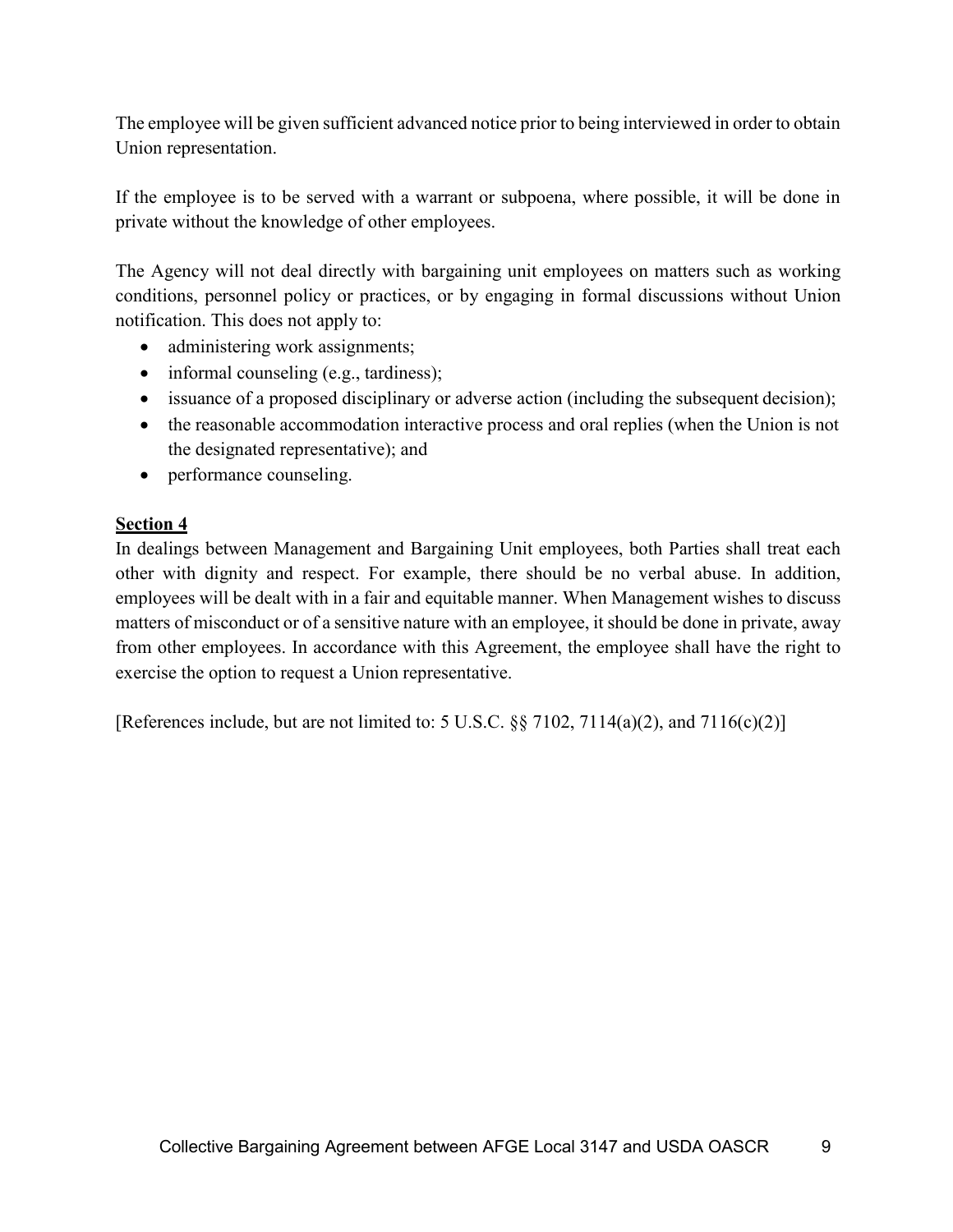#### **ARTICLE 5 UNION REPRESENTATION AND OFFICIAL TIME**

#### **Section 1**

OASCR will recognize the national and district officers of AFGE as well as its officers, stewards, and business agents(s). AFGE national and district officers will be provided access to the premises occupied by OASCR employees once their requests are approved by Management.

Officers, stewards, and other representatives of Local 3147 (collectively referred to as "Union Representatives") are authorized to request Official Time.

Management will not approve Official Time for Union Representatives who are not employees of OASCR.

The Union shall provide a list of Union Representatives to the Agency's Labor Relations Officer. The Union will provide the list within 30 calendar days of the effective date of this Agreement. Any changes to the list will be submitted to OASCR in writing within five (5) workdays before the newly appointed or elected representative is expected to begin performing representational duties.

OASCR Bargaining Unit Employees who are not Union Representatives may also request Official Time for purposes authorized by the statute (5 U.S.C. § 7131).

#### **Section 2**

Prior to using Official Time, Union Representatives will request approval from their supervisor or supervisor's designee. Requests can be made to the supervisor by: 1) WebTA; 2) email; 3) Official Time Request Form; or 4) other written request. All Official Time requests must include:

- the requestor's name;
- phone number where the individual may be reached during Official Time;
- date(s) of the Official Time;
- estimated start time:
- estimated end time;
- location of union activity;
- purpose (as noted by the Transaction Code); and
- date the request is submitted.

Requests should be made as soon as the Union Representative is aware of the need for Official Time. Management and Union Representatives understand the need for expeditiously addressing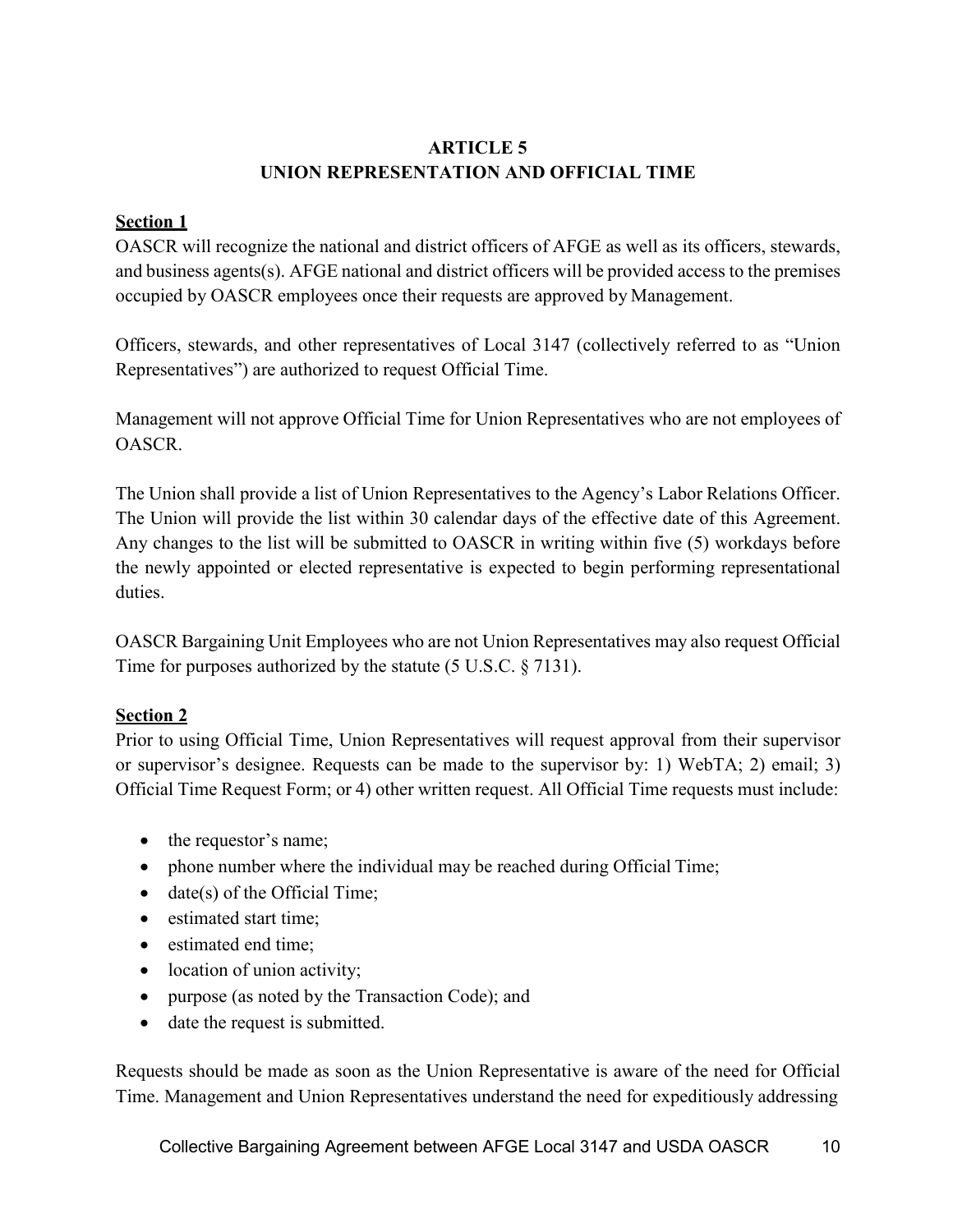employee-related issues and agree to promptly make requests and approvals. Union Representatives will obtain approval for Official Time prior to using Official Time. Timeframes and deadlines associated with this negotiated agreement shall be extended by the same number of days as the time elapsed between the request and approval, if the need arises.

Union Representatives responding to emergency situations (examples include: removal of employees from the workplace; injury on the job; Weingarten invocation; investigation by an enforcement entity) should request a waiver for pre-approval in writing as quickly as possible after the emergency has been addressed. All use of Official Time will be properly documented on the Representative's Time and Attendance Sheet in WebTA.

#### **Section 3**

Everything in this article applies whether the Union Representative and/or employee will be using Official Time at his or her work station or away from his or her work station. For brief (15 minutes or less) communications (phone call, email, unscheduled office visit), no prior approval is required.

The supervisor or supervisor's designee will approve Official Time requests submitted in advance unless work-related deadlines requirements preclude such approvals. If the request is denied the supervisor will notify the Union Representative by email with as much advance notice as possible. Such notification will provide the Union Representative with the business reason for the denial. The supervisor or the supervisor's designee will work with the Union Representative to schedule the next available opportunity. Delays in approving Official Time may necessitate the extension of timeframes.

#### **Section 4**

Once Union Representatives have obtained approval from the supervisor or supervisor's designee, Union Representatives will adhere to the estimated start and end times as closely as possible and notify the supervisor or supervisor's designee if modifications to the requested times are needed. If additional time is needed, Union Representatives must request an extension of time. The supervisor or supervisor's designee will approve the Official Time extension unless it is not appropriate due to work-related deadline requirements.

#### **Section 5**

The Parties will adhere to federal law and government-wide regulations with respect to the use of Official Time. If Executive Orders or USDA policies conflict with this Agreement, the Union may initiate Impact and Implementation bargaining to address any concerns.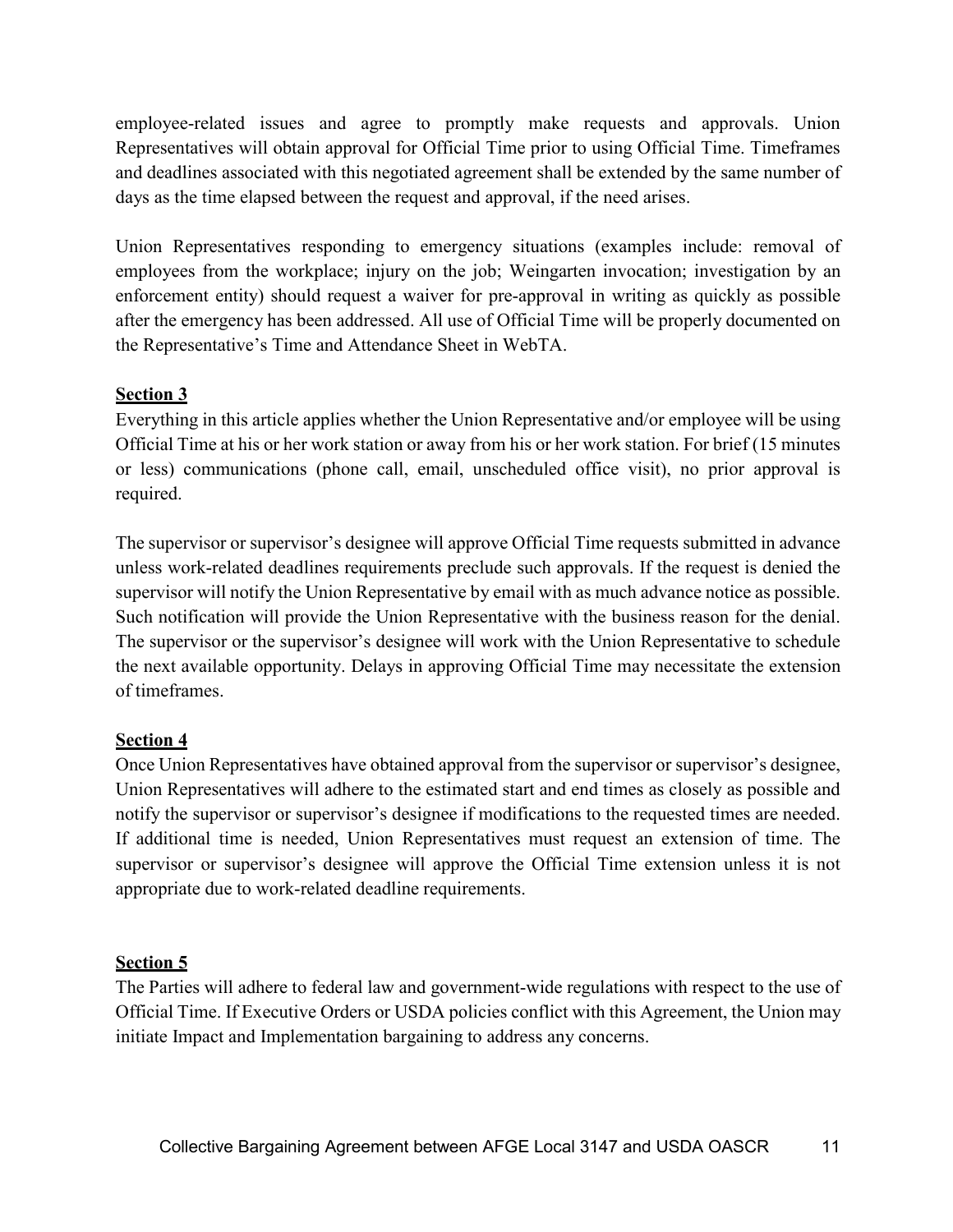The use of Official Time may be authorized for representational activities that include, but are not limited to:

- A. Attending formal discussions between one or more representatives of the Agency and one or more employees in the unit or their representatives concerning any grievance or any personnel policy or practices or other general condition of employment;
- B. Attending an examination of a Bargaining Unit Employee by a representative of the Agency in connection with an investigation if the employee reasonably believes that the examination may result in disciplinary action against the employee and the employee requests representation;
- C. Meeting with management representatives;
- D. Meeting with employees to resolve complaints and grievances;
- E. Attending grievance meetings with managers and employees;
- F. Attending meetings with Federal Labor Relations Authority or Federal Mediation and Conciliation Service representatives;
- G. Serving as a witness at an arbitration or an unfair labor practice charge or complaint;
- H. Participating as the representative of the union at an arbitration, unfair labor practice hearing or impasse proceeding related to the AFGE Local 3147 Bargaining Unit;
- I. Requesting Official Time by an employee; and
- J. Other representational activities permitted by this agreement.

#### **Section 6**

- A. In accordance with 5 USC 7131 (b), the use of official time is prohibited for internal union business
- B. The Agency will not authorize official time for lobbying or political activities.
- C. Representatives or employee will not be reimbursed for expenses incurred performing non-Agency business, unless required by law or regulation.
- D. Official time is not permissible for formal Worker's Compensation or formal EEO complaints.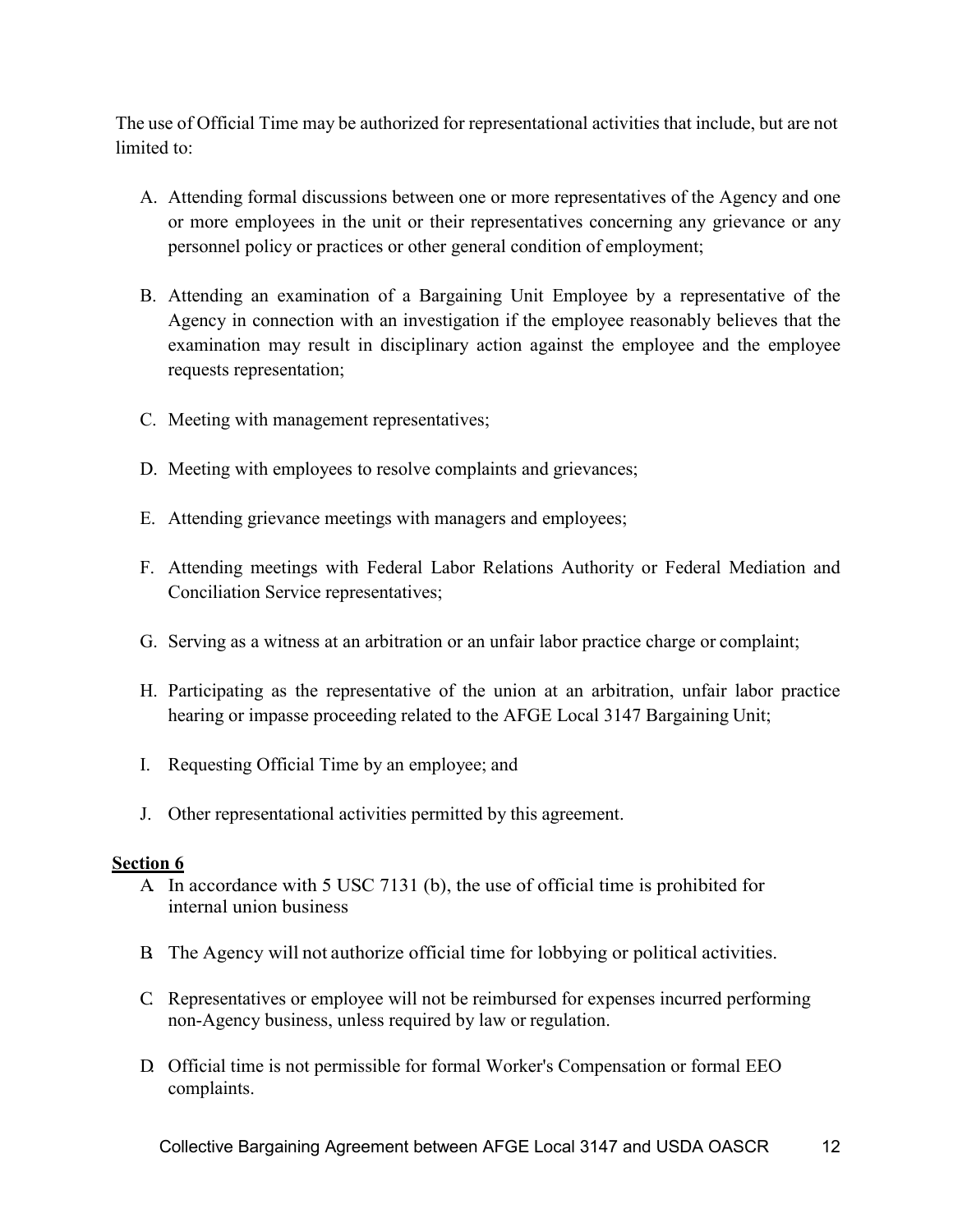- E. Representatives or employees are not authorized to earn premium or differential pay, overtime or compensatory time (to include travel compensatory time) for their performance of union representational duties. In unforeseen or exceptional circumstances, at the sole discretion of the Agency, premium or differential pay, overtime or compensatory time (to include travel compensatory time) may be approved.
- F. Work schedules will not be adjusted for the sole purpose of using official time. In unforeseen or rare circumstances, at the sole discretion of the Agency, work schedules may be adjusted.
- G. With advanced management approval, Official Time may be used in an Agency facility, a third-party litigation facility, or at an approved telework site.
- H. Representatives and employees, when acting on behalf of the Union on official time, may be permitted the free or discounted use of government property or any other Agency resources if such free or discounted use is not generally available for non-Agency business by employees when acting on behalf of non-Federal organizations. Such property and resources include office or meeting space, reserved parking space, phones, computers and computer systems.
- I. Employees may not use Official Time to prepare or pursue grievances (including arbitration of grievances) brought against OASCR under procedures negotiated by the parties pursuant to section 7121 of title 5 U.S.C. These prohibitions do not apply to:
	- 1. An employee using OfficialTime to prepare for, confer with an exclusive representative regarding, or present a grievance brought on the employee's own behalf; or to appear as a witness in any grievance proceeding; or
	- 2. An employee using Official Time to challenge an adverse personnel action taken against the employee in retaliation for engaging in federally protected whistleblower activity, or under any other similar whistleblower law.

#### **Section 7**

Union Representatives and employees must not use Official Time or duty time to conduct internal union business. Internal union business includes, but is not limited to, the following:

- A. Solicitation of membership;
- B. Elections of labor organization officials; and
- C. Collection of dues.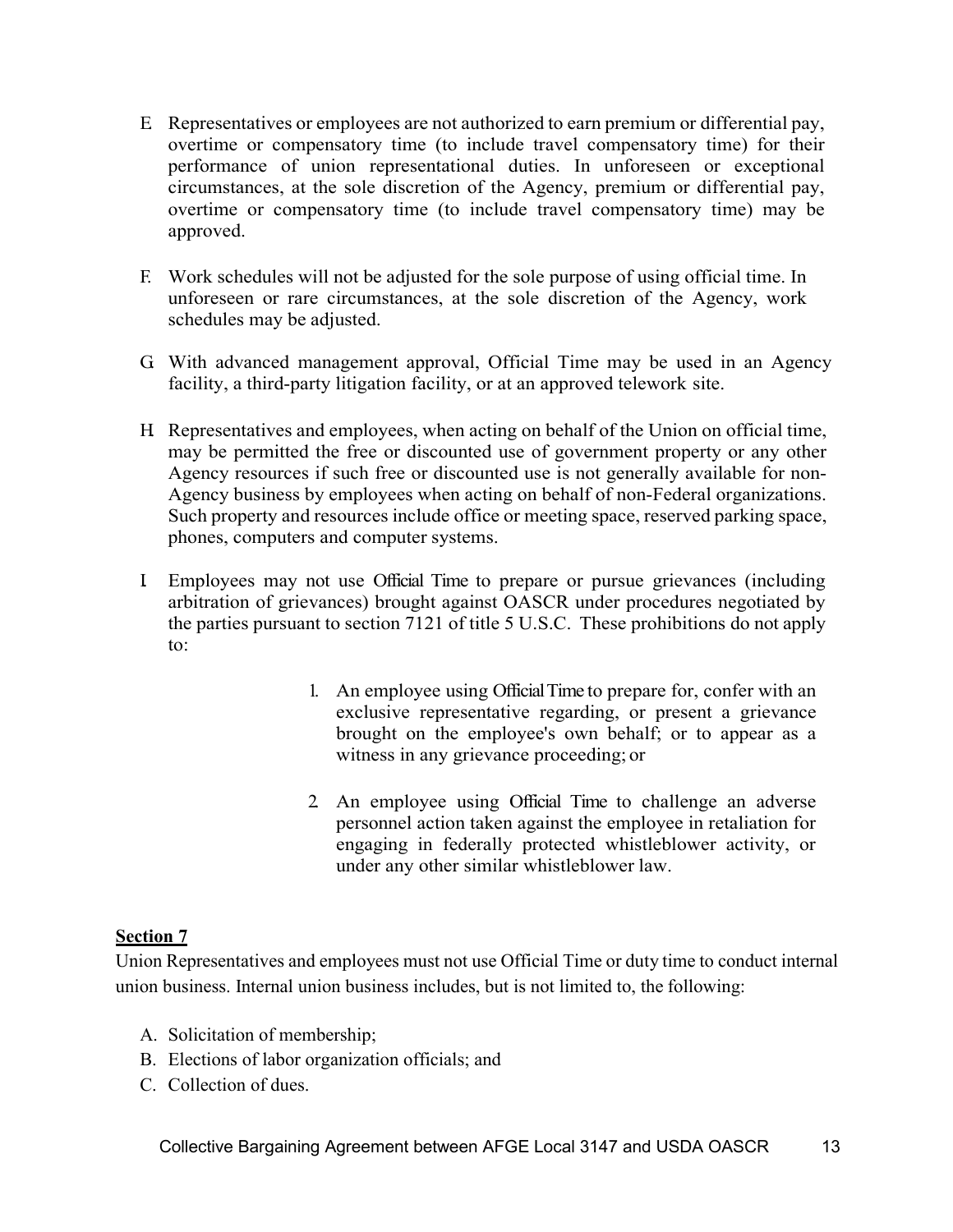Official Time will only be authorized during the Union Representative's official duty hours and may be approved while teleworking. The supervisor or supervisor's designee will notify the Agency's Labor Relations Officer immediately when Official Time is denied.

#### **Section 8**

Union Representatives will be responsible for using the proper Transaction Codes (TC) in WebTA when completing their timesheets. WebTA provides a title for each Official Time TC when a transaction is clicked in the "Work Time" section. The following TCs apply to the use of Official Time:

- 35 Term Contract Negotiations
- 36 Mid-Term Negotiations
- 37 Formal Discussions, Other Representational Functions
- 38 Grievances, Charges and Appeals

#### **Section 9**

Disputes over the use of Official Time should first be addressed through the Negotiated Grievance Procedure as outlined in this Agreement.

#### **Section 10**

Management may approve Official Time for each Union Representative during each year of this agreement to attend training of mutual interest to the Union and the Agency. The Union will recommend the Bargaining Unit Employees who will attend these training sessions. This will not exceed three Union Representatives per year.

#### **Section 11**

Union Representatives may make Information Requests that meet the criteria in 5 U.S.C. § 7114.

Annually, upon request, or when staff changes occur, Management will provide the Union with a modifiable and searchable electronic listing of all OASCR Bargaining Unit Employees. The list should include, at a minimum:

- First and last name of employee;
- Employment status (Full-Time, Part-Time, Retired, etc.);
- Position Series and Grade;
- Email address; and
- Immediate supervisor.

[References include, but are not limited to: 5 U.S.C. §§ 7114, 7117, and 7131]

Collective Bargaining Agreement between AFGE Local 3147 and USDA OASCR 14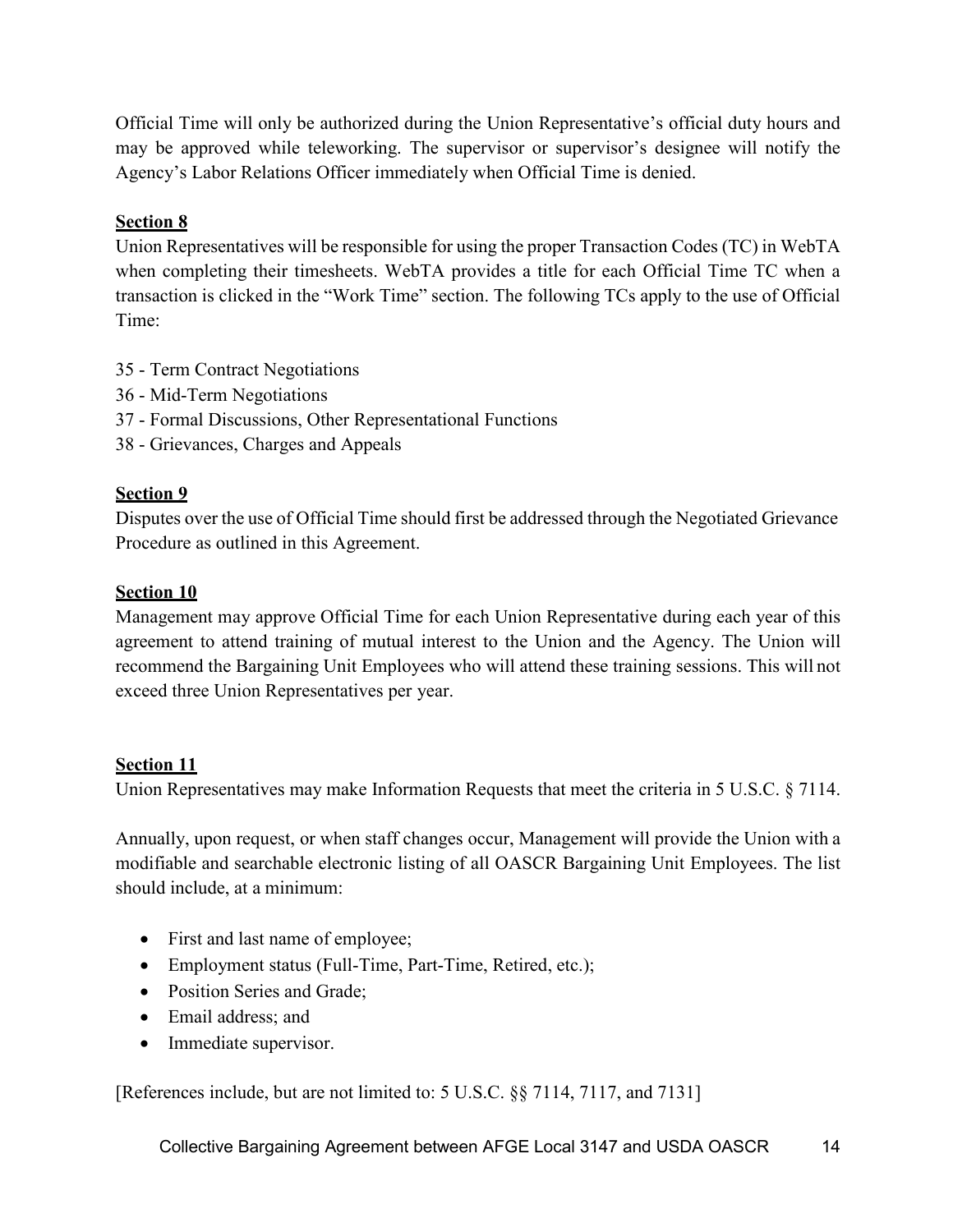#### **Office of the Assistant Secretary for Civil Rights Official Time Request Form**

| Requester's Name:                | Union Rep $\Box$ Employee $\Box$                              |
|----------------------------------|---------------------------------------------------------------|
|                                  |                                                               |
| Date Official Time will be used: | Date Request Submitted:                                       |
| <b>Estimated Start Time:</b>     |                                                               |
| Estimated End Time:              | 35 - Term Contract Negotiations<br>36 - Mid-term Negotiations |
|                                  | 37 - Formal Discussions, Other Representational<br>Functions  |

| <b>Purpose of Union Duties:</b> |                                                                                                                                                                                                                                                                                                 |             |
|---------------------------------|-------------------------------------------------------------------------------------------------------------------------------------------------------------------------------------------------------------------------------------------------------------------------------------------------|-------------|
|                                 | Attending formal discussions between one or more representatives of the Agency and one or<br>more employees in the unit or their representatives concerning any grievance or any<br>personnel policy or practice or other general conditions of employment.                                     | 37          |
|                                 | Attending an examination of a bargaining unit employee by a representative of the Agency in<br>connection with an investigation if the employee reasonably believes that the examination<br>may result in disciplinary action against the employee and the employee requests<br>representation. | 37          |
|                                 | Meeting with management representatives.                                                                                                                                                                                                                                                        | 35/36/37/38 |
|                                 | Meeting with employees to resolve complaints and grievances.                                                                                                                                                                                                                                    | 38          |
|                                 | Attending grievance meetings with managers and employees.                                                                                                                                                                                                                                       | 38          |
|                                 | Attending meetings with Federal Labor Relations Authority or Federal Mediation and<br>Conciliation Service representatives.                                                                                                                                                                     | 38          |
|                                 | Serving as a witness at an arbitration or an Unfair Labor Practice charge or complaint.                                                                                                                                                                                                         | 38          |
|                                 | Participating as a representative of the Union at an arbitration, unfair labor practice hearing<br>or impasse proceeding related to the AFGE Local 3147 Bargaining Unit.                                                                                                                        | 38          |
|                                 | Requesting Official Time by an employee                                                                                                                                                                                                                                                         | 35/36/37/38 |
|                                 | Other representational activities permitted by this Agreement                                                                                                                                                                                                                                   | 35/36/37/38 |

Approved: Denied: Denied:

Business Reason for the denial. Specify when the Official Time will be approved.

Supervisor Signature: Date: Date: Date: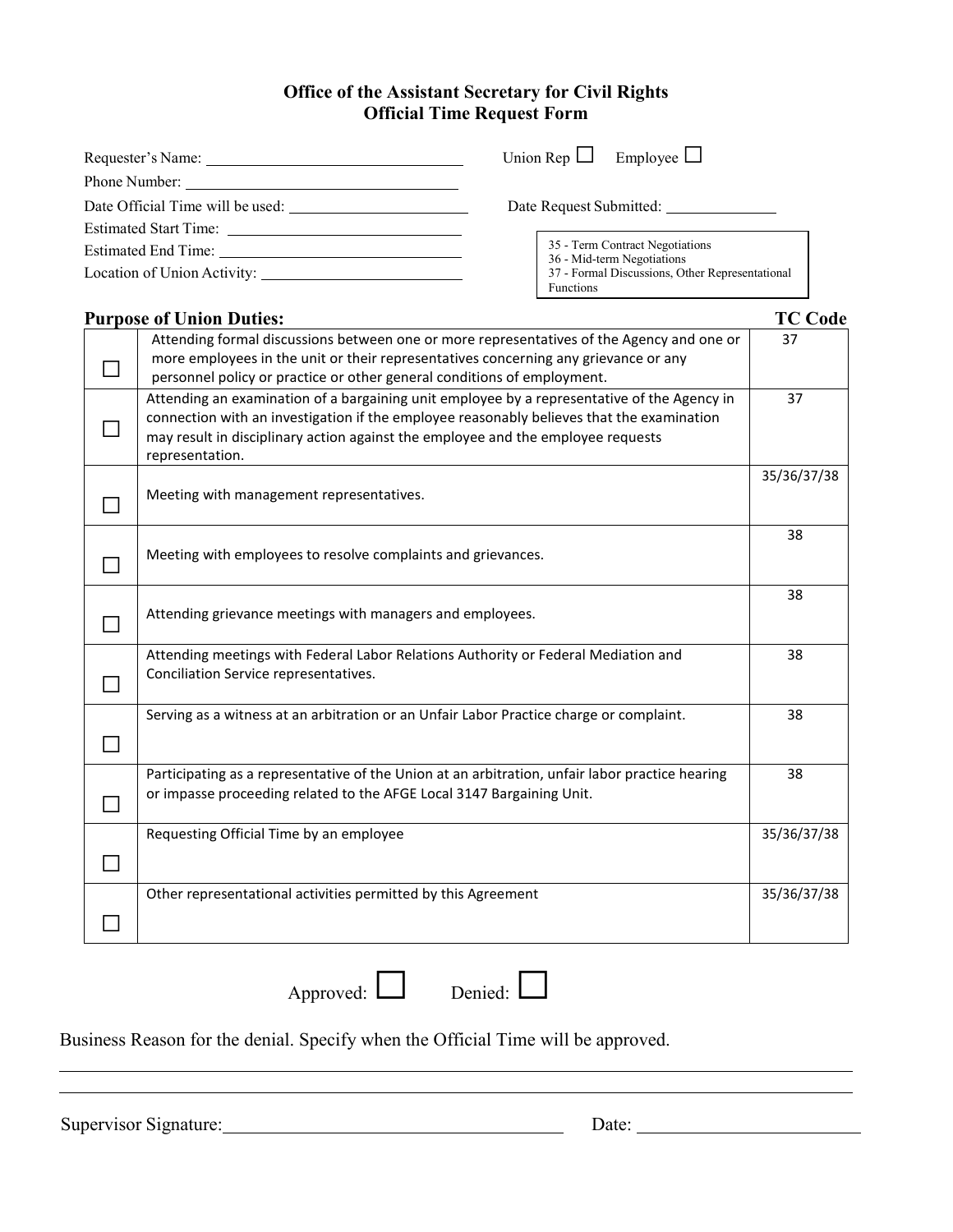#### **ARTICLE 6 EMPLOYEE DEVELOPMENT AND TRAINING**

#### **Section 1**

All employee development and training actions will be governed by laws, federal regulations, rules and policies, including DR 4040-410, "Creating Individual Development Plans," and this Agreement.

#### **Section 2**

Individual Development Plans (IDPs) can be an effective tool for the development of USDA employees. As part of long-term career planning, employees, supervisors and training managers can use IDPs to outline training and more importantly, create activities that will lead to a more engaged, effective and skilled workforce. IDPs are also an important part of succession planning by helping employees develop skills that will be needed in the future. The use of IDPs can also help close employee competency gaps.

IDPs are required by OASCR for Bargaining Unit Employees. If an employee declines an IDP, the supervisor should note on the IDP "No further development desired/required at this time."

The Parties understand:

- A. Training and development of employees is a matter of importance. Management should identify present and future organizational training needs and make every reasonable effort to provide training and development to all employees, including, but not limited to, training necessary to carry out all requirements of their job within a reasonable length of time after entering a new position. In addition, new employees will be provided an overview of the OASCR mission.
- B. Budgetary obligations and funding for employee training is the exclusive right and responsibility of Management. Wherever possible, managers, supervisors, and employees will utilize cost-effective training opportunities such as AgLearn.
- C. Employees' professional development should be an ongoing process to ensure employees are staying current in their fields and mission-critical competencies. Planning for continuous development must be anchored to the agency's mission, goals, objectives, and needs, as well as be tied to the employee's work and career goals.
- D. Management determines when participation in or completion of mission-critical training courses is mandatory and will notify the Union in advance via email of the required training. This notice does not apply to training mandated by the Department or higherlevel authority (e.g., Civil Rights, travel card, annual Security Awareness, etc.).
- E. When attending training, an employee may be required to change to another work schedule that conforms to the training schedule. When Management requires an employee to attend job-related training courses which will require a change in work schedule or location,

Collective Bargaining Agreement between AFGE Local 3147 and USDA OASCR 13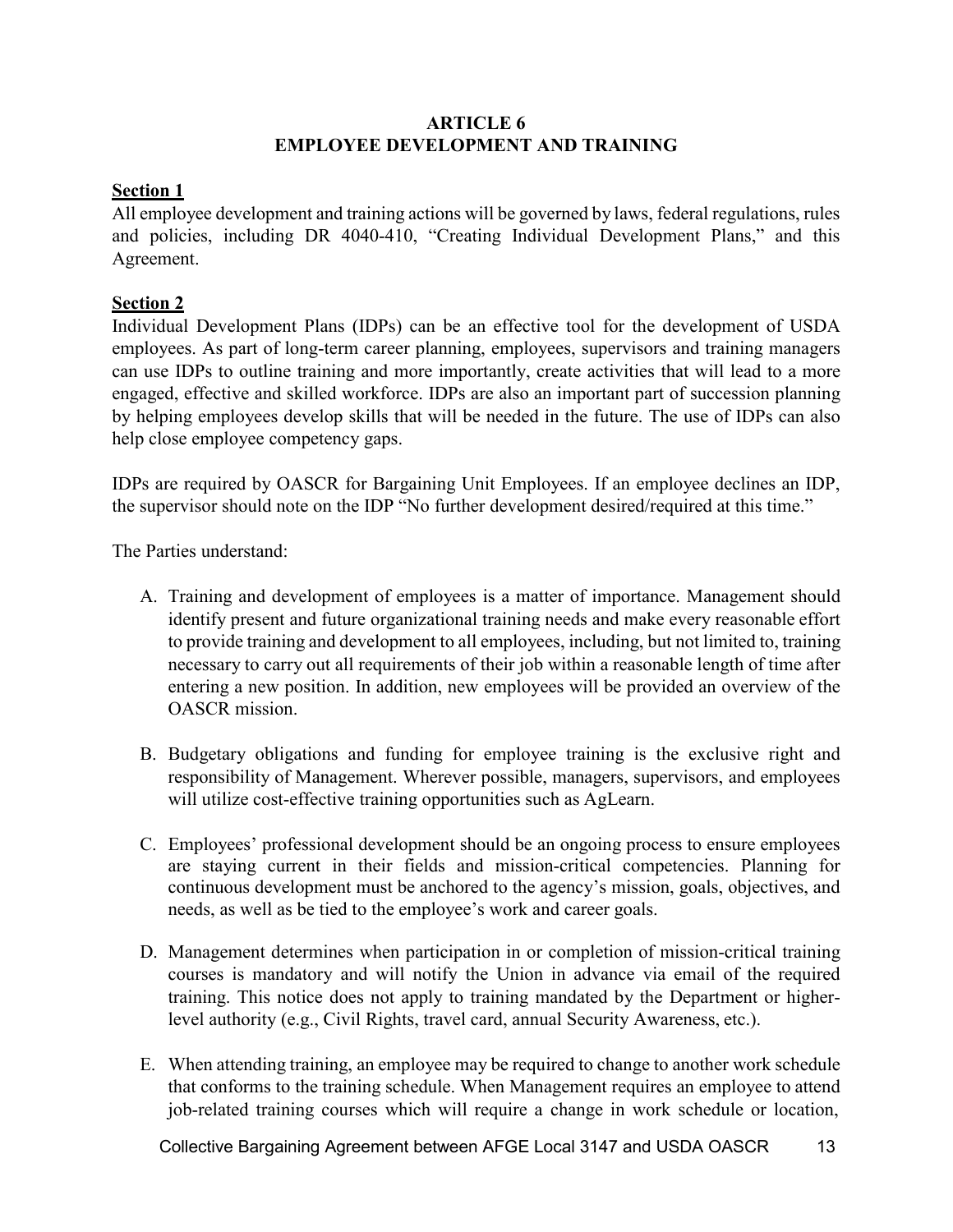managers, supervisors, and employees will work together to ensure that schedules are properly modified in a timely manner.

- F. Training requests and documentation of completed training will be processed by "Authorization, Agreement and Certification of Training," Standard Form (SF) 182. Employees will submit training requests in advance.
- G. Employees will not be reimbursed for unauthorized training.

#### **Section 3**

Selection for training opportunities shall be carried out in a fair and equitable manner:

- A. Based on the needs of the organization;
- B. Within Agency budgetary limitations; and
- C. Consistent with equal employment opportunity guidelines, affirmative action goals, staff development goals and applicable statutory or regulatory provisions.

#### **Section 4**

Management and employees are encouraged to utilize an Individual Development Plan (IDP). Supervisors and employees should discuss training needs and opportunities that would help employees perform the duties of their current position, improve skills and competencies and provide career development opportunities.

Employees should work with their supervisor to develop an IDP to identify training requests related to the performance of duties in their current position, as well as opportunities for career development which can further the Agency's ability to achieve its mission.

The supervisor's approval of an IDP does not commit the Agency to obligate funds for training and/or courses contained within an IDP.

Unscheduled discussions concerning an employee's training needs and career development opportunities may be initiated by the employee or supervisor at any time separate from the process to develop an IDP.

#### **Section 5**

Completion of the IDP form acknowledges the employee's commitment to accomplish the planned training and development. To implement the plan effectively, three actions are required on the employee's part:

A. Documentation: Formal training and developmental activities that involve exchange of funds, Official Time or both must be documented.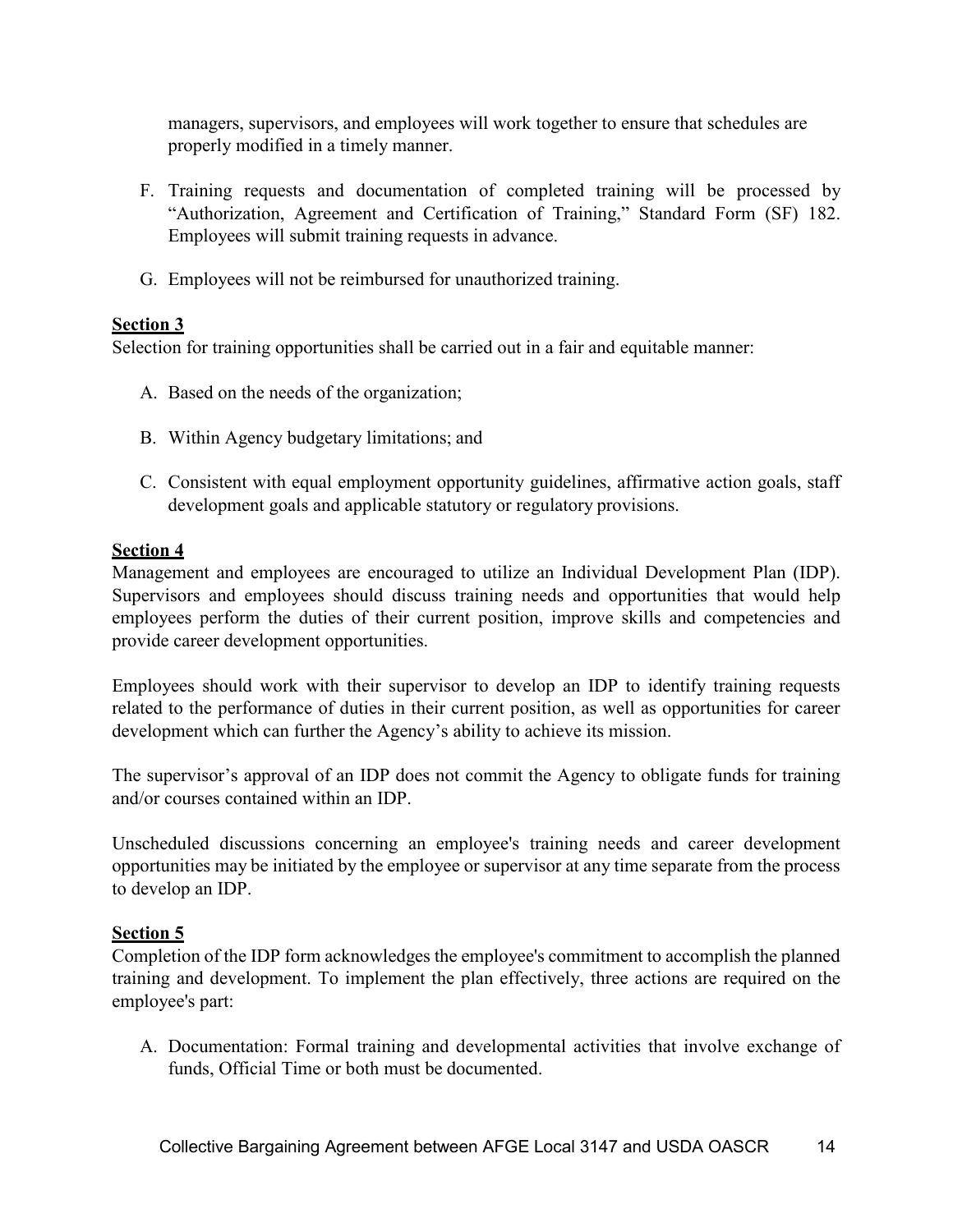- B. Participation: Once the request for training is approved, it is up to the employee to carry through with the experience. The supervisor will support and guide the employee, but the employee is primarily responsible for successfully reaching the goals.
- C. Evaluation: After each developmental activity, the employee should meet and discuss with the supervisor the developmental experience and lessons learned and how those lessons can be applied to the employee's current work.

Supervisors will be responsible for periodically reassessing employee's plan, meeting with employee after each training and developmental activity, and documenting how the IDP has resulted in changes to the employee's performance.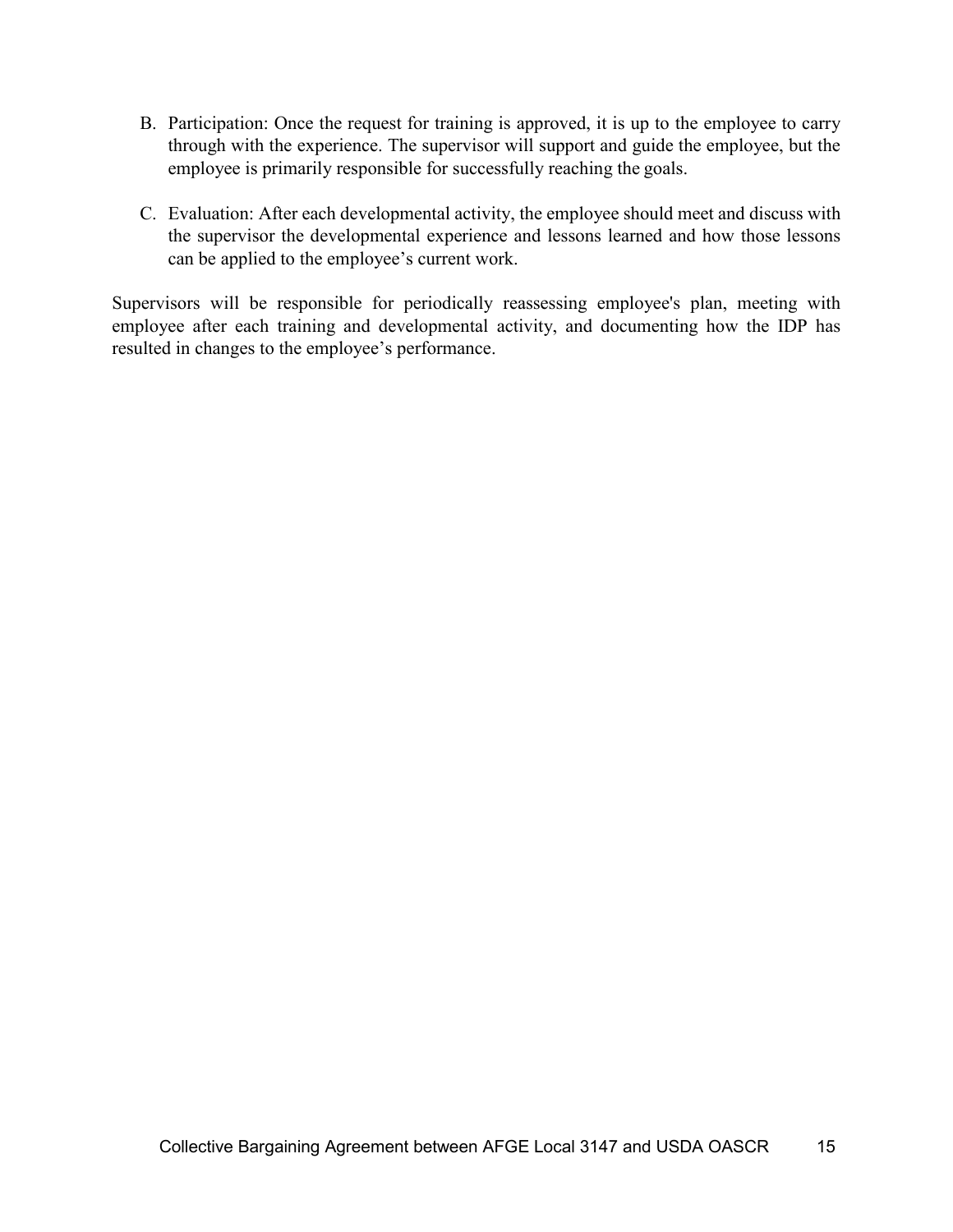#### **ARTICLE 7 MID-TERM BARGAINING AND NEGOTIATIONS**

#### **Section 1**

Negotiations are an important tool for Agency and Bargaining Unit Employees. It is the opportunity to present information and proposals that could ultimately benefit all interested parties, including the public. Negotiations should be focused, productive, and carried out by both parties in good faith.

When there is a legal requirement to do so, the Parties will engage in good faith bargaining in accordance with 5 U.S.C. Chapter 71. The Parties recognize that the impact of changes in conditions of employment are not always foreseeable. Therefore, Impact and Implementation (I&I) bargaining can occur either before implementation or after initiating changes in conditions of employment. The Parties also recognize the importance of the Agency's mission, and that changes in conditions of employment may be necessary to maintain the efficiency of the service it provides to the public.

The Parties agree post-implementation I&I bargaining should commence within thirty (30) workdays after documented changes in conditions of employment have occurred. Nothing in this Agreement or article will prohibit the Agency from implementing new government-wide rules, regulations, Executive Orders (EO), USDA Departmental Regulations (DR), or Agency policies; however, the Parties understand the importance of negotiating earlier in the process.

#### **Section 2**

Except in cases of an emergency, as soon as possible, the Agency will provide the Union with written notice of any new government-wide rules, regulations, EOs, USDA DRs, or Agency policies that conflict with this Agreement and are greater than *de minimis* (i.e., significant changes). If an emergency prevents immediate notice to the Union of new rules, regulations, EOs, and DRs, Management will provide the Union with this information as soon as possible.

The Agency will notify the Union, in writing, when changes in conditions of employment are proposed. The Union shall acknowledge, in writing, receipt of the Agency's notice. The Agency's notice will, at a minimum, contain the following information:

- Description of the change or proposed change;
- An explanation of how the change will be implemented;
- The date of implementation or proposed implementation;
- Name of Division(s) impacted or a list of impacted employees;
- Potential impacts on the employees (if known);
- The proposed duration of the change(s) (temporary or permanent); and
- If permanent, what documentation will be available to verify the change(s) (e.g., SF-50, new Position Description, etc.).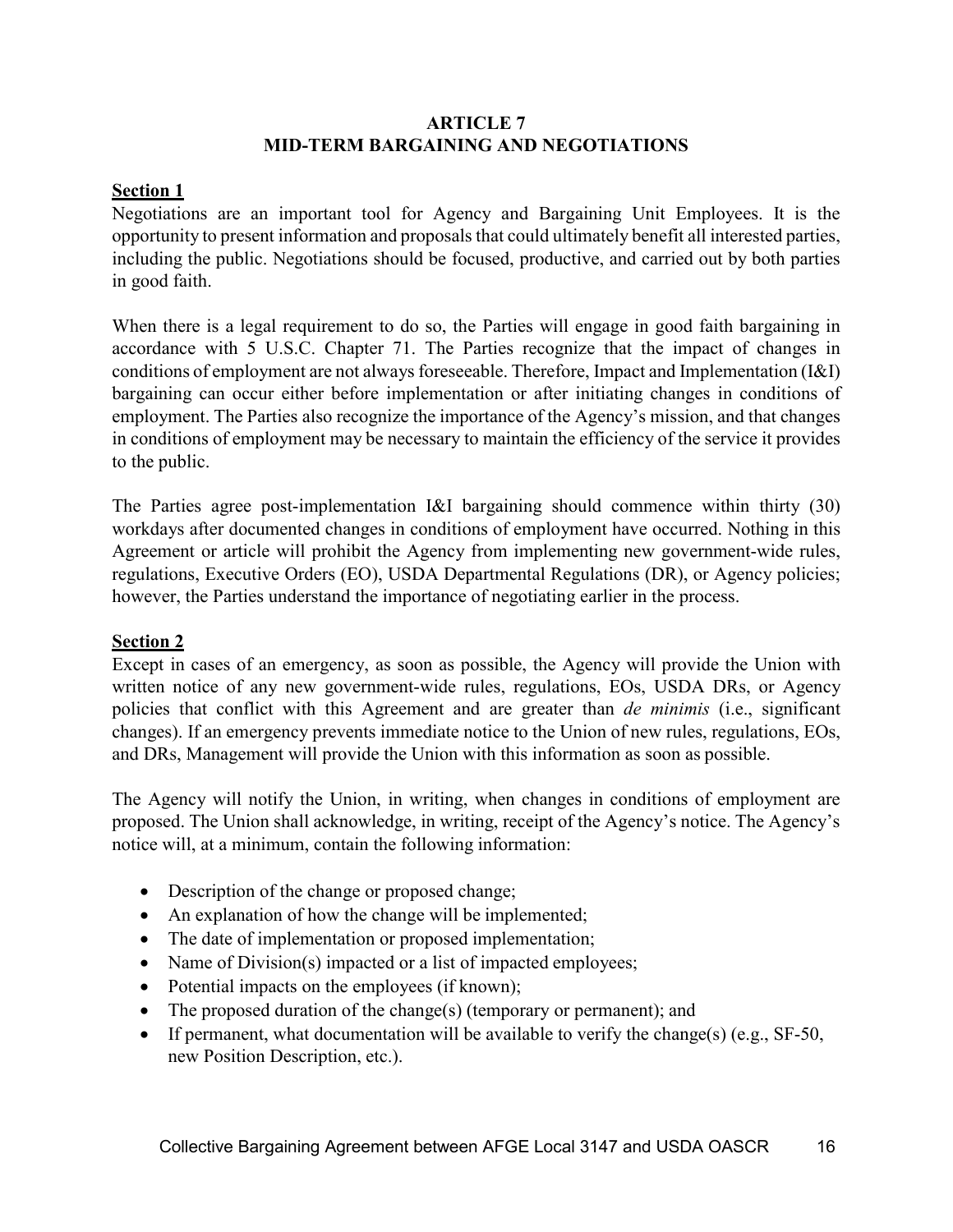The Agency will provide the Union President or designee with written notice of proposed changes. Upon electing to bargain, the Union President or designee will send a Demand to Bargain request to the Agency's Labor Relations Officer or designee within ten (10) workdays from the date the Agency's written notice was delivered. The Agency shall acknowledge, in writing, receipt of the Union's request. The Union's Demand to Bargain request will, at a minimum, contain the following information:

- Proposals reasonably related to the proposed changes;
- Identify (if known) the adverse impacts of affected employees;
- An explanation of the identified adverse impacts; and
- Recommended procedures and/or appropriate arrangements to reduce/remedy adversely affected employees.

#### **Section 3**

To expedite properly implemented changes, the Union can request to informally discuss the changes and impact with the head of the impacted division and the Agency's Labor Relations Officer or designee. This discussion can be a tool to help both sides find a productive common ground. Likewise, Management can request an informal meeting with Union representatives to facilitate or expedite the roll-out of these changes.

The Parties are encouraged to request all additional information pertaining to the proposed changes prior to the start of the agreed upon negotiation date. Because negotiations can be fluid and new information can surface at any time, additional information can be requested by either party until the conclusion of the negotiation process and a decision has been made. The Parties will mutually agree on a date to commence negotiations. The Parties will work together to commence and conclude negotiations at the earliest time possible.

#### **Section 4**

Either party may request to open the agreement for the purposes of conducting mid-term bargaining on matters not covered by this Agreement. Such requests will be no earlier than two (2) years from the date of the Agency Head Approval (AHA), or binding date, of this Agreement and no later than sixty (60) days after such date. Within seven (7) workdays of notice, the Parties will mutually agree to a date to commence Ground Rules negotiations. The Parties agree Ground Rules are essential only for term and Mid-Term Bargaining. The Parties will work in good faith to finalize the Ground Rules within six (6) weeks of the initial request for Mid-Term Bargaining.

A representative from the Federal Mediation and Conciliation Service can be requested to attend any negotiation meeting by either party.

Upon AHA, or binding date, of the Ground Rules, the initiating party will submit their proposals within ten (10) workdays to the receiving party. The receiving party will send counterproposals within twenty (20) workdays after the date initial proposals were received. Bargaining will commence within seven (7) workdays, or as mutually agreed, after proposals are exchanged. Counterproposals by the receiving party can include the introduction of new articles not contained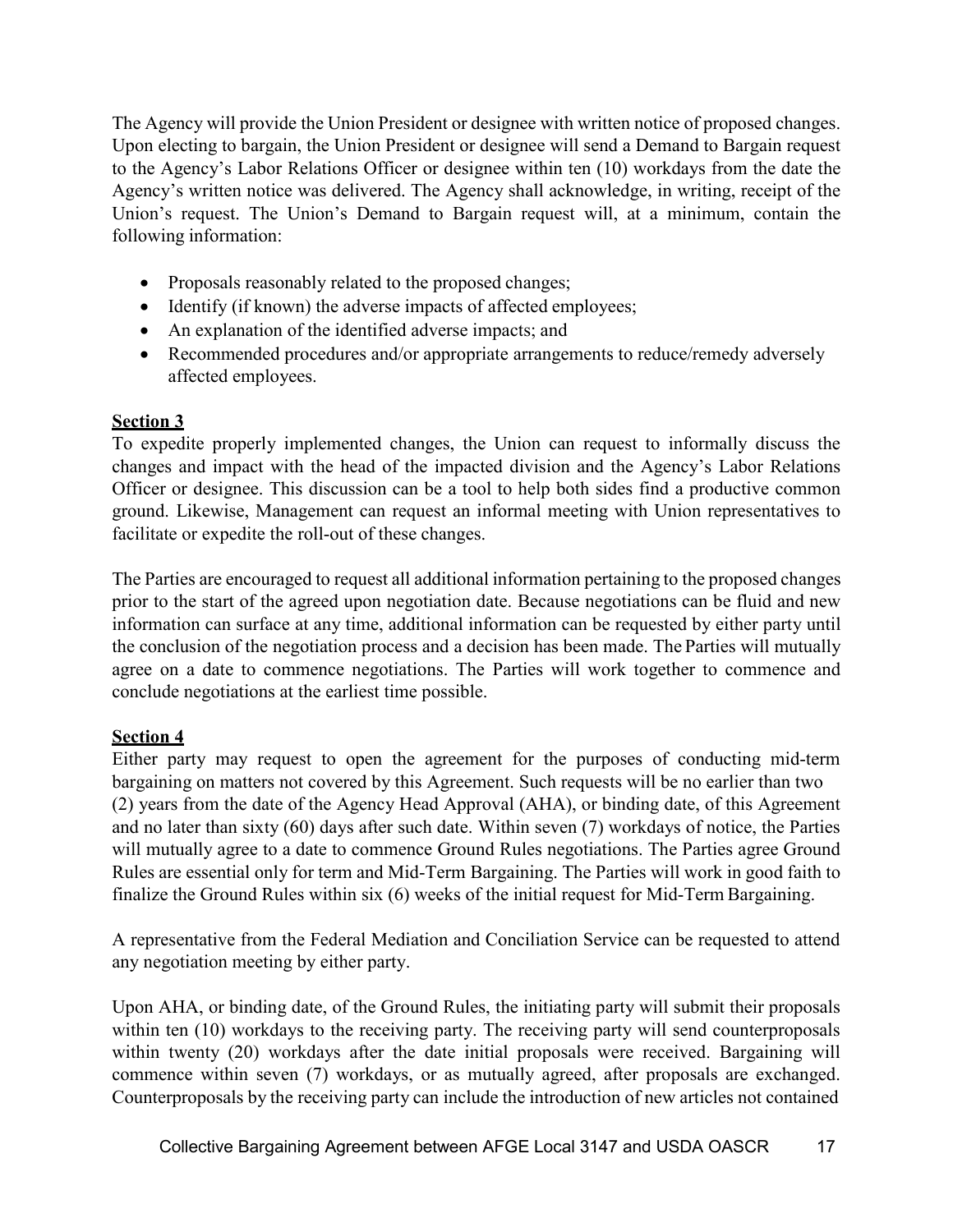in the signed Agreement or modifications to proposals from the initiating party. The Parties will work in good faith to conclude negotiations within six (6) months of the start date.

Articles impacted by the proposals submitted during Mid-Term Bargaining may be opened by either party for the purpose of clarifying information. This re-opening should be focused on preventing conflicting or confusing information between the existing Agreement and agreements reached during Mid-Term Bargaining.

The Parties must submit all agreements (term, supplemental, letters, Memoranda of Understanding/Agreement), however designated, to the USDA Labor Relations Officer for Agency Head review. Any unwritten agreements may be terminated at any time without notice.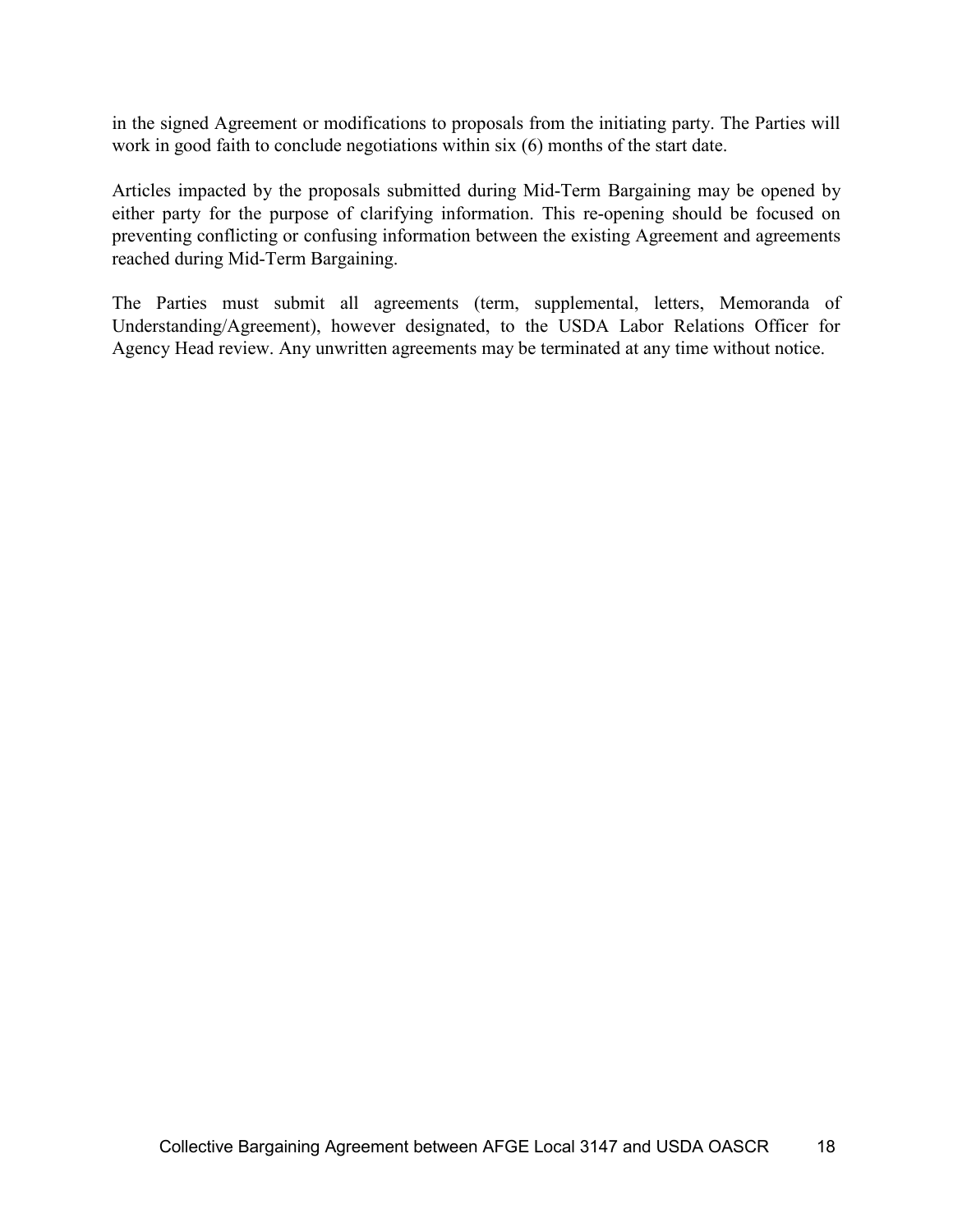#### **ARTICLE 8 ALTERNATIVE DISPUTE RESOLUTION PROGRAM**

Alternative Dispute Resolution (ADR) is governed by federal laws, regulations, rules, and policies.

Employees who wish to use ADR have the right to use the ADR program. The mediation process shall be completed within fifteen (15) workdays. Time limits for the mediation process may be extended by mutual agreement.

The timeframe for filing a negotiated grievance shall not start until the ADR process has ended.

[References include, but are not limited to: DR 4710-001, "Alternative Dispute Resolution"]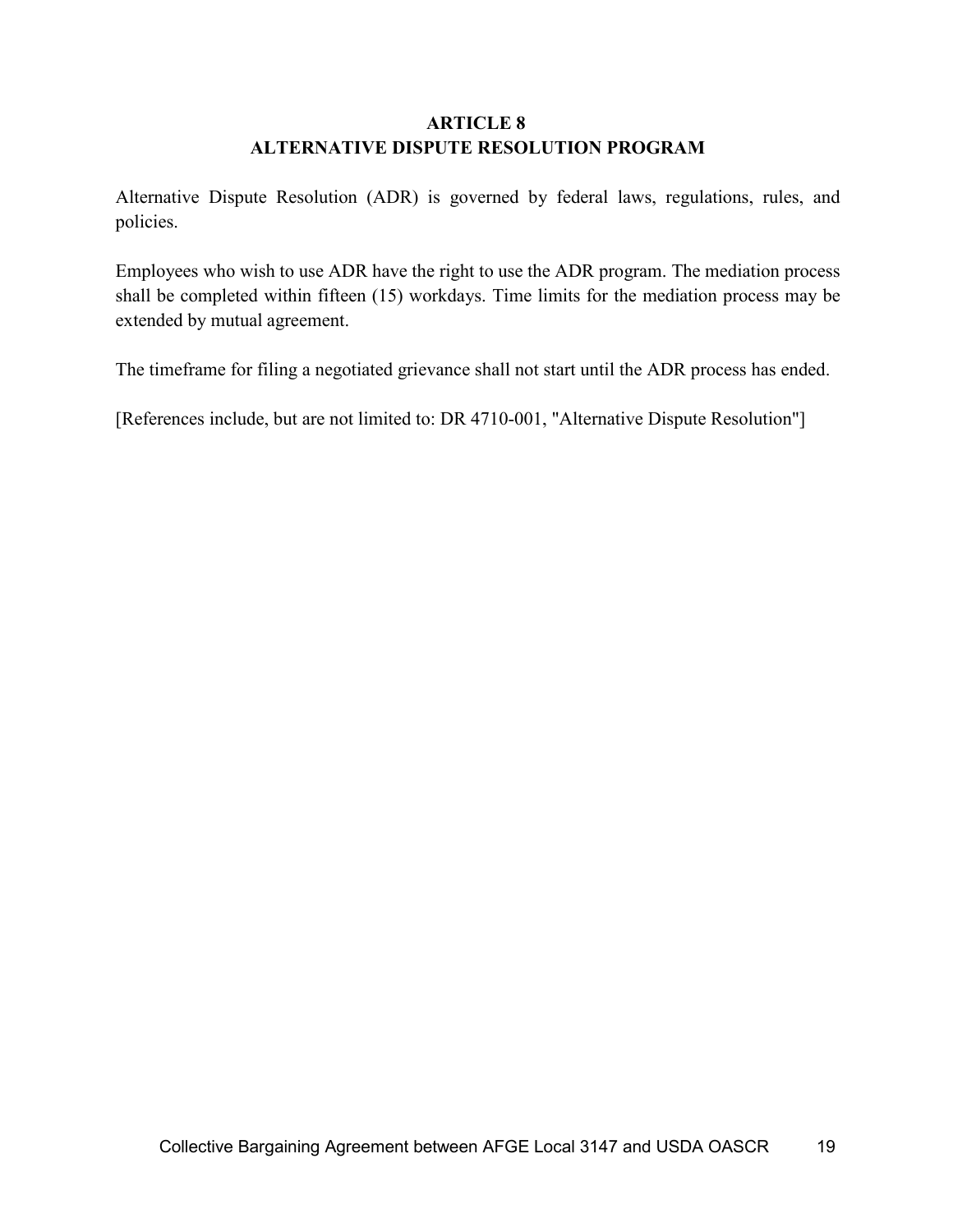#### **ARTICLE 9 EQUAL EMPLOYMENT OPPORTUNITY (EEO)**

All Equal Employment Opportunity (EEO) is governed by federal laws, regulations, rules, and policies.

#### **Section 1**

The Parties agree to cooperate in providing equal opportunity and preventing discrimination against any employee based on race, color, religion, sex (including gender identity, sexual orientation, and pregnancy), national origin, age (40 or older), disability or genetic information. The law also protects you from retaliation if you oppose employment discrimination, file a complaint of discrimination, or participate in the EEO complaint process (even if the complaint is not yours). There are also federal laws and regulations and Executive Orders (which are not enforced by the Equal Employment Opportunity Commission) that prohibit discrimination on cases such as sexual orientation, marital status, parental status, political affiliation, equal pay/compensation, and labor organization affiliation or non-affiliation.

#### **Section 2**

Management will make available current websites or contact information on EEO counseling and complaint processes[\(https://www.ascr.usda.gov/filing-discrimination-complaint-usda-employee\)](https://www.ascr.usda.gov/filing-discrimination-complaint-usda-employee)

#### **Section 3**

Employees will be encouraged to participate in EEO-related special events and functions.

#### **Section 4**

The Agency shall continue to make available training and provide information on various EEO and discrimination laws.

#### **Section 5**

Employees have the right to Union representation, upon request by the employee, during the EEO process.

[References include, but are not limited to: DR 4300-006, "Civil Rights Policy for the Department of Agriculture"]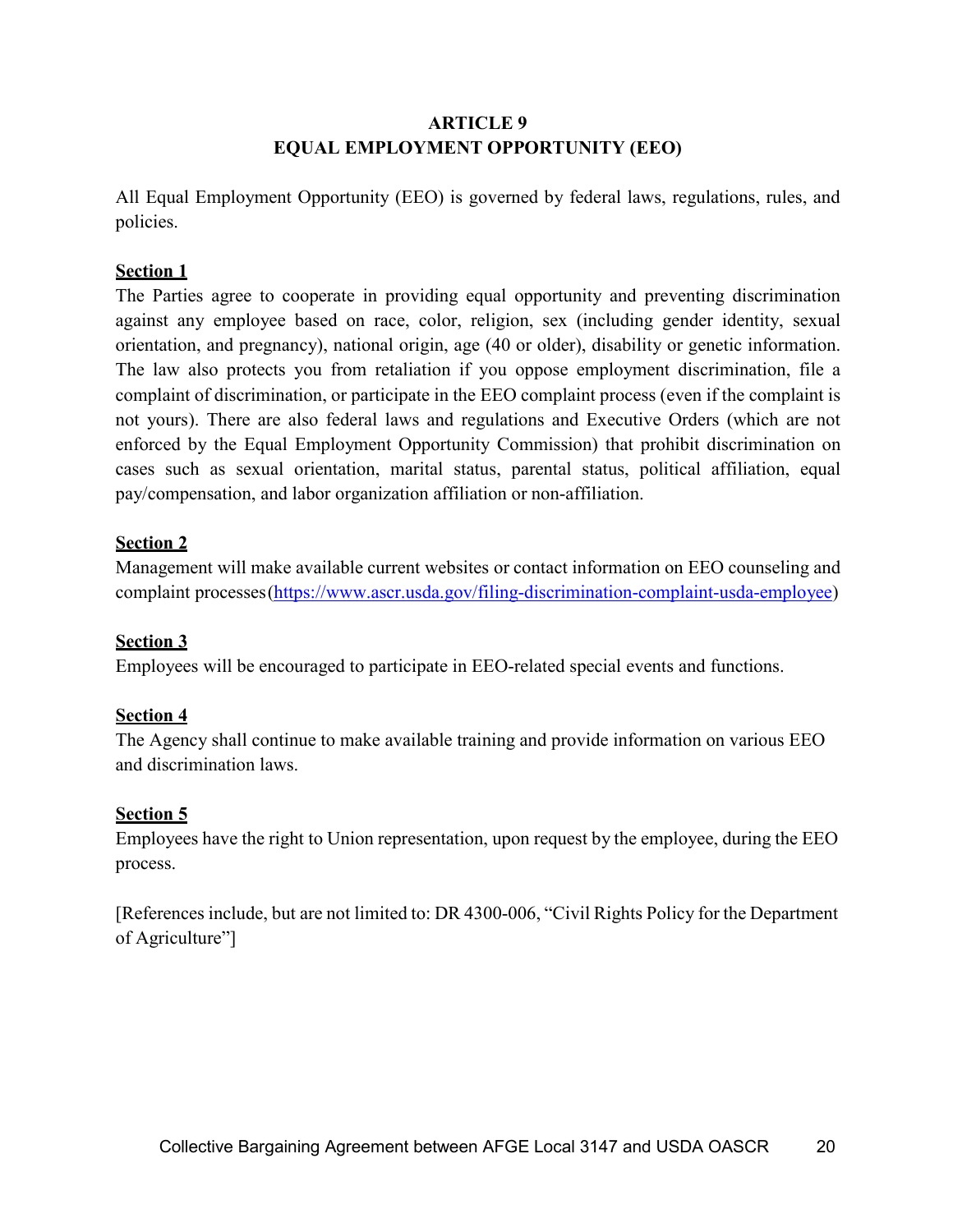#### **ARTICLE 10 REASONABLE ACCOMMODATION FOR EMPLOYEES WITH DISABILITIES**

Reasonable Accommodation is governed by federal laws, regulations, rules, and policies, including Departmental Regulation 4300-008, "Reasonable Accommodation and Personal Assistance Services Policy and Procedures," and this Agreement.

#### **Section 1**

The Agency is committed to affirmative action for the recruitment, hiring, inclusion, and advancement of qualified individuals with disabilities/impairments.

For the purposes of this Agreement, an "accommodation" is defined as "any change in the work environment or in the way things are customarily done that enables an individual with a disability to enjoy equal employment opportunities."

The Agency will offer reasonable accommodations to the known physical or mental limitations of qualified individuals with disabilities/impairments regardless of the type of appointment, unless the Agency can demonstrate that the accommodation would impose an undue hardship on the operation of the Agency.

When an applicant or employee with a disability decides to request an accommodation, the individual or their representative must inform the employee's immediate supervisor or reasonable accommodation coordinator (Coordinator) about the need for an accommodation. To request accommodations, an individual may use "plain English" and need not mention the Americans with Disabilities Act Amendments Act (ADAAA) or use the phrase "reasonable accommodation." Employees may initiate reasonable accommodation requests with their immediate supervisor or the Coordinator verbally or in writing (hard copy or email). Employees seeking reasonable accommodations need not disclose personal or medical information to supervisors, as supervisors do not evaluate medical documentation. Employees seeking reasonable accommodations must provide specific and descriptive documentation to the Coordinator. The Coordinator can provide the supervisor with information on the employee's limitations to facilitate the interactive process.

The Parties understand a reasonable accommodation involves an interactive process to assist in identifying the necessary adjustments requested and to determine the appropriate accommodation. The Parties agree the interactive process does not constitute a formal meeting requiring advance notice to the Union. Unless requested by the employee, Union representation will not be required during the interactive process.

The Parties recognize a reasonable accommodation will be determined on a case-by-case basis, taking into consideration the employee's existing limitations in relation to his/her essential job functions. Applicants and employees may request a reasonable accommodation any time throughout their application, hiring, and employment experience.

The Agency is not required to provide personal use items needed in accomplishing daily activities as a reasonable accommodation (e.g., prosthetic limbs, wheelchairs, eyeglasses, hearing aids, or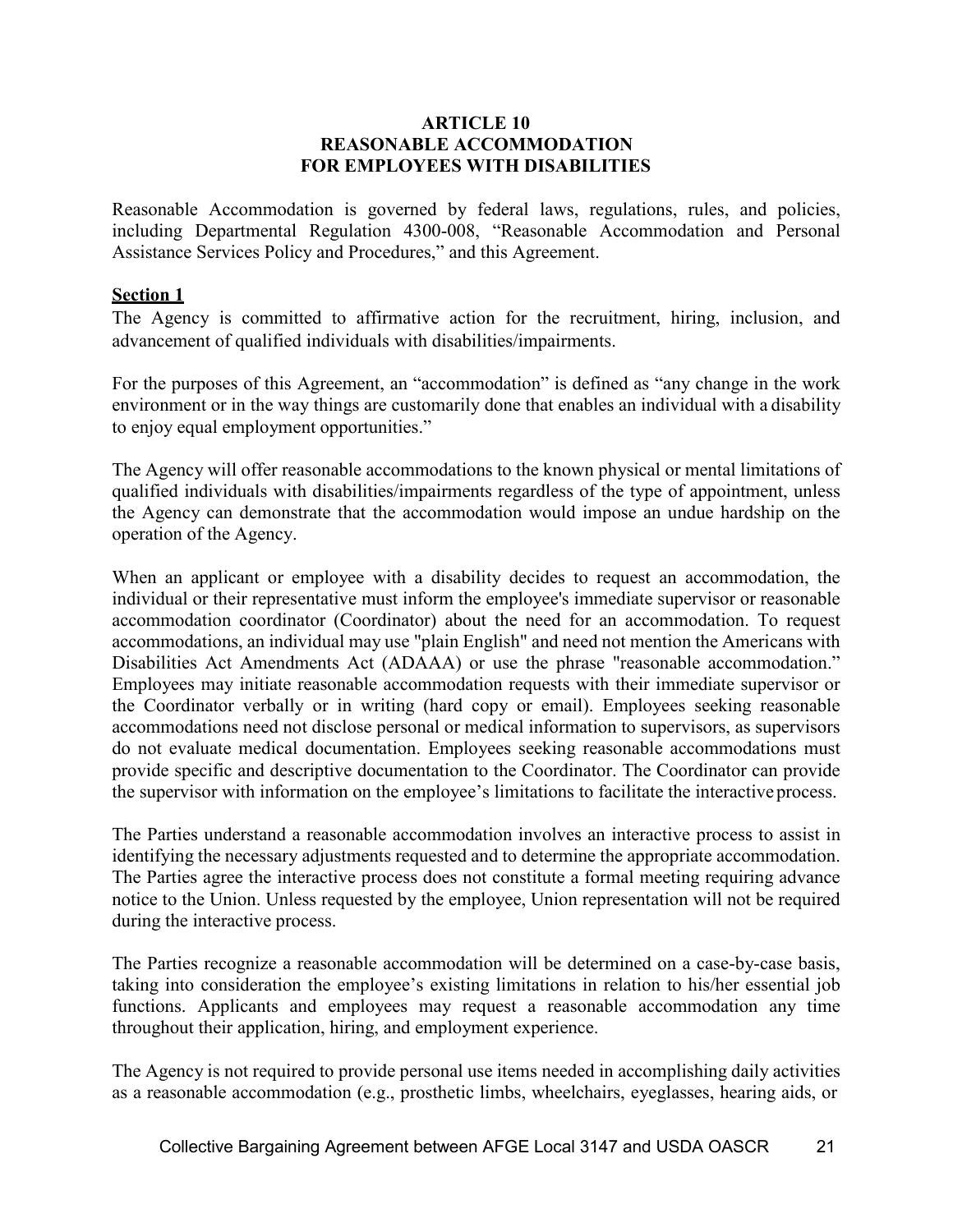similar devices).

The Parties recognize a reasonable accommodation involves the removal of barriers to equal employment. Generally, this means an adjustment made to a job and/or work environment that enables a qualified person with a disability to perform the essential duties of that position.

There are three categories of "reasonable accommodation":

- A. Modifications or adjustments to a job application process that enable a qualified applicant with a disability to be considered for the position; or
- B. Modifications or adjustments to the work environment, or to the manner or circumstances under which the position held or desired is customarily performed, that enable a qualified individual with a disability to perform the essential functions of that position; or
- C. Modifications or adjustments that enable the Agency's employee with a disability to enjoy equal benefits and privileges of employment as are enjoyed by similarly situated employees without disabilities/impairments.

[References include, but are not limited to: The Americans with Disabilities Act of 1990; The Americans with Disabilities Act Amendments Act of 2008; The Rehabilitation Act of 1973]

Should an employee with a qualified disability become unable to perform the essential functions of his/her job, after fully exhausting a reasonable accommodation, the Agency may seek to reassign the employee if and when a funded vacant position is available.

For employees with disabilities/impairments, job restructuring is a method by which some qualified employees with disabilities/impairments may be accommodated. Job restructuring generally means modifying the job to reallocate or redistribute nonessential or marginal job functions or altering when and/or how a function is performed. Job restructuring does not alter the essential functions of the job; rather, any changes made are those which enable the person with a disability to perform those functions. The process for restructuring jobs may include, but is not necessarily limited to:

- A. Identifying which marginal job function, if any, the employee with a disability cannot fulfill with a reasonable accommodation.
- B. Reallocating and swapping a non-essential job function, so the employee with the disabilitymay continue to fulfill the essential job functions;or
- C. Working with employees to modify deadlines, timeframes, priorities, duty hours, duty station, and remote working conditions.

The Parties agree that in many cases, changes in the work environment enable persons with disabilities/impairments to more effectively perform their job duties.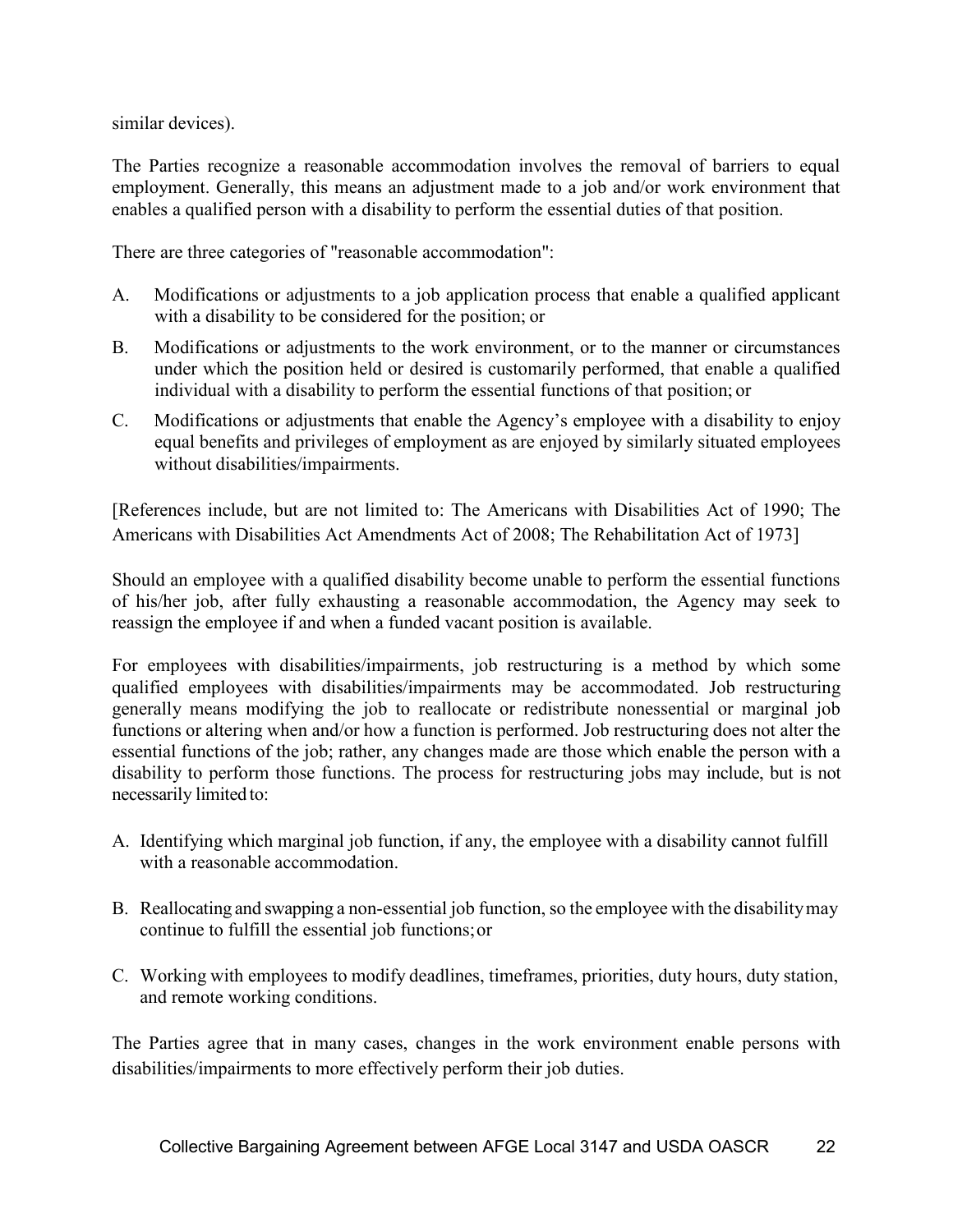An employee may be provided an assistance device, if the Agency determines the use of the equipment is necessary to perform official duties. Employees may contact the USDA Target Center for a more complete catalogue of the assistive technology, ergonomics, and particular accommodation devices, at:<https://www.targetcenter.dm.usda.gov/>

#### **Section 2**

Unpaid leave may be an appropriate reasonable accommodation when an individual expects to return to work after receiving treatment for a disability, recovering from an illness, or taking some other action in connection with his/her disability.

#### **Section 3**

The Agency will provide a reasonable accommodation to employees with disabilities/impairments to ensure full access to all training and developmental opportunities.

#### **Section 4**

It is the intent of the Agency to provide on-the-job training opportunities to qualified employees with disabilities/impairments consistent with operational needs.

#### **Section 5**

Management agrees to provide interpreter services for those employees with disabilities/impairments who seek Union assistance and/or representation on their individual concerns. To the extent possible, this should be arranged in advance.

#### **Section 6**

A reasonable accommodation may be provided to employees with disabilities/impairments on a case by case basis to ensure equal access to government travel. To provide employees with disabilities/impairments equal opportunity to travel on official business, certain additional travel expenses necessarily incurred to accommodate the employee's disability may be reimbursed under the Federal Travel Regulations.

#### **Section 7**

The parties agree that telework and flexiplace may be considered a reasonable accommodation on a case-by-case basis, when the essential job functions can be performed at home and a work at home arrangement would not cause undue hardship.

#### **Section 8**

A modified work schedule may be considered a reasonable accommodation in certain circumstances when there is a direct correlation to the employee's limitations. It may include a number of modifications, such as altering arrival/departure times, providing periodic breaks during the day, or changing when certain functions are done.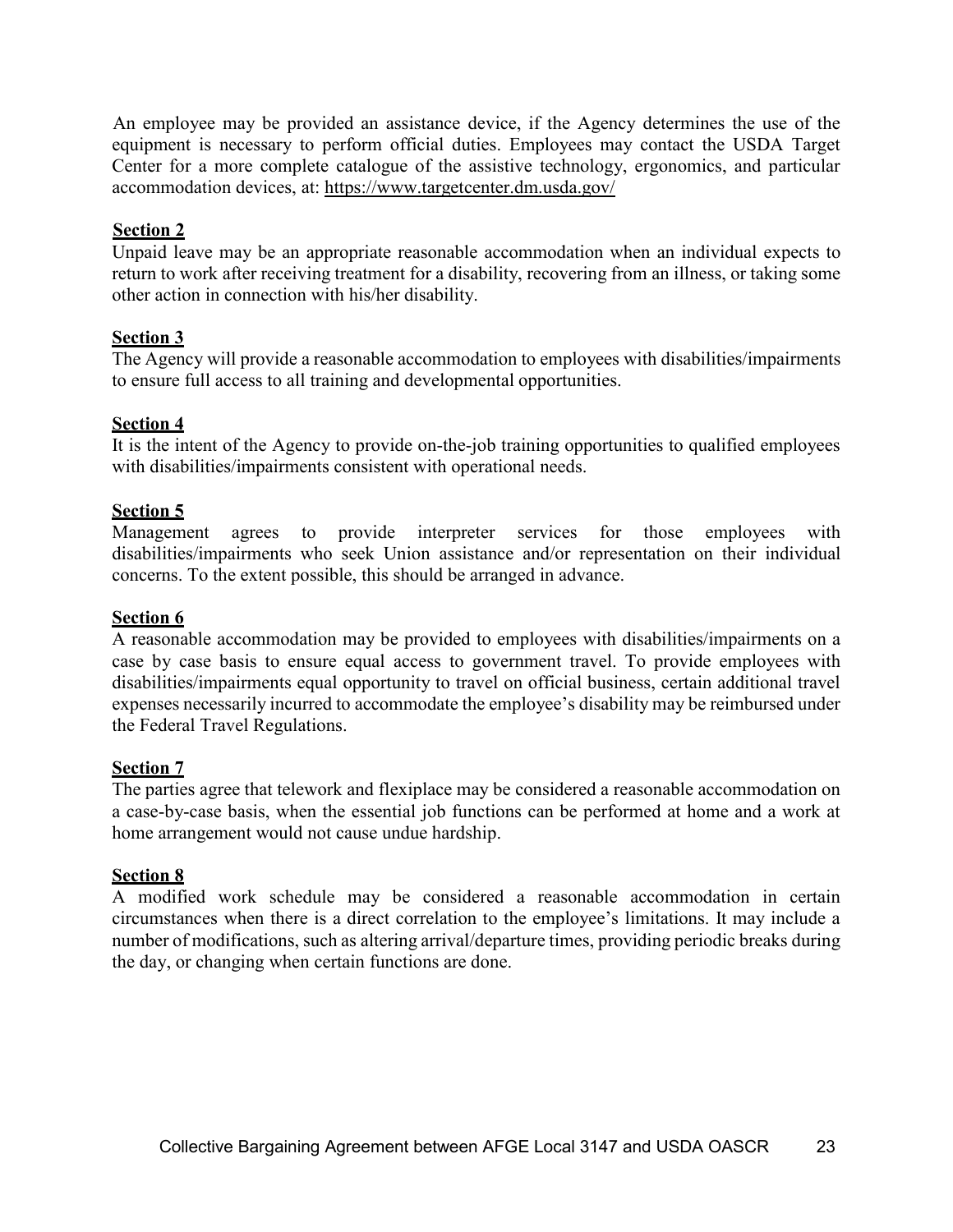#### **ARTICLE 11 EMPLOYEE ASSISTANCE PROGRAM**

The Employee Assistance Program (EAP) is governed by federal laws, regulations, rules, and policies.

#### **Section 1**

The Parties jointly affirm their support for EAP, which is available to Bargaining Unit Employees.

#### **Section 2**

Bargaining Unit Employees may be advised of the existence of EAP and will be provided appropriate opportunities to participate. It is recognized that counseling under this program is voluntary and confidential. The Parties recognize an employee's physical and mental well-being may impact the employee's conduct, performance, and job satisfaction.

#### **Section 3**

Information on EAP will be made available via email, links to current website, or points of contact. Management will provide information to employees about EAP upon request.

#### **Section 4**

Employees are encouraged to work with their supervisors on appropriate times to consult with EAP during their tour of duty but need not disclose to the supervisor any further details about the nature or reason for the assistance needed. Either of the Parties may contact EAP staff periodically to give informational presentations at all-hands meetings or Management-Union meetings.

[References include, but are not limited to: DR 4430-792-001, "Employee Assistance Program"]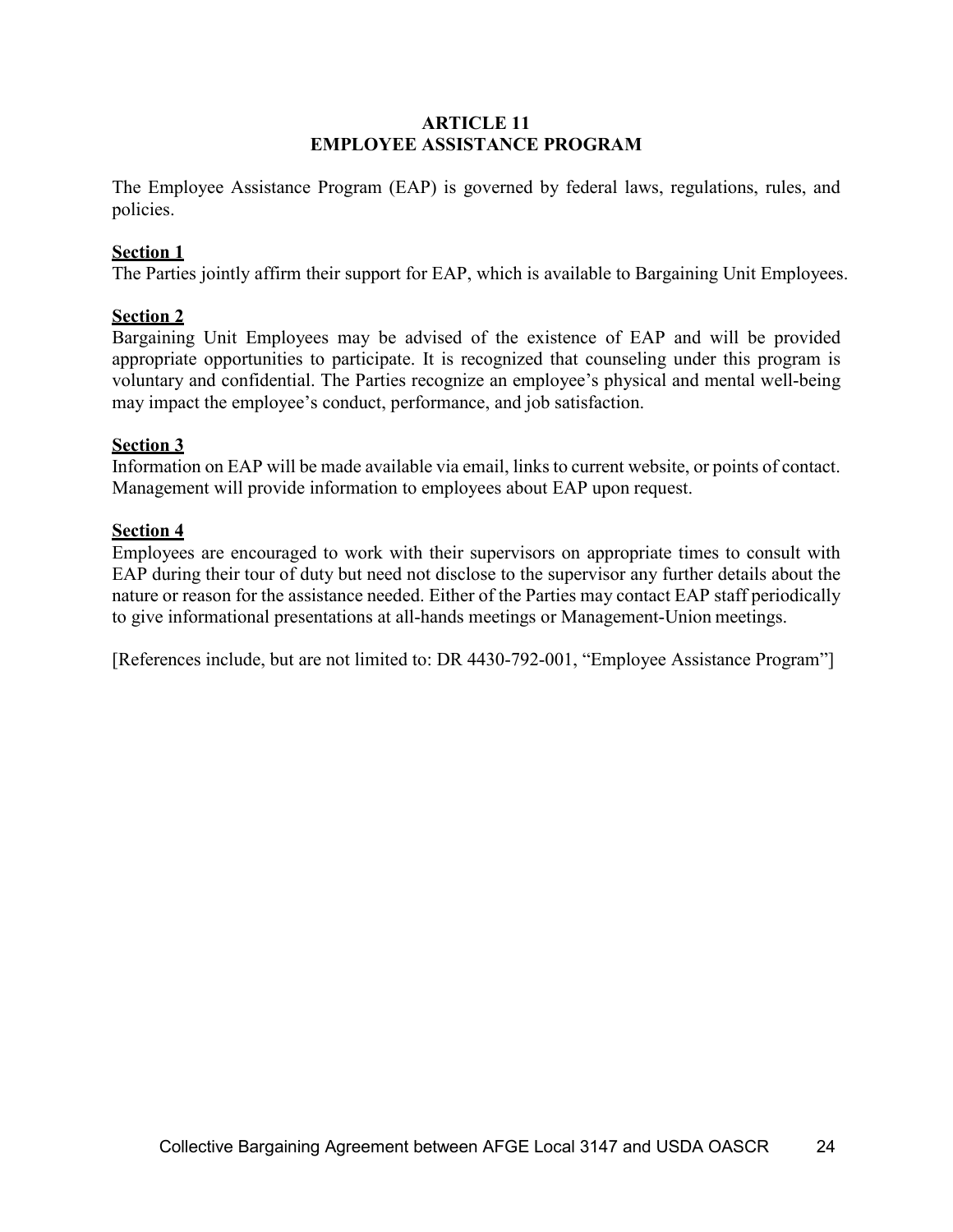#### **ARTICLE 12 FILLING BARGAINING UNIT POSITIONS**

#### **Section 1**

This Article pertains to filling Bargaining Unit positions within OASCR.

[References include but are not limited to DR 4030-335-002]

It is OASCR policy to: (a) recruit qualified, diverse individuals to ensure bringing the best candidates to the attention of management; (b) give employees an opportunity to receive fair, equitable, and appropriate consideration for higher level jobs; (c) provide an incentive for employees to improve their performance and develop their knowledge, skills, and abilities; and (d) provide career opportunities for employees.

The Agency, when it intends to fill vacant Bargaining Unit positions, will give written notification to the Union a minimum of five (5) workdays in advance of the intended release of the vacancy announcement, which shall contain: (a) opening and closing date; (b) area of consideration (e.g., agency-wide, all sources); (c) title/grade/series; (d) geographic location; (e) summary of duties; and (f) promotion potential.

#### **Section 2**

No later than the day of posting on USAJOBS, the Agency will provide the Union electronic copies of the vacancy announcement for Bargaining Unit positions within OASCR.

The Agency may fill Bargaining Unit positions through any appropriate method including, but not limited to, reassignment, transfer, reinstatement, promotion, special placement, RIF, or competitive announcements. All Bargaining Unit vacancy announcements will be open for a minimum of five (5) workdays. Vacancy announcements for Bargaining Unit positions will contain, at a minimum, the following information:

- (1) "This position has been identified as a Bargaining Unit position" in the Overview section;
- (2) announcement number with opening and closing date;
- (3) area of consideration;
- (4) title, series, grade, and number of vacancies to be filled;
- (5) geographic location of vacancy(ies);
- (6) summary of the duties of the vacancy(ies);
- (7) knowledge, skills and abilities (KSAs), if applicable;
- (8) selective placement factor(s), if applicable;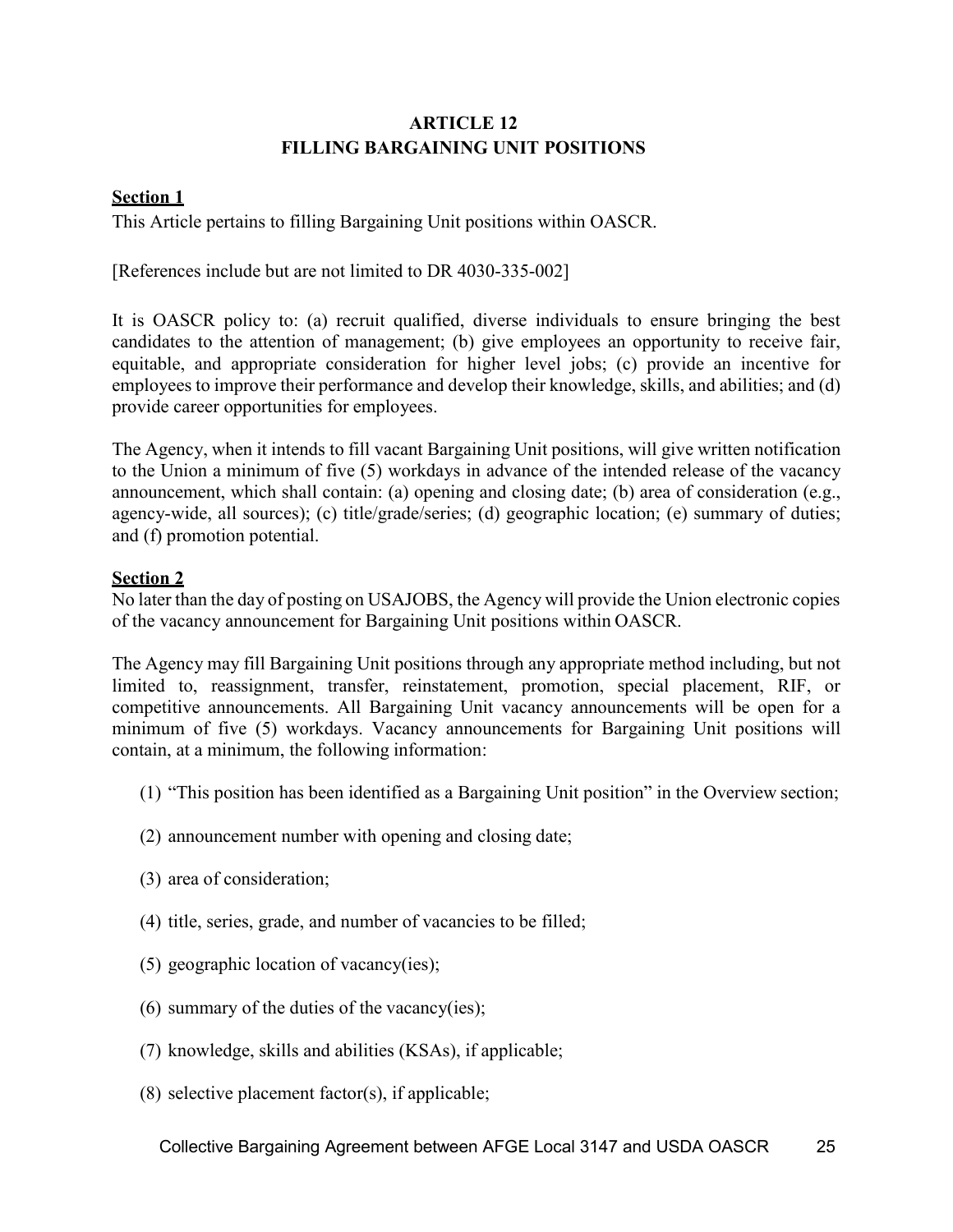(9) known promotion potential, if any;

(10) instructions for applying, to include the name and phone number of the contact person for any information concerning the vacancy announcement or to obtain a copy of the position description;

(11) whether reimbursement for relocation expenses is authorized in the event selection is made of a candidate from outside the commuting area;

(12) a statement that the principles of equal employment opportunity will be adhered to in all phases of the selection process; and

(13) a statement of time-in-grade requirements.

Employees who wish to be considered for vacancies may review vacancy announcements online at USAJOBS. Contact information for Human Resources (HR) will be on the vacancy announcement. Applications will be considered timely and complete if in compliance with instructions provided in the vacancy announcement.

Applicants with current Federal status must submit their most recently completed annual performance appraisal/rating of record (dated within 18 months) identifying the employee's official performance appraisal/rating of record, signed by the supervisor, or they must provide a statement advising why the performance appraisal/rating of record is unavailable. A performance plan is not an acceptable substitute. If the applicant fails to provide a signed copy of the performance appraisal/rating of record, or a statement advising why it is unavailable, the applicant will be removed from further consideration.

#### **Section 3**

Applicants will be selected and evaluated based on knowledge/skills/abilities (KSAs), selective placement factors described in the vacancy announcement, and applicable laws, rules, and regulations providing the basis for determining qualified candidates.

In most circumstances, the area of consideration shall be at least agency-wide. For the purpose of area of consideration at the department level, agency-wide is defined as a USDA administrative office (e.g. OASCR) whose head reports directly to the Secretary.

If the Agency initially announces a position only to OASCR (the location covered by this agreement) and subsequently re-announces to a broader area of consideration, all applicants must reapply and resubmit all required documents in accordance with the new announcement.

#### **Section 4**

The servicing HR specialist will evaluate all applicants to determine eligibility and assign a qualification rating – basically qualified, well qualified or best qualified. The Servicing HR specialists may obtain assistance from a subject matter expert other than the Selecting Official to determine an applicant's appropriate rating.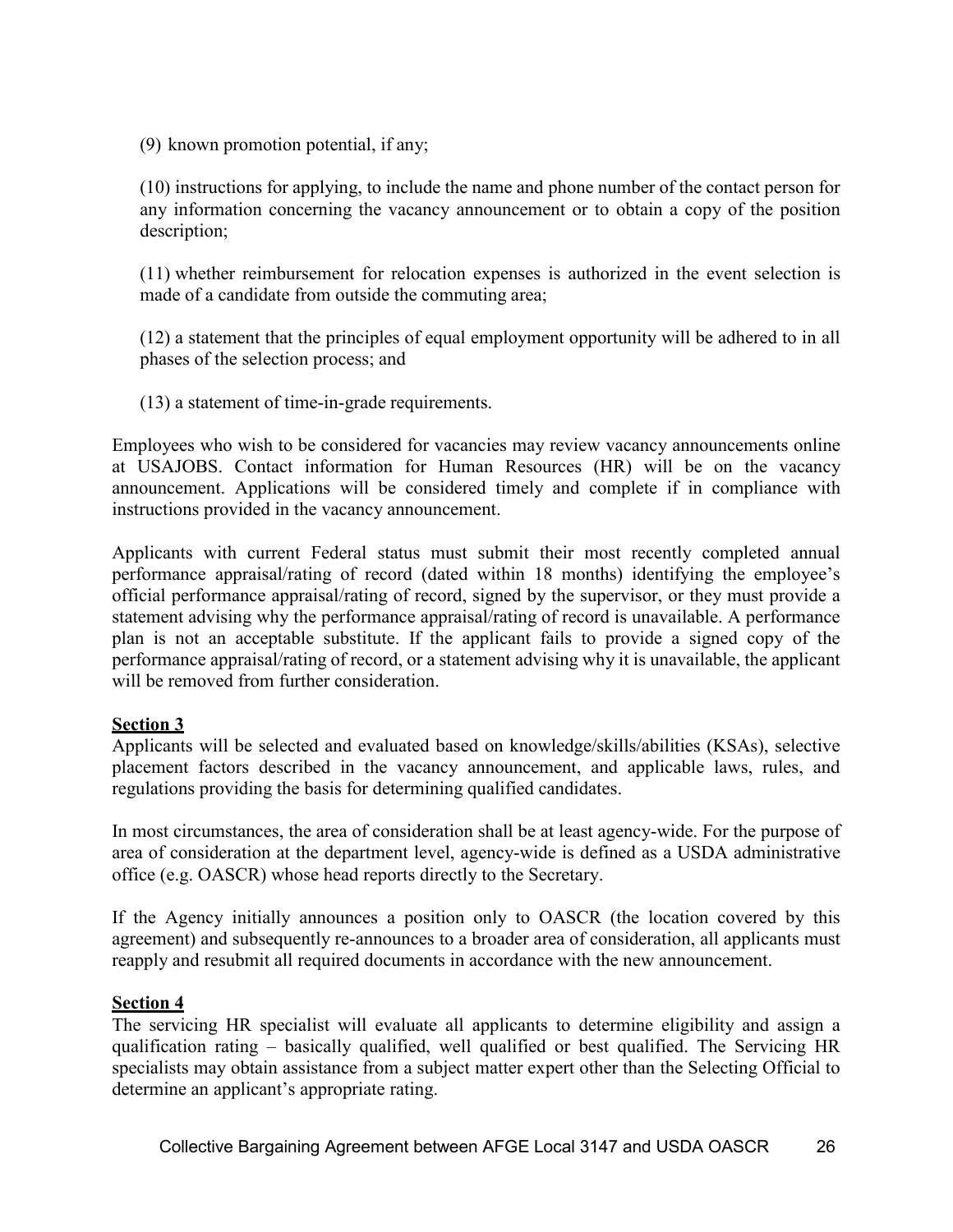#### **Section 5**

Upon receipt of the Certificate(s) of Eligibles, the Selecting Official, in consultation with their servicing HR specialist, will determine the best method for making a selection. At his or her election, the Selecting Official may conduct telephonic, video conference, or in-person interviews.

The Selecting Official will comply with all applicable laws, rules and regulations as well as with this Agreement. The Selecting Official must consider candidates for the vacancy(ies) being filled according to the following order of precedence:

- A. Quality CTAP applicants;
- B. Former Department employees who are on the Department's priority re-employment or repromotion list; and
- C. Best-Qualified applicants from all other sources.

The Selecting Official is not required to fill a vacancy by selecting one of the candidates listed on the certificate. The Selecting Official may:

- A. request to re-advertise the position with an extension of the area of consideration;
- B. request additional recruitment efforts; and/or
- C. fill the job by some other type of placement action (e.g., reassignment).

If a vacancy announcement is canceled, the reason for the cancellation shall be noted on the promotion certificate or, in the absence of a certificate, in the vacancy announcement. The reason for the cancellation will be communicated in writing to the Union. Bargaining Unit Employees (BUEs) covered by this Agreement will be notified of their selection.

#### **Section 6**

The Union President or Authorized Union Representative may be invited to observe interviews conducted by a panel and shall be notified of the location, date, and time of the interview(s). Along with the panel members, the Union will receive documentation about the applicants to be interviewed (resume, certificates, etc.). All documentation issued to the Union must remain with the panel.

#### **Section 7**

The Office of Human Resources Management maintains a copy of the complete vacancy announcement file for a period of two (2) full fiscal years or longer as applicable until any related grievance or appeal is formally closed. Documents relied upon for the selection process will be provided to the Union upon request.

#### **Section 8**

A BUE will receive written notice of referrals and selections for all positions for which the employee applied. Upon written request, the following information will be provided within ten (10) workdays to the BUE who applied for the position in question:

- Employee response to questionnaire with answers;
- Employee interview assessment sheet with scores;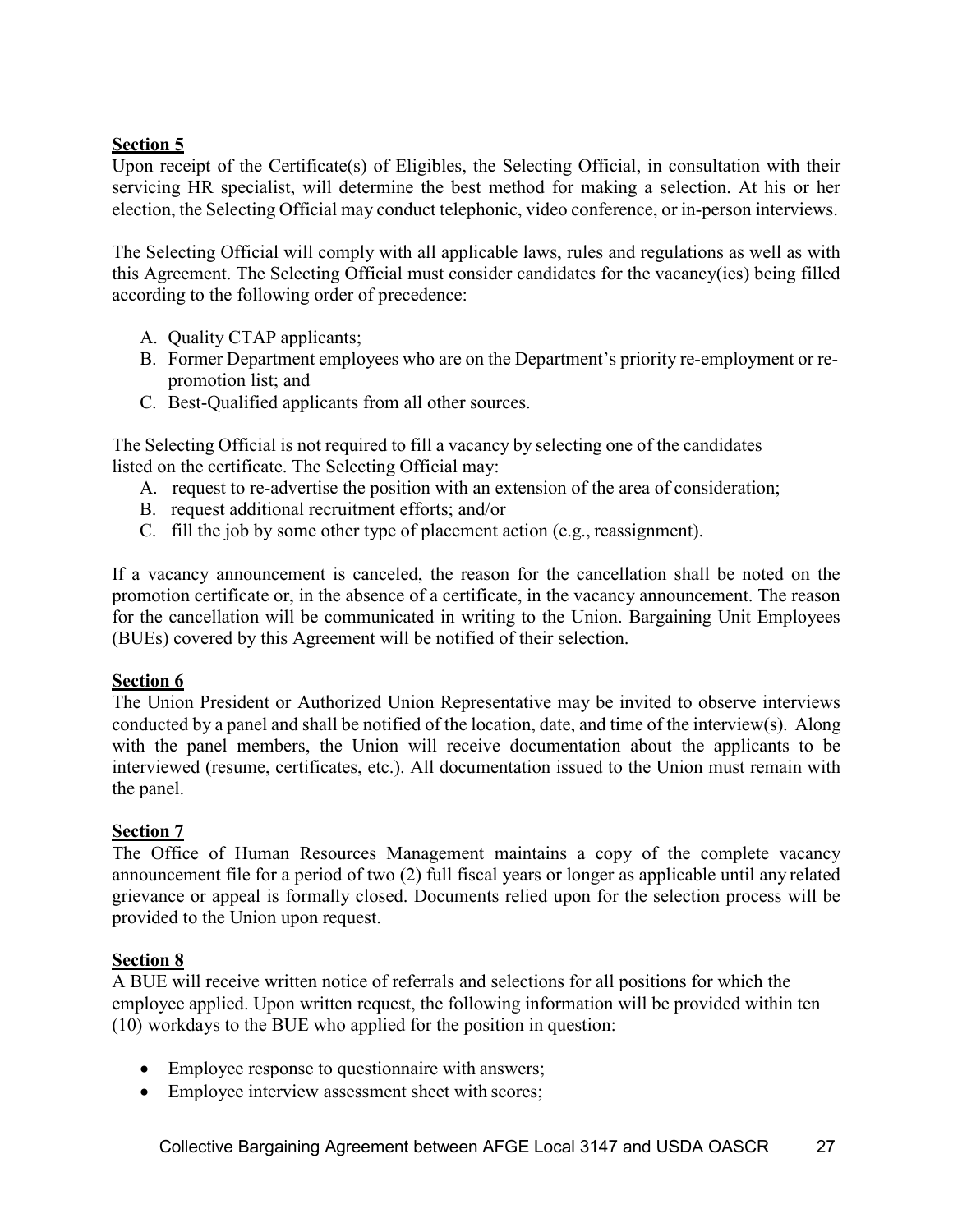- Qualification Rating; and
- Reason for non-referral or non-selection.

#### **Section 9**

Non-selection for promotion from a group of properly ranked and certified candidates, or failure to receive a non-competitive promotion, are not grievable actions. The procedures used by the Agency to identify and rank qualified candidates may be a proper subject for grievances. The parties shall resolve such grievances under the Parties' negotiated grievance procedures.

Employees and applicants who believe they have been discriminated against because of race, sex, sexual orientation, color, national origin, religion, age, disability, or retaliation may file a informal Equal Employment Opportunity (EEO) complaint within 45 calendar days of the alleged discriminatory incident, its effective date, or the date that the employee or applicant knew, or reasonably should have known, of the event or personnel action.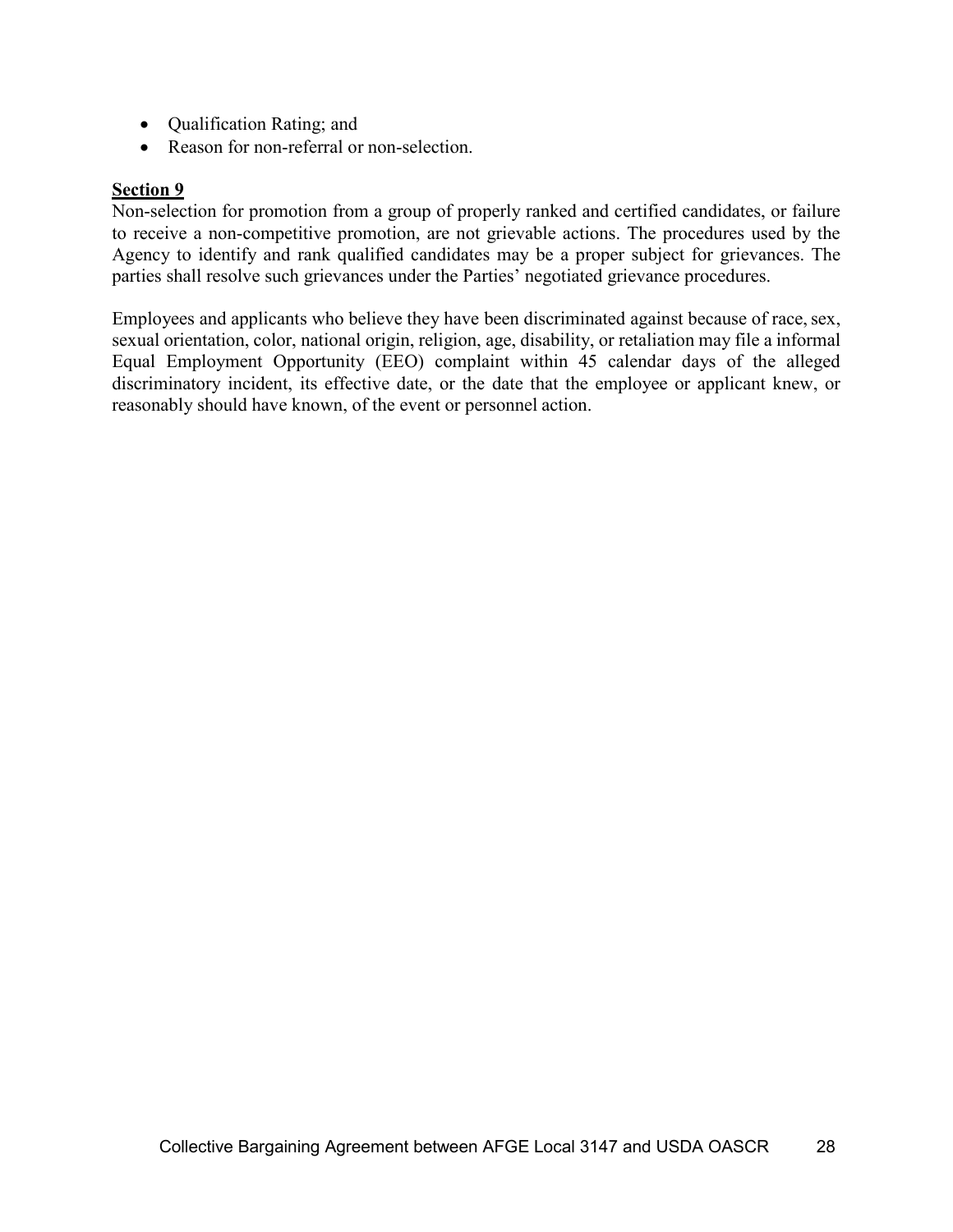#### **ARTICLE 13 CAREER LADDER POSITIONS**

Career Ladder Positions are governed by federal laws, rules, regulations, and policies, including, but not limited to DR 4030-335-002, "Merit Promotion and Internal Placement," and this Agreement.

#### **Section 1**

Career Ladder Positions are designed to establish a path for career advancement. Once an employee competes for and is hired to perform within a Career Ladder position, subsequent promotions, up to the full performance level (FPL) of the position, are determined at the point where the position is established and documented on the AD-332, SF-52/50, and the vacancy announcement.

When an employee's performance meets the necessary requirements listed below, the supervisor will discuss the process for promotion to the next higher level and take the proper steps to recommend the employee for a promotion. Clear, comprehensible, and attainable duties and goals needed for such promotions should be presented to the employees by supervisors in their chain of command when employees enter Career Ladder positions and at each quarterly review.

Minimum requirements for promotion consideration include:

- Time-in-Grade and other regulatory requirements;
- Grade building experience in order to meet all basic eligibility requirements;
- Demonstration of ability to perform at the next higher level; and
- Having a current rating of record of "Fully Successful" or higher.

Employees are not guaranteed promotions once selected for positions within an established career ladder, however, managers are encouraged to foster a work environment that affords individuals hired to career ladders an opportunity to demonstrate their ability to perform at the FPL and receive promotions as timely as possible.

Employees eligible for a career ladder promotion, who are certified by their immediate supervisor as having the ability to perform at the next higher level, will be promoted on the first pay period after certification (signed SF-52) takes place and the action has been approved by the servicing Human Resources Office.

Promotions above the established full performance level for career ladder positions must be made under competitive promotion procedures. A career promotion may not be made to a supervisory position.

#### **Section 2**

Prior to an employee's eligibility date, supervisors shall review the work of each employee in a career ladder position to determine if they have met the minimum eligibility requirements. Employees who do not meet the minimum requirements for promotion may request from the supervisor an explanation outlining the reason(s) the promotion was not recommended.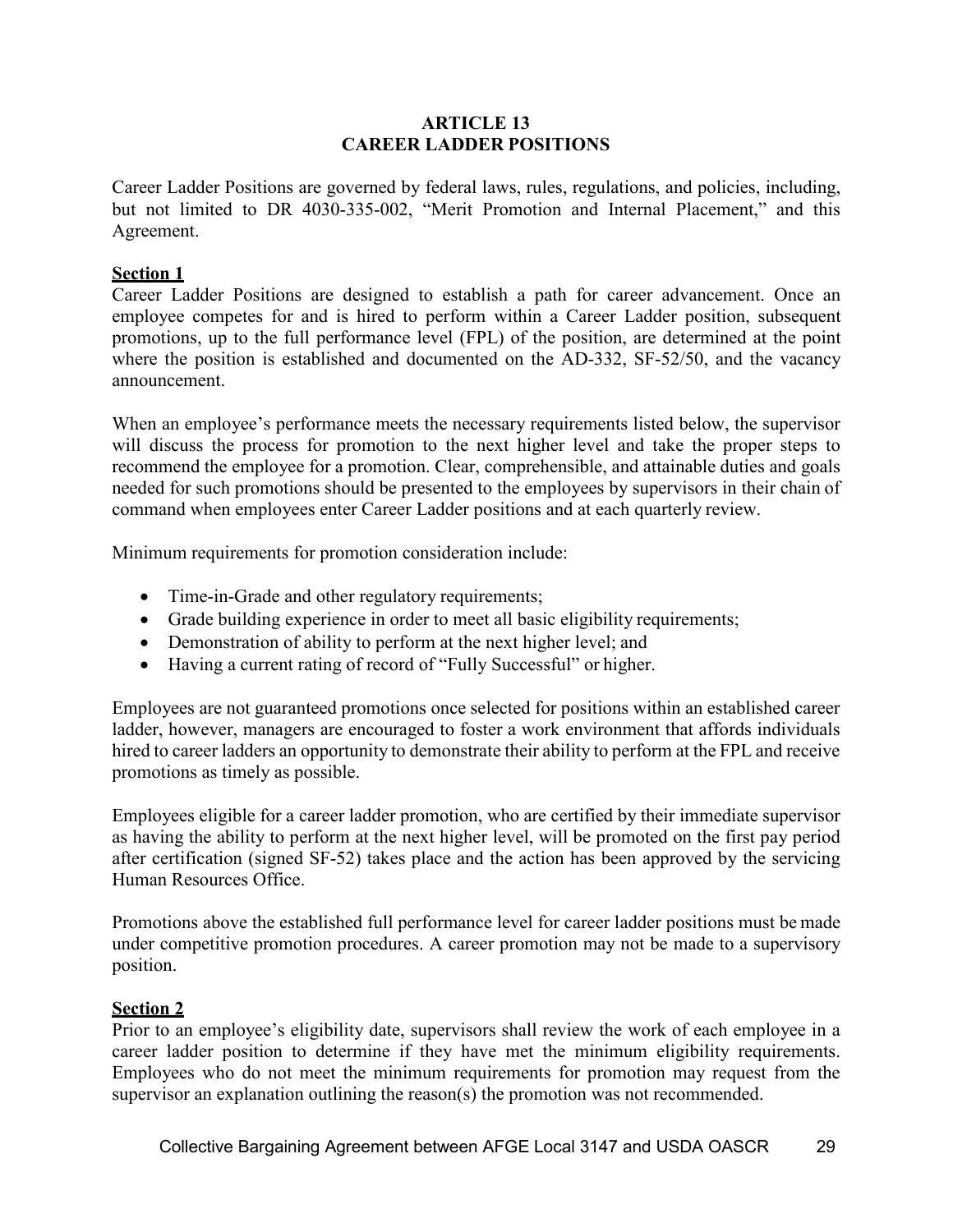Management will explain the specific performance element area(s) where the employee is lacking and advise the employee as to what he/she must do to meet the requirements for promotion. Career Ladder promotions may be recommended and may be granted at the start of any Pay Period after the employee's eligibility date. Promotions do not have to be implemented at the start of a performance year (appraisal or rating period).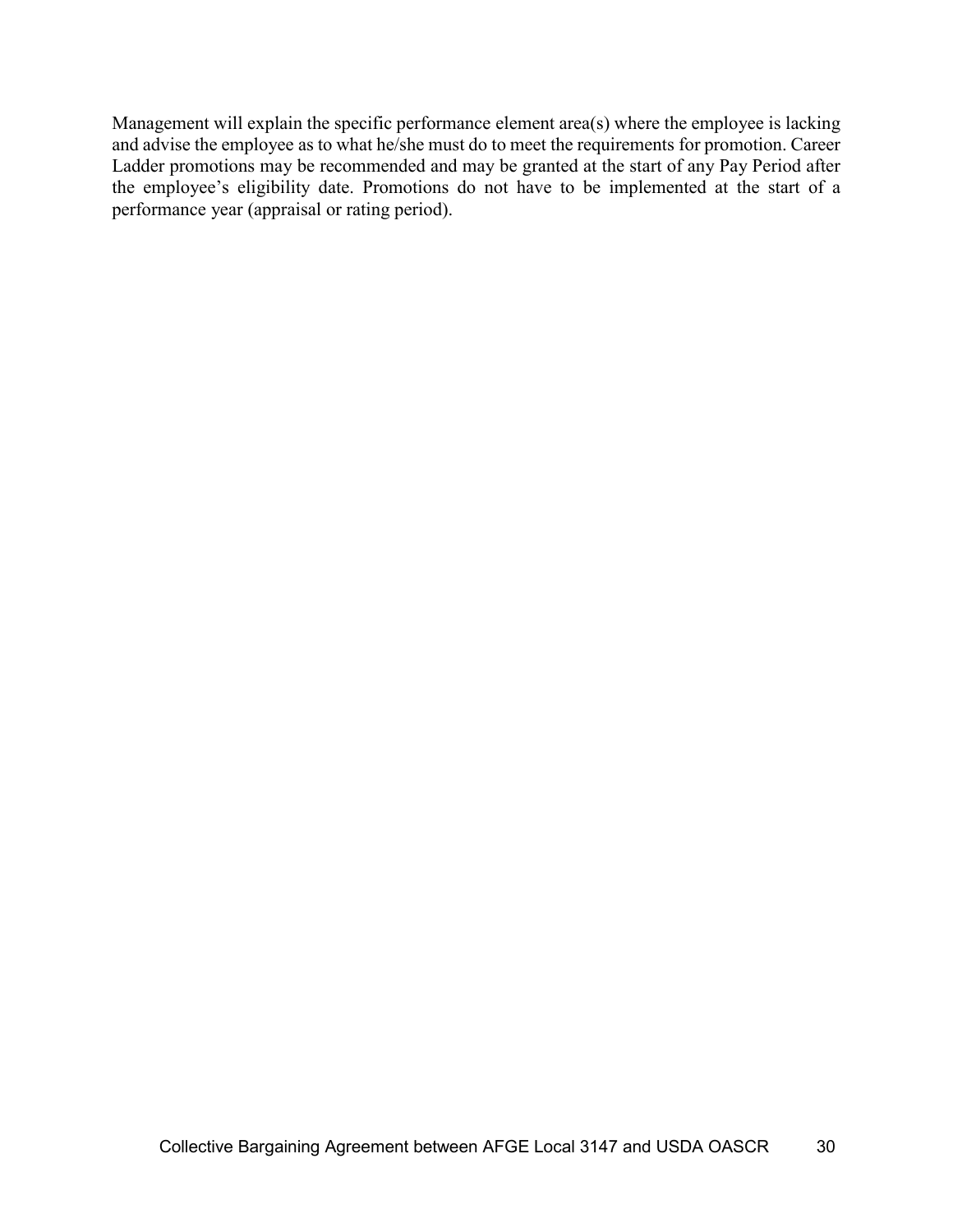#### **ARTICLE 14 PERFORMANCE MANAGEMENT**

Performance Management is governed by law, federal regulation, rule, policies, including DR 4040-430, "Employee Performance Management," and this Agreement.

#### **Section 1**

It is the Agency's policy to operate a performance management program in a manner which is consistent with applicable law, rule, government-wide regulation, Departmental regulation and this Agreement.

#### **Section 2**

The official appraisal period for which a performance plan must be prepared and monitored, and for which a rating of record must be prepared, is October 1 through September 30 of each year.

The rating of record prepared at the end of an appraisal period is for performance of assigned duties over the entirety of the applicable appraisal period.

The minimum performance appraisal period is 90 calendar days. An employee must be on a performance plan for a minimum of 90 calendar days before a rating of record can be produced.

A written performance plan will be provided to each employee within 30 calendar days of the start of the employee's new performance year. The Performance Plan will contain all of the written performance elements (critical and non-critical), and the performance standards and measures which are necessary for the employee to achieve a Fully Successful for each Element. The rating official should indicate, on the Performance Plan, how the employee can exceed the Fully Successful level.

Employee performance will be appraised utilizing a three-tiered system for Element Ratings and a five-tiered system for Summary Ratings as outlined below:

#### Element Rating

- Exceeds Fully Successful
- Fully Successful
- Does Not Meet Fully Successful

#### Summary Rating

- Outstanding
- Superior
- Fully Successful
- Minimally Satisfactory
- Unacceptable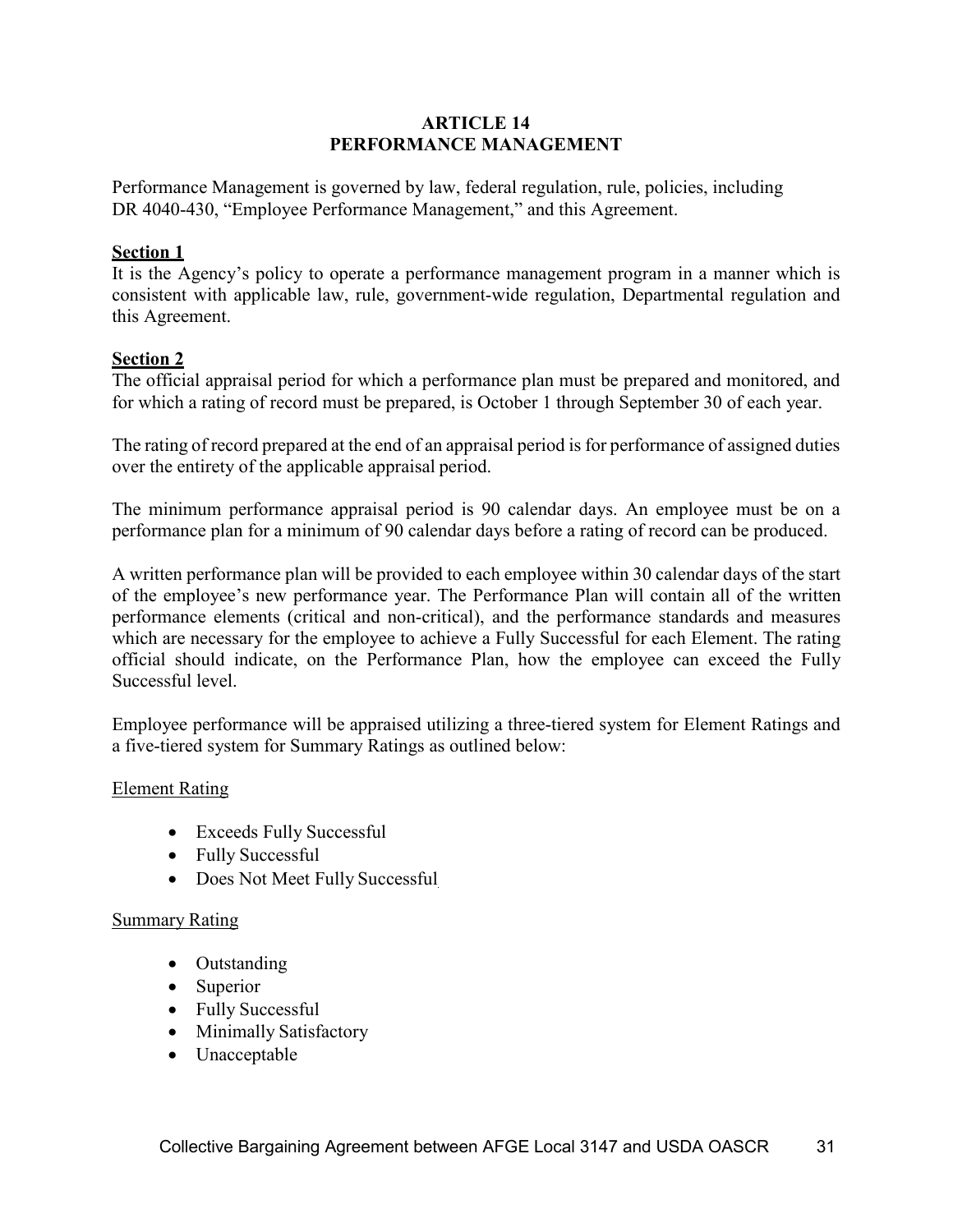The Employee will have three (3) workdays from the date of receipt to review the duties outlined in the Performance Plan. Upon review, employees should clarify any questions or concerns with their immediate supervisor. The employee should sign to acknowledge receipt of his/her performance plan. Refusal to sign the Performance Plan by the employee does not prevent the Plan from being implemented. Modifications may be made to a signed Performance Plan. Pen and ink changes may be made for minor modifications at any time, provided the employee is informed before the changes are made effective.

Duties and responsibilities established for an employee's position shall be in writing and communicated to the employee when the employee enters a position or when a new duty is established for the employee's position. Supervisors and employees share the responsibilities of identifying training opportunities that will improve and enhance knowledge, skills, and abilities (e.g. Individual Development Plan or employee conference).

Progress reviews by the supervisor will be conducted during the appraisal period. The supervisor will conduct quarterly reviews of the employee's performance. Supervisors are encouraged to provide feedback to all employees as frequently as is needed, as well as listen to the concerns of the employees and assist them in creating a productive workplace environment. Employees will participate in their quarterly progress reviews.

The Rating Official will be responsible for, but not limited to, proposing the employee's performance plan, providing quarterly progress reviews, and preparing the final performance appraisal rating (rating of record).

The Reviewing Official will be responsible for, but not limited to, approving the proposed performance plan and signing the final performance appraisal rating (rating of record) prior to issuance to the employee.

#### **Section 3**

Employees will be responsible for (but not limited to):

A. Providing input to their Rating Official concerning the development of their Performance Plan;

- B. Participating in their quarterly progress reviews;
- C. Submitting an accomplishment report at the end of a performance year;
- D. Seeking clarification on standards and measures;
- E. Seeking performance feedback from their supervisor; and
- F. Completing developmental assignments.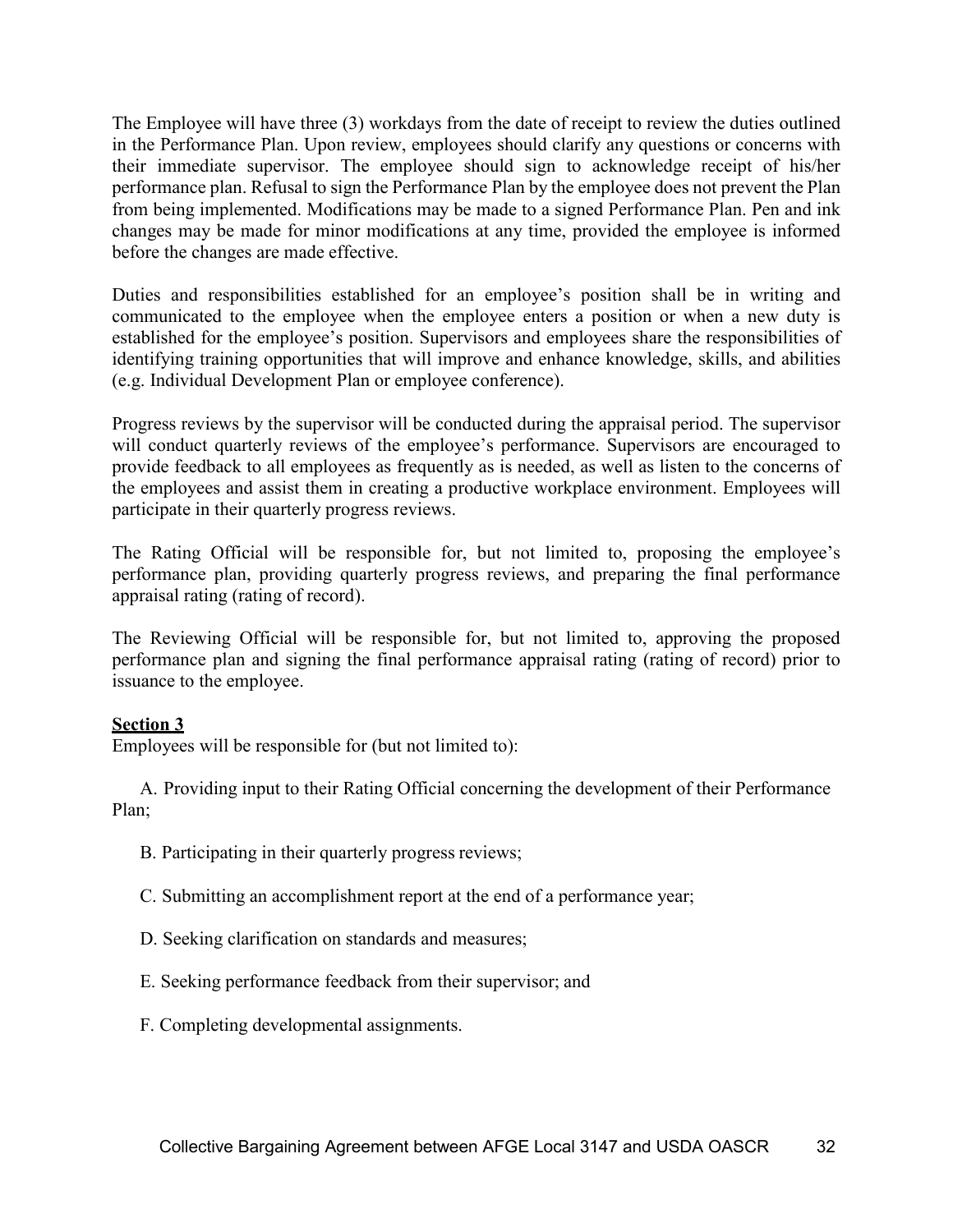#### **Section 4**

A written rating of record will be issued to each employee, as soon as practicable after the end of the employee's appraisal period. Acceptable Performance is a rating of record of at least fully successful.

#### **Section 5**

A. If at any time during the performance appraisal period an employee's performance is determined to be unacceptable in one or more critical elements, the supervisor must:

1. Notify the employee of the performance element(s) for which performance is unacceptable; and,

2. Inform the employee of the performance requirement(s) or standard(s) that must be attained to demonstrate acceptable performance. The supervisor must inform the employee that unless his/her performance in the critical element(s) improves to and is sustained at an acceptable level, the employee may be placed on a Demonstration Opportunity (formerly referred to as a Performance Improvement Plan - PIP) and given the opportunity to improve their performance to the Meets Fully Successful (FS) level.

#### B. Demonstration Opportunity (DO)

The goal of a DO is to return the employee to the Fully Successful performance level. For each critical performance element in which the employee's performance is unacceptable, the supervisor must afford the employee a reasonable opportunity to demonstrate an acceptable level of performance.

#### The DO must include:

1. A minimum opportunity period of thirty (30) calendar days to demonstrate acceptable performance. The DO may be extended for no more than 30 days with the prior approval of the USDA Chief Human Capital Officer (CHCO).

2. Identify and describe the performance deficiencies in the performance elements and standards for which the employee's performance is at the unacceptable level.

3. Provide clear goals which are appropriate for the responsibilities of the employee's position.

4. The DO Plan must describe any assistance the supervisor will provide the employee to bring the performance up to the FS level.

5. Closely monitor the employee's performance during the DO and inform the employee at least once each week during the DO that the employee is or is not meeting performance expectations. The employee is encouraged to maintain continuous interaction with their supervisor.

6. A statement indicating that if the DO does not result in the employee's performance reaching the Fully Successful level, the employee could be reassigned, reduced in grade, or removed from their position.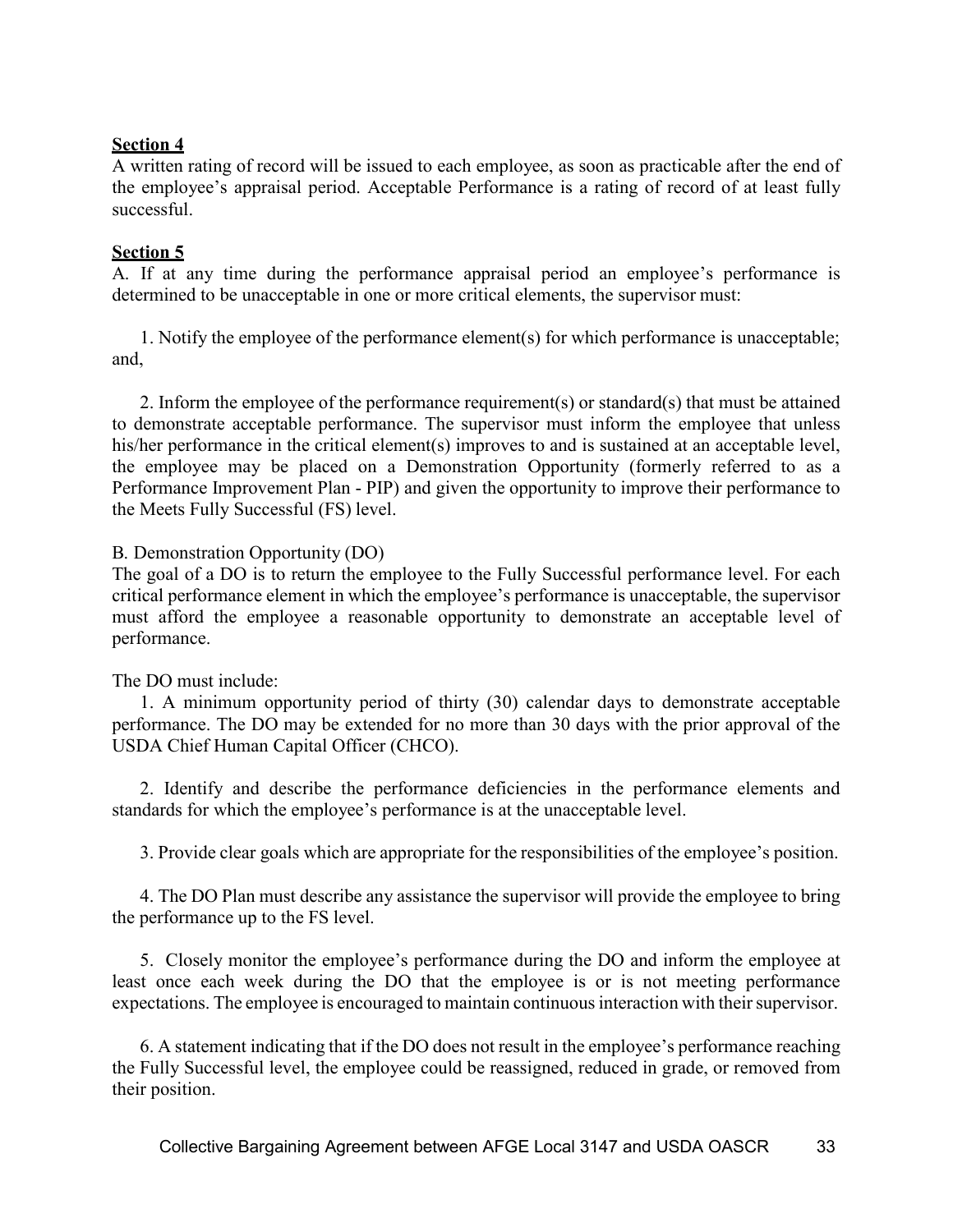C. At the conclusion of the DO, the Rating Official must determine, without delay, whether the employee has demonstrated acceptable performance as defined in the DO Plan and must notify the employee in writing of the determination within seven (7) calendar days. If the employee has failed to demonstrate acceptable performance, the Rating Official must initiate steps to take an adverse or performance-based action no later than seven (7) calendar days from the end of the DO. After the DO has concluded, there is no expectation that work performed will be considered towards the determination of acceptable performance.

D. Removal of an employee from Federal service for unacceptable performance is non-grievable and is not subject to the negotiated grievance procedures. Avenues for employees to address these issues may include EEO or MSPB as applicable.

E. If an employee has consistently demonstrated performance at the FS level for one year from the beginning of a DO and the employee's performance again falls below the FS level in any critical element, the Rating Official must afford the employee an additional DO before determining whether to propose a performance-based action.

F. A performance-based action may be proposed based upon instances of performance below the FS level which occur within a one-year period from the beginning of the DO, ending on the date of the notice of proposed action.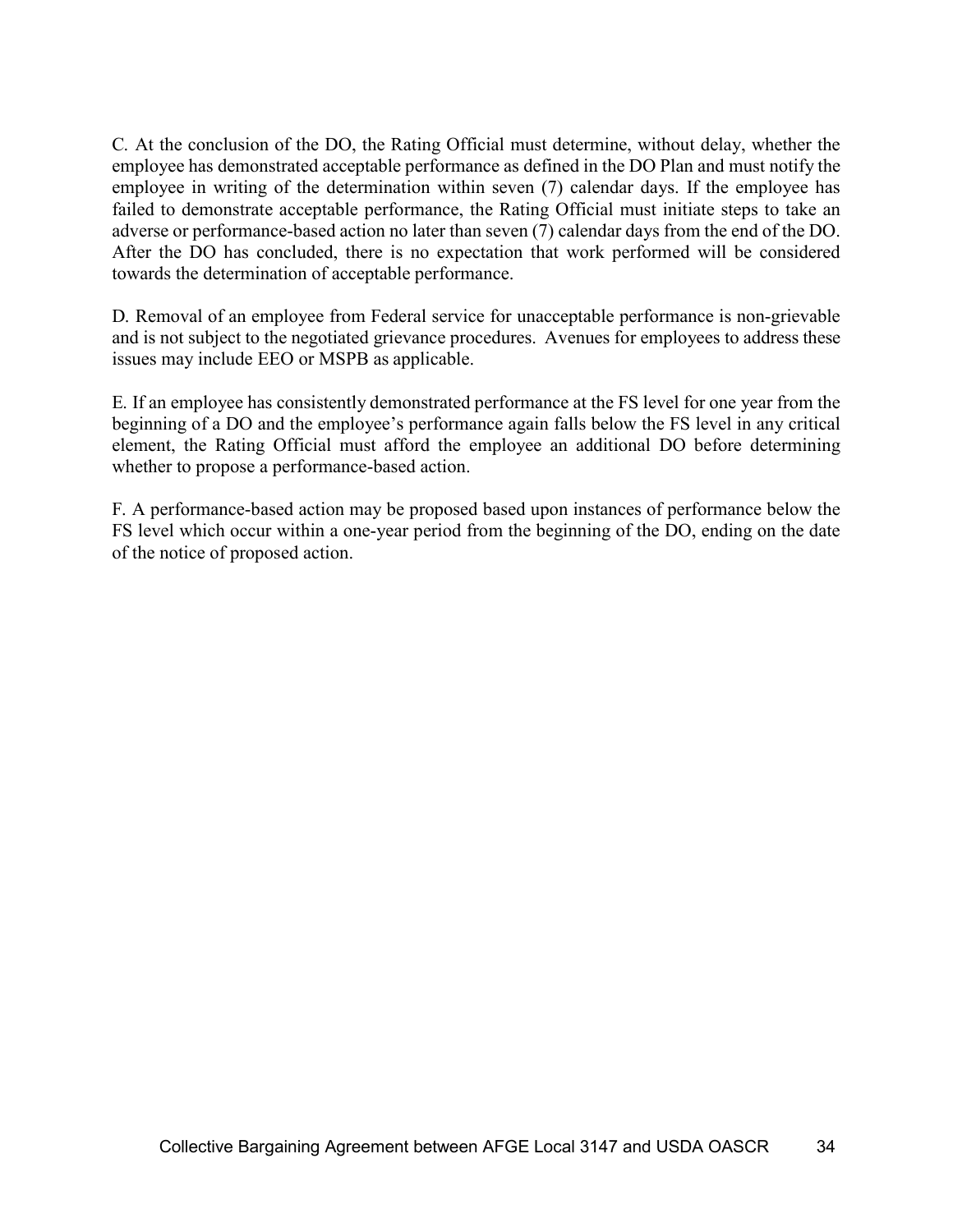### **ARTICLE 15 SAFETY AND HEALTH**

Safety and Health is administered pursuant to law, federal regulation, rule, policies, including Departmental Regulations (e.g. DR 4410-004, "Safety Management Program"), as amended, and this Agreement.

### **Section 1**

Consistent with applicable laws, Executive Orders, Occupational Safety and Health Administration requirements, as well as other applicable health and safety codes, the Agency will support the maintenance of safe and healthful working conditions for all employees. If an authorized governmental safety/health official makes a written determination there is a significant health or safety problem and the Department does not take timely action on the problem, the Agency, to the extent of its authority, will provide an appropriate remedy to address the needs of employees. The Agency and the Union will cooperate to encourage employees to work in a safe manner.

Pursuant to applicable laws and regulations, no Bargaining Unit Employee (BUE) shall be subject to restraint, interference, coercion, discrimination, or reprisal for filing a report of an unsafe or unhealthful working condition, or other participation in Agency occupational safety and health program activities, or because of the exercise by such employee on their own behalf or another BUE's behalf of any right afforded by Section 19 of the Occupational Safety and Health Act, Executive Orders, or 29 CFR § 1960. These rights include among others, the right of a BUE to decline to perform their assigned task because of a reasonable belief that under the circumstances, the task poses an imminent risk of death or serious bodily harm coupled with a reasonable belief that there is insufficient time to seek effective redress through normal hazard reporting.

# **Section 2**

The Agency will work with all persons, entities, or organizations which own and/or control the work space to which employees are assigned to ensure that healthy, safe working conditions are maintained, and to ensure compliance with applicable laws, rules and regulations, and this Agreement. The Agency will provide feedback to employees and the Union regarding the results of any action taken regarding the correction of safety and/or health violations.

The Agency agrees:

- A. to provide information concerning Federal Employee Health Benefits and Life Insurance Programs, pre-retirement planning, retirement benefits information, and the Employee Assistance Program;
- B. to make information available to employees on health benefits during open season activities, and maintain copies of offered health plans for review upon request;
- C. to work with the Safety Officer/Manager as applicable, to have safe electrical equipment, and adequate light and ventilation in all work areas;
- D. to provide information available through the Department about ergonomic hazards and how to prevent ergonomic-related injuries;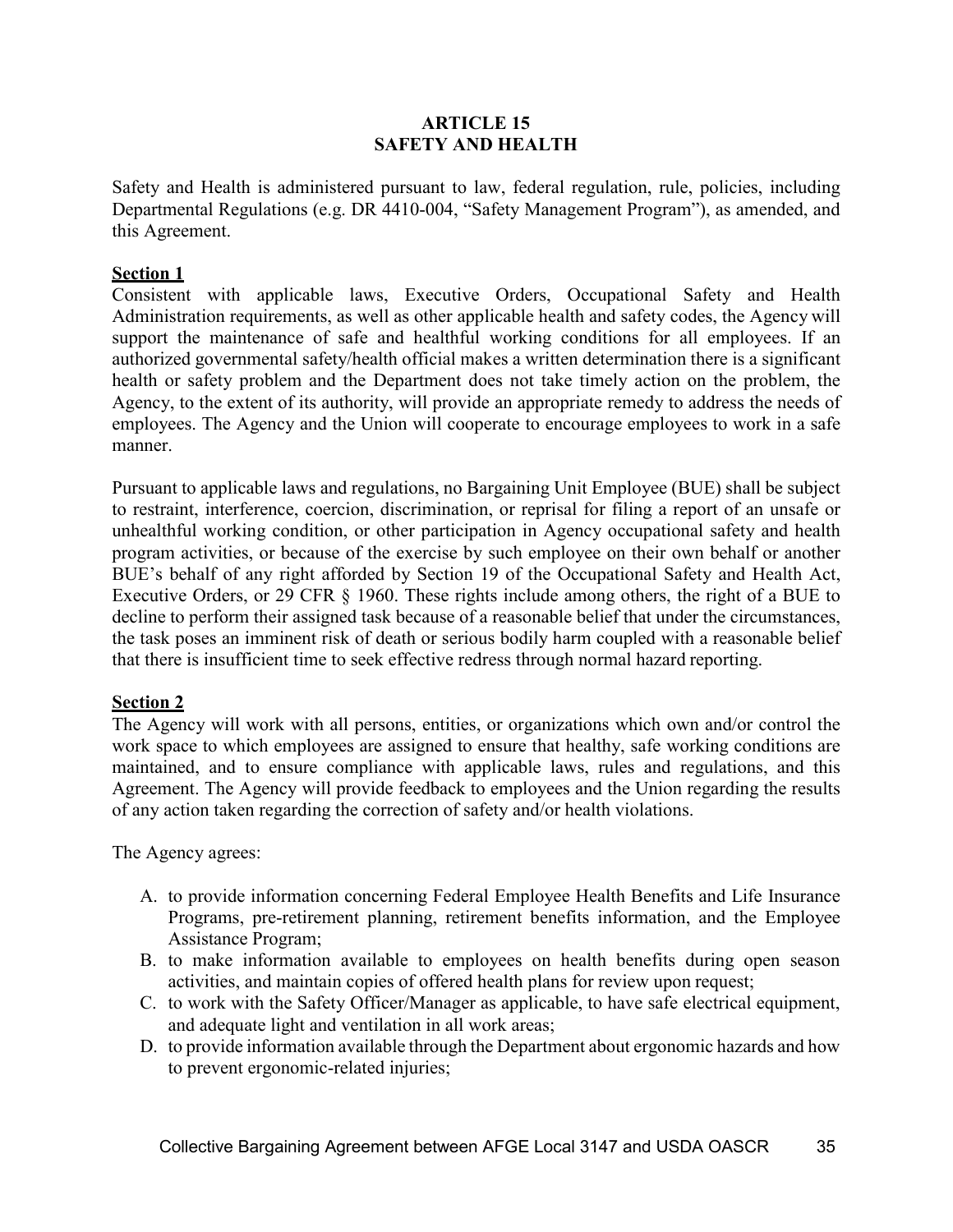- E. to follow the Americans with Disabilities Act and GSA regulations in providing facilities appropriate and adequate to accommodate the needs of disabled employees;
- F. to make available appropriate health and safety regulations to the Union when requested; and
- G. to make available for review by the Union all safety reports generated by or required by law, regulation, and/or this Agreement.

# **Section 3**

The Union will encourage all BUEs to work safely with due consideration for the safety, health and comfort of all fellow employees. To avoid preventable unhealthy or unsafe working conditions, the Union will encourage respect and care for the Agency's facilities and equipment and their own work environment.

# **Section 4**

Each BUE shall report any unsafe or unhealthy working conditionsto his/her immediate supervisor as soon as any conditions come to his/her attention.

BUEs will not be subject to restraint, interference, coercion, discrimination, or reprisal for filing a report of an unsafe or unhealthful working condition or other participation in the Agency's Safety and Health Management Program.

The Agency will investigate the reported condition as soon as practicable.

The Agency will ensure a timely response to an employee report of hazardous conditions. No BUE will be required to work in a situation determined to pose a threat of imminent danger or significant health hazard as determined by the appropriate Safety Officer(s).

If a BUE is assigned duties which he/she reasonably believes could possibly endanger his/her health or well-being, the employee will immediately notify his/her immediate or second-line supervisor of the situation. If the supervisor cannot resolve the problem and agrees with the employee, the supervisor will, under normal circumstances, delay the assignment and refer the matter through the proper channels for appropriate action. When the supervisor does not agree with the employee's concerns, the employee has the right to seek a remedy through a normal hazard report by consulting with the Union and filing a report in accordance with the applicable agency or departmental regulations.

# **Section 5**

BUEs who become injured or occupationally ill while in the performance of duties shall report the injury or illness to their supervisor immediately or as soon as practicable. The supervisor will refer the employee to the Health Unit or other medical services, as appropriate.

The supervisor will refer the employee to the Office of Workers' Compensation Program (OWCP), in the Office of Human Resources Management (OHRM), to obtain the appropriate form(s) to report the injury or illness. The Agency and employee must work together to ensure all forms are properly and timely filed in accordance with law, rule and regulation.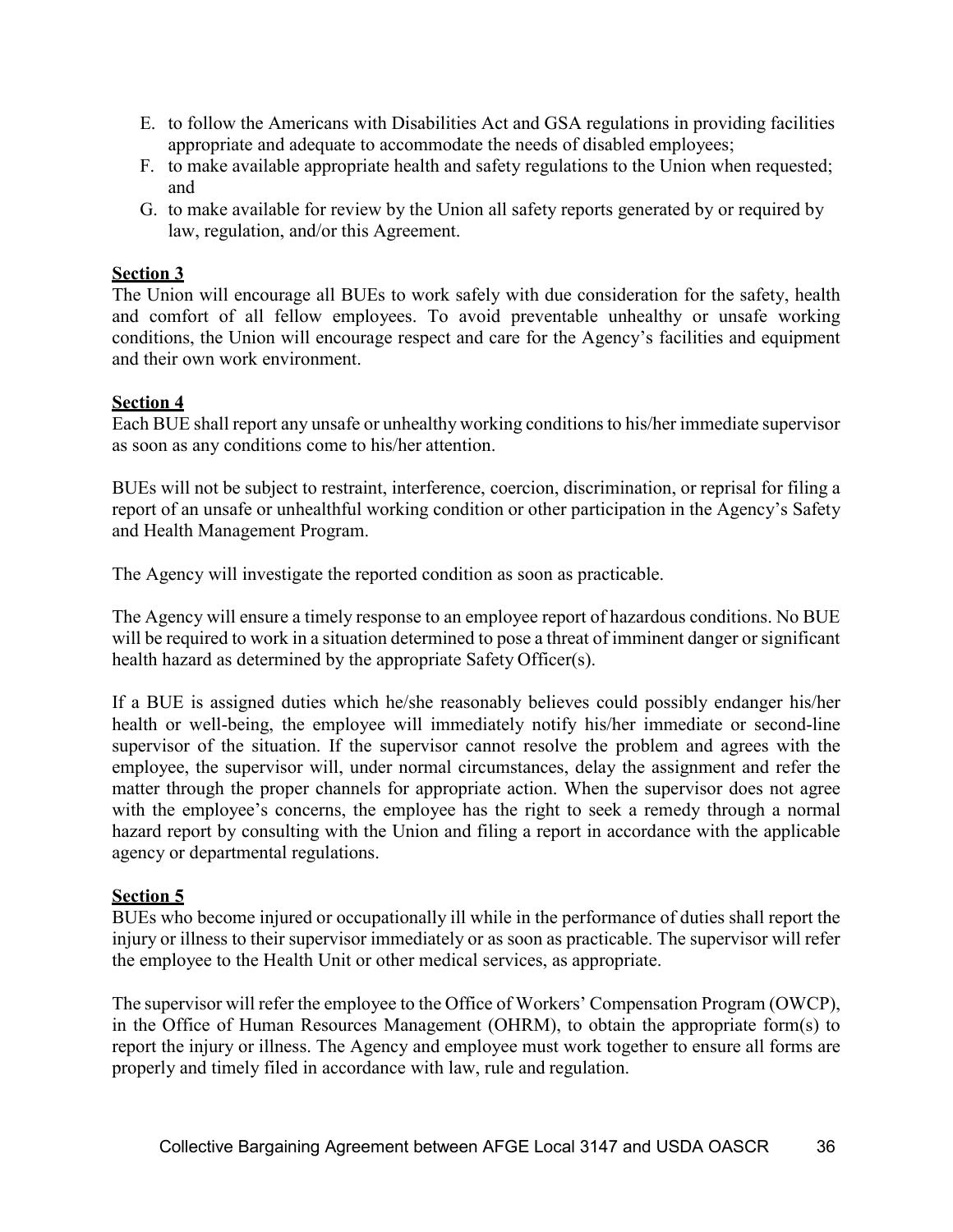[References shall include, but are not limited to: Departmental Regulation DR 4430-004 "Workers' Compensation Program"; [https://www.dol.gov/owcp/regs/compliance/ca-10.pdf,](https://www.dol.gov/owcp/regs/compliance/ca-10.pdf) "What A Federal Employee Should Do When Injured At Work"]

### **Section 6**

Each building in which Bargaining Unit Employees are stationed will have an Occupant Emergency Plan. The Agency will issue an annual reminder of the Occupant Emergency Program Plan.

### **Section 7**

The Agency will provide first-aid kits at all building locations for use when Health Unit facilities are not available.

The Agency may offer cardiopulmonary resuscitation (CPR) training to interested employees during duty hours.

#### **Section 8**

The Agency currently participates in the Federal Occupational Health medical screening program administered by the U.S. Department of Health and Human Services. BUEs may contact the OHRM program manager for the Employee Assistance Program.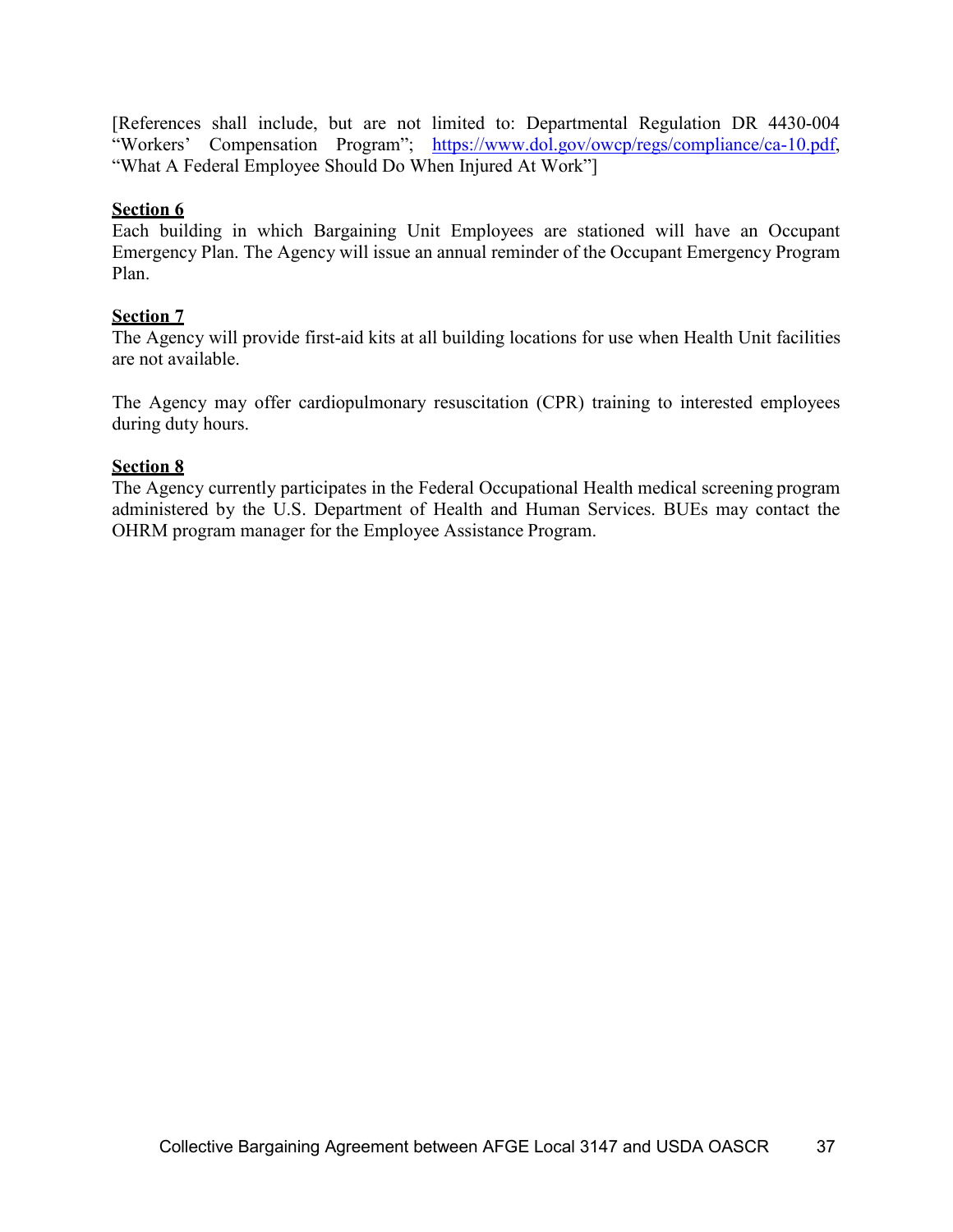### **ARTICLE 16 HAZARDOUS WEATHER**

# **Section 1**

The dismissal of Bargaining Unit Employees during hazardous weather situations will normally follow orders from the Secretary of Agriculture, the Office of Personnel Management's (OPM) Dismissal/Closure Procedures, or Presidential Executive Orders. Changes in the Agency's official hazardous weather plans will not normally be made without first giving the Union an opportunity to provide input and to request negotiations.

### **Section 2**

Management will implement its hazardous weather plan and OPM's Dismissal/ Closure Procedures in a manner that treats all employees fairly and equitably and ensures that safety is appropriately considered.

### **Section 3**

All leave requests submitted by Bargaining Unit employees during hazardous weather situations will be considered on a case-by-case basis by the supervisor.

### **Section 4**

Upon request, employees who are denied hazardous weather leave will be given written justification for the denial by the supervisor. Determinations of relief from duty for hazardous weather will be in accordance with Agency Policies and OPM's Dismissal/Closure Procedures.

#### **Section 5**

A copy of OPM's Dismissal/Closure Procedures may be viewed at:<https://www.opm.gov/>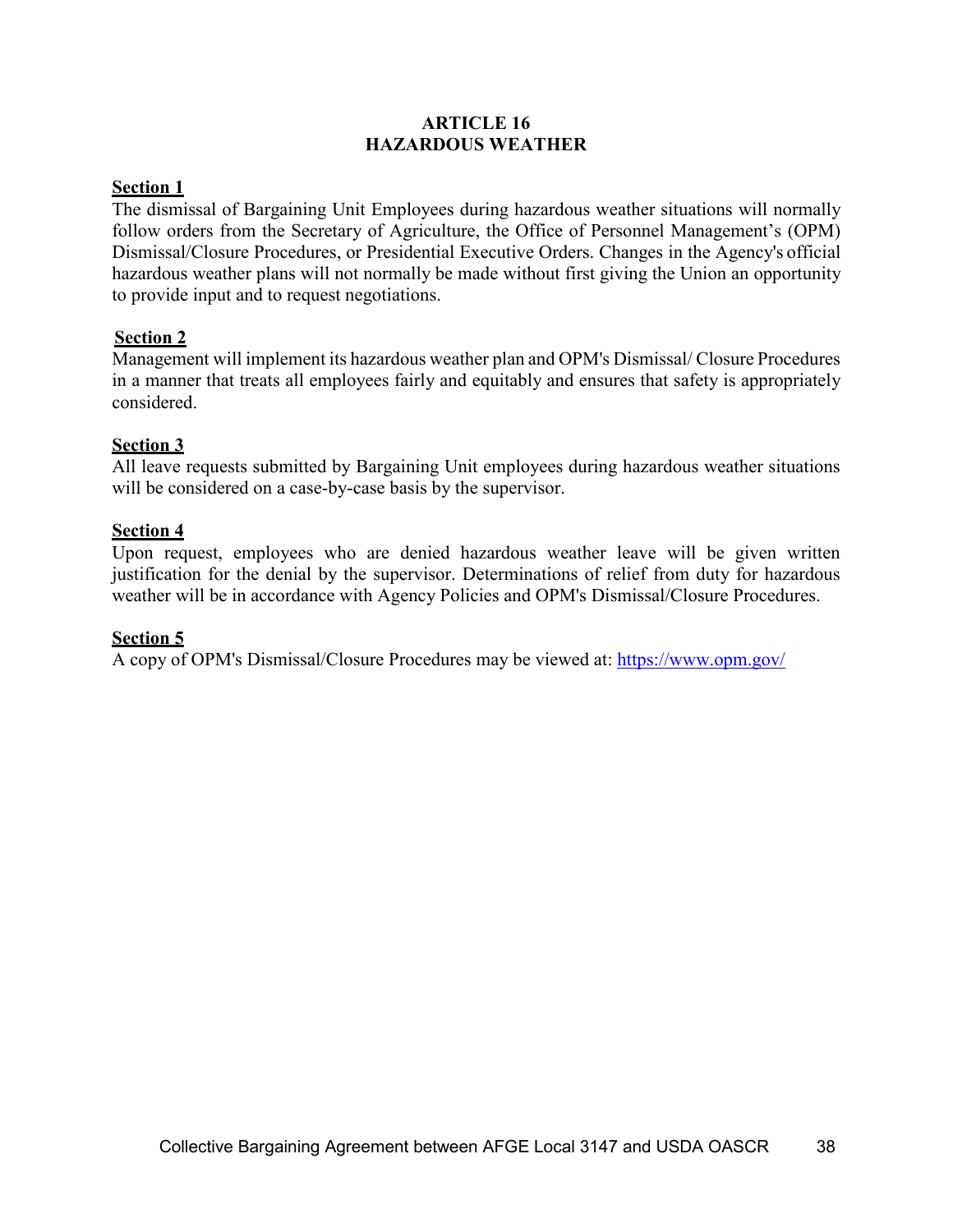# **ARTICLE 17 AWARDS**

The Awards Program is governed by law, federal regulation, rule, policies, including Departmental Regulation 4040-451-001, "USDA Employee Awards and Recognition Program" as amended, and this Agreement.

# **Section 1**

The use of monetary and non-monetary awards has been proven to have a significant effect on employee morale, motivation and performance. Award programs provide recognition based on employee performance, improvement, contributions and achievements that contribute to an Agency's mission. An effective awards program is intended to motivate and reward employees to continually strive for excellence.

# **Section 2**

The Agency will equitably implement the USDA Employee Awards and Recognition Program for Bargaining Unit Employees.

All Bargaining Unit Employees may be eligible for awards and recognition.

# **Section 3**

**Non-monetary awards** - are given for a specific outstanding accomplishment, such as a superior contribution on a project or assignment, a scientific achievement, an act of heroism or a cost savings. Non-monetary awards may consist of letters of appreciation, certificates, time-off and/or keepsake items.

**Monetary awards** - are given for performing well during the rating cycle (performance awards) or for a particular accomplishment, such as those described above under non-monetary awards, extra effort awards and spot awards.

A. Performance Awards - All Bargaining Unit Employees may be eligible for performance awards. These awards are given at the end of the performance cycle and employees may receive only one a year. An employee's annual performance must be at least fully successful to be eligible for a performance award in accordance with applicable regulation and policy.

B. Quality Step Increases (QSIs) - All Bargaining Unit Employees may be eligible for QSIs. QSIs are given at the end of the performance cycle and Bargaining Unit Employees may only receive one within a 52-week period. Annual performance must be outstanding to be eligible for a QSI.

C. Extra Effort Awards - All Bargaining Unit Employees may be eligible for extra effort awards. These awards may be presented individually or to groups. These awards may be given

Collective Bargaining Agreement between AFGE Local 3147 and USDA OASCR 39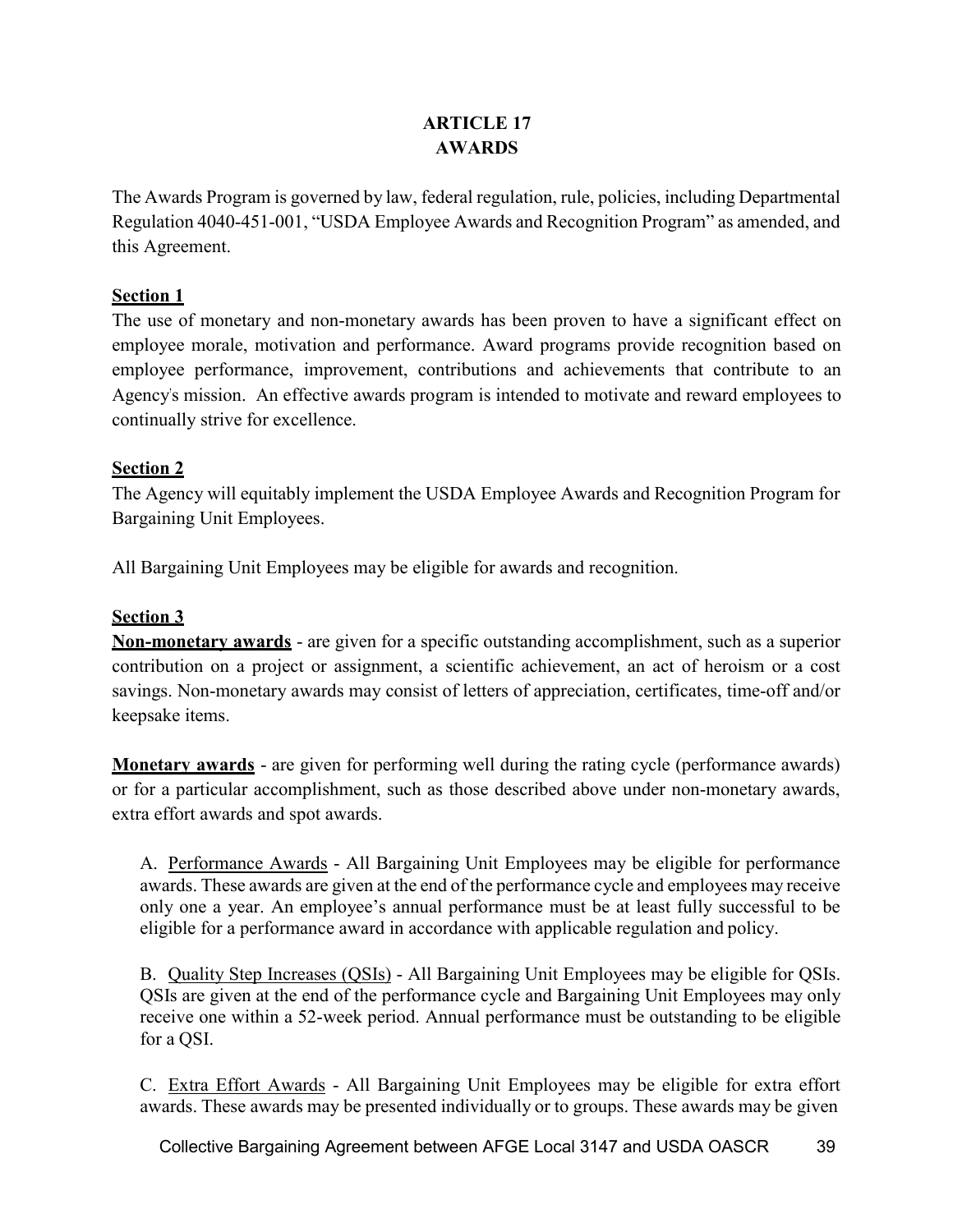at any time and there is no limit to the number of Extra Effort awards a Bargaining Unit Employee may receive. Amounts range from \$50 to \$10,000.

D. Spot Awards - All Bargaining Unit Employees may be eligible for spot awards. These awards may only be presented individually. These awards may be given at any time and there is no limit to the number of Spot Awards a Bargaining Unit Employee may receive. Amounts range from \$50 to \$750.

### **Section 4**

The Agency agrees to annually provide the Union a list of the employees receiving awards during the fiscal year. Also, the Union will be given notification of its right to bargain the impact and implementation of any proposed changes to this Article or the awards program.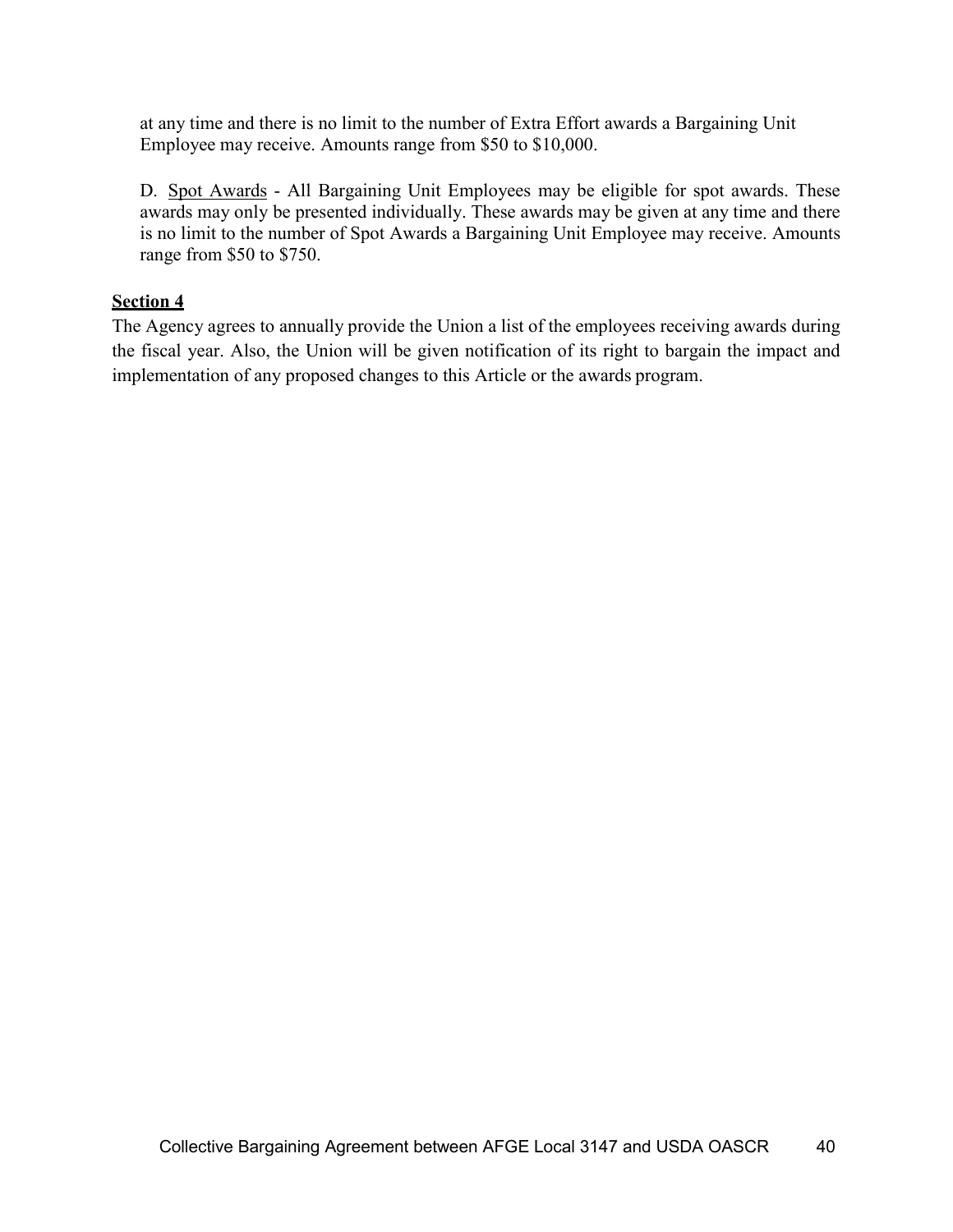### **ARTICLE 18 POSITION DESCRIPTION**

Position Descriptions are governed by law, regulation, rule, policies, including but not limited to: 5 CFR Part 511, Departmental Regulation 4020-511-001, "Position Classification" and this Agreement.

### **Section 1**

A Position Description is an official written statement of the major duties, responsibilities and organizational relationship of a position certified by the supervisor and classified by Human Resources Operations (HRO). An OF-08 and AD-332 (or equivalent cover sheet) shall be attached to document the certification and classification as well as pertinent position information. It in no way interferes with a supervisor's authority to assign an employee to different work on a temporary basis or change an employee's work assignment. Position Descriptions (PD) will accurately reflect the duties and functions performed by Bargaining Unit Employees.

### **Section 2**

Collateral duty assignments are separate, yet official duties and responsibilities that are assigned to an employee in addition to the primary duties of the position the employee occupies. Collateral duties have the following characteristics with respect to position classification:

- A. Assignments are distinct and separate from the primary duties and responsibilities of the affected position and do not constitute the primary purpose for establishing or continuing the position;
- B. Assignments do not constitute a grade-controlling duty or responsibility;
- C. Assignments are not a primary duty of the position (it constitutes less than 25% of the employee's work time); and
- D. Assignments are specific to the affected individual employee, not to all incumbents of the same PD.

The approved collateral duties will become part of the official PD of the impacted employee. An official change to a PD is required when the collateral duty requires a specific skill that is different from those in the original PD and is paramount in influence and weight, or when the collateral duty results in a change to the series, grade and/or job elements and performance standards of the original PD.

If an employee has reason to believe that there are continuing differences between the work assignments and the PD which substantially affect the accuracy of the official PD, the employee should first discuss this with their supervisor. It is the supervisor who certifies the accuracy of the content of the PD and will be able to explain the assigned duties and responsibilities.

#### **Section 3**

If the supervisor believes the classification of the position should be reevaluated as a result of the duties that have significantly and naturally evolved since the position was last classified or the position was initially classified, the supervisor can request HRO conduct an audit/review. If the supervisor decides not to request an audit/review and the Bargaining Unit Employee disagrees, the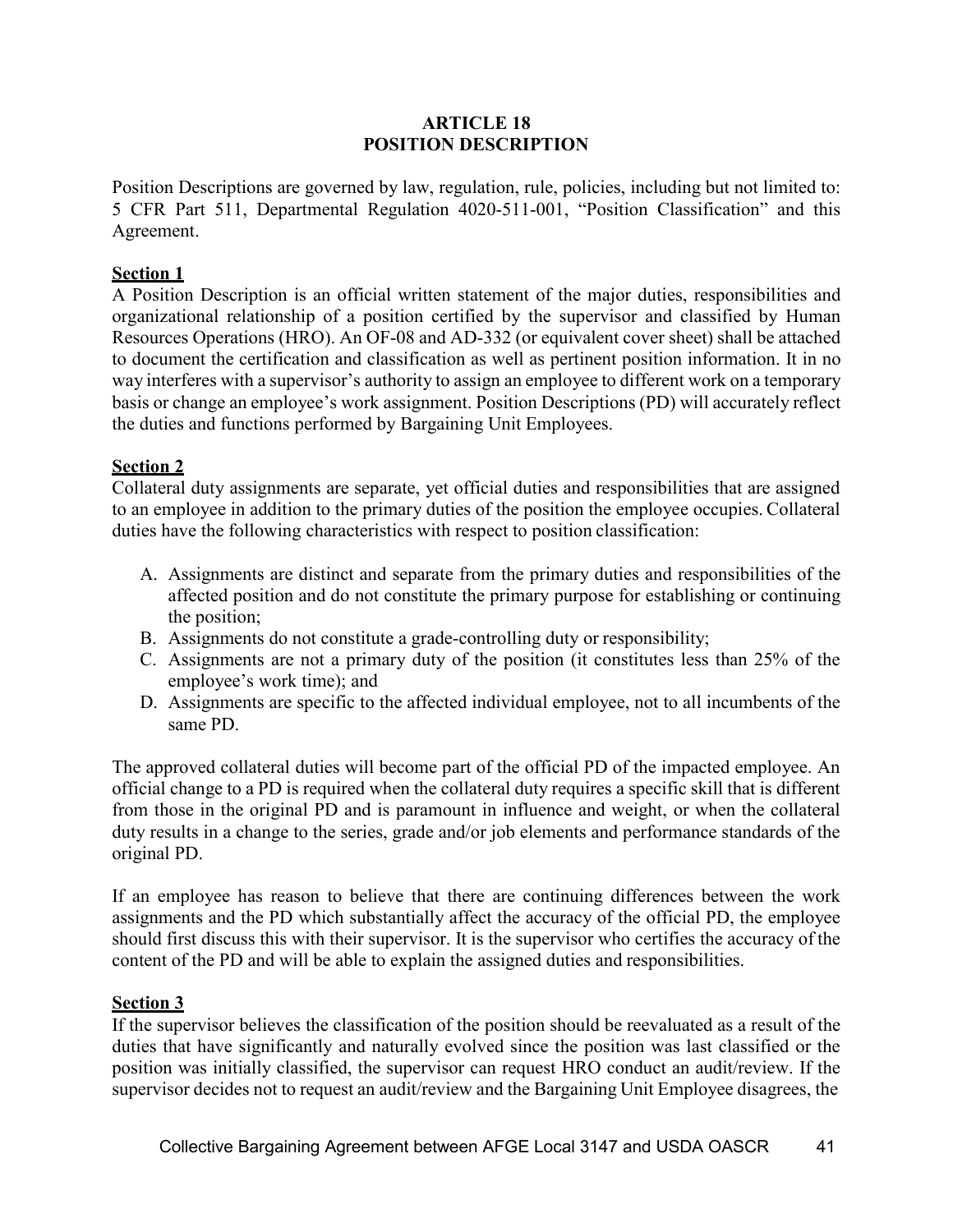employee shall comply with the classification appeal process (DR 4020-511-001, "Position Classification"). The employee may pursue the negotiated grievance procedures contained in this agreement as it relates to the denial of a desk audit.

# **Section 4**

Planned changes in duties and responsibilities of Bargaining Unit Employees resulting from reorganizations, or the application of changes in classification standards to encumbered positions will be handled in accordance with the "RIF, Reorganization and Transfer of Function" Article of this Agreement. The Agency will ensure all positions are properly classified and employees are performing within the classified Position Description.

# **Section 5**

The parties agree that all employees will be paid equal pay for substantially equal work in accordance with applicable laws.

# **Section 6**

The Agency will provide each employee with a copy of his/her current and accurate PD, accessible through the employee's e-OPF.

# **Section 7**

An audit/review of a position may result in classified duties at a lower grade level and/or loss of pay. The employee and the Union will be notified thirty (30) days in advance in writing of the results of the reclassification in the event of a change to a lower grade. The memo must advise of classification appeals in accordance with DR 4020-511-001 and OPM policy and specify time limits for doing so.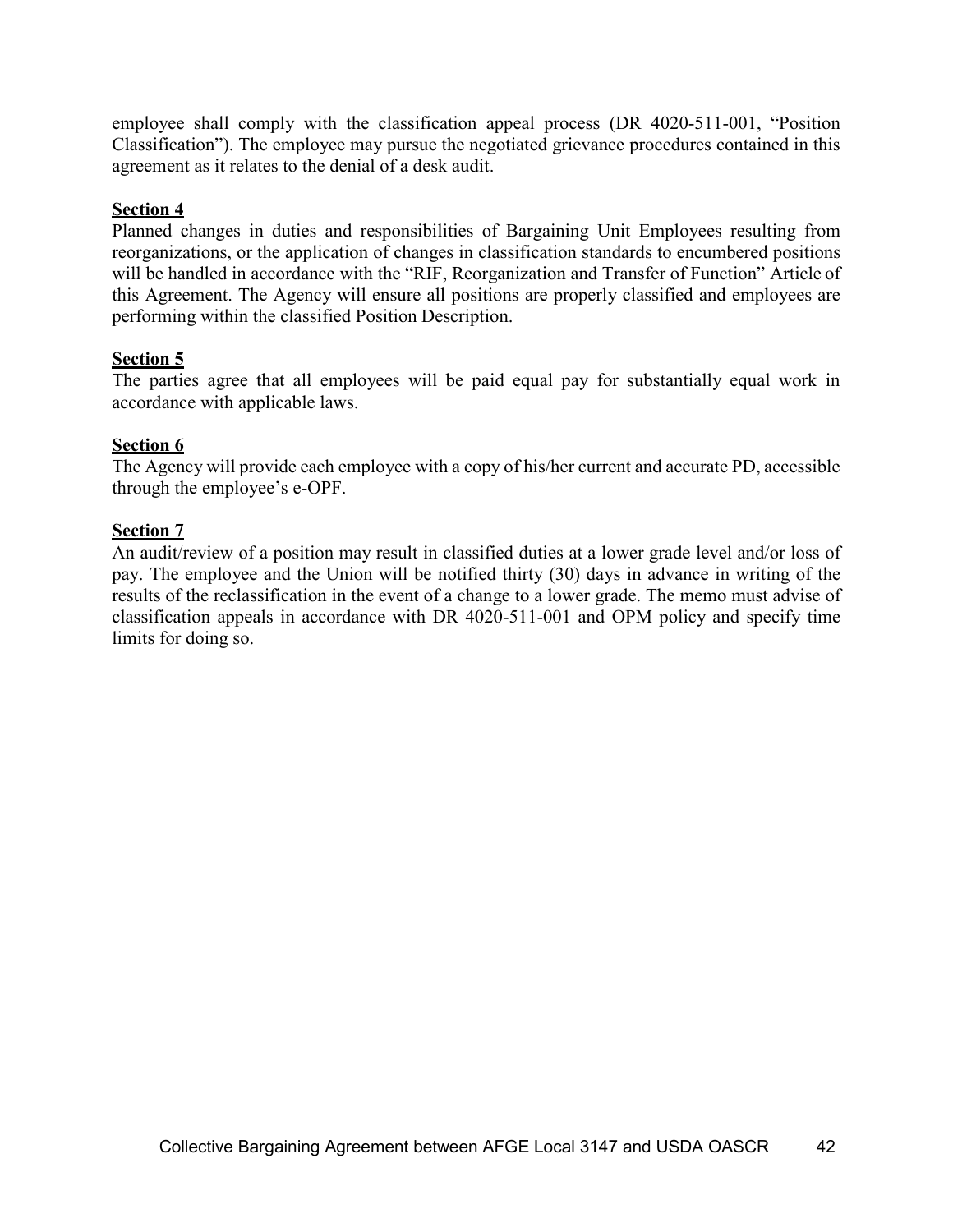### **ARTICLE 19 OVERTIME**

# **Section 1**

The Agency and the Union recognize OASCR employees do not routinely work overtime.

# **Section 2**

Bargaining Unit Employees will not work overtime unless ordered and approved in writing by a management official to whom authority has been delegated.

Fair Labor Standards Act (FLSA) exempt employees may receive compensation for overtime work only if the overtime was ordered and approved by a management official authorized to order and approve overtime work, and the employee actually performs the overtime work. FLSA-exempt employees whose basic pay exceeds the minimum rate for GS-10, including any applicable locality-based comparability payment, will take compensatory time off rather than receive overtime pay. FLSA-exempt employees must use accrued compensatory time off by the end of the  $26<sup>th</sup>$  pay period after the pay period during which it was earned, unless they are prevented by management from doing so.

The Agency may not require FLSA-nonexempt employees to accept compensatory time in lieu of overtime pay under any circumstances. FLSA-nonexempt employees may choose compensatory time off in lieu of overtime payment on a case-by-case basis, subject to approval by a management official to whom authority has been delegated. FLSA-nonexempt employees will be paid for any unused compensatory time earned if they do not use it by the end of the  $26<sup>th</sup>$  pay period after the pay period during which it was earned and will be paid at the rate of overtime at the time of accrual.

[References include, but are not limited to: 5 U.S.C. § 5542; 5 CFR § 551]

# **Section 3**

An employee's FLSA Exempt or Non-Exempt status will be properly indicated on their SF-50.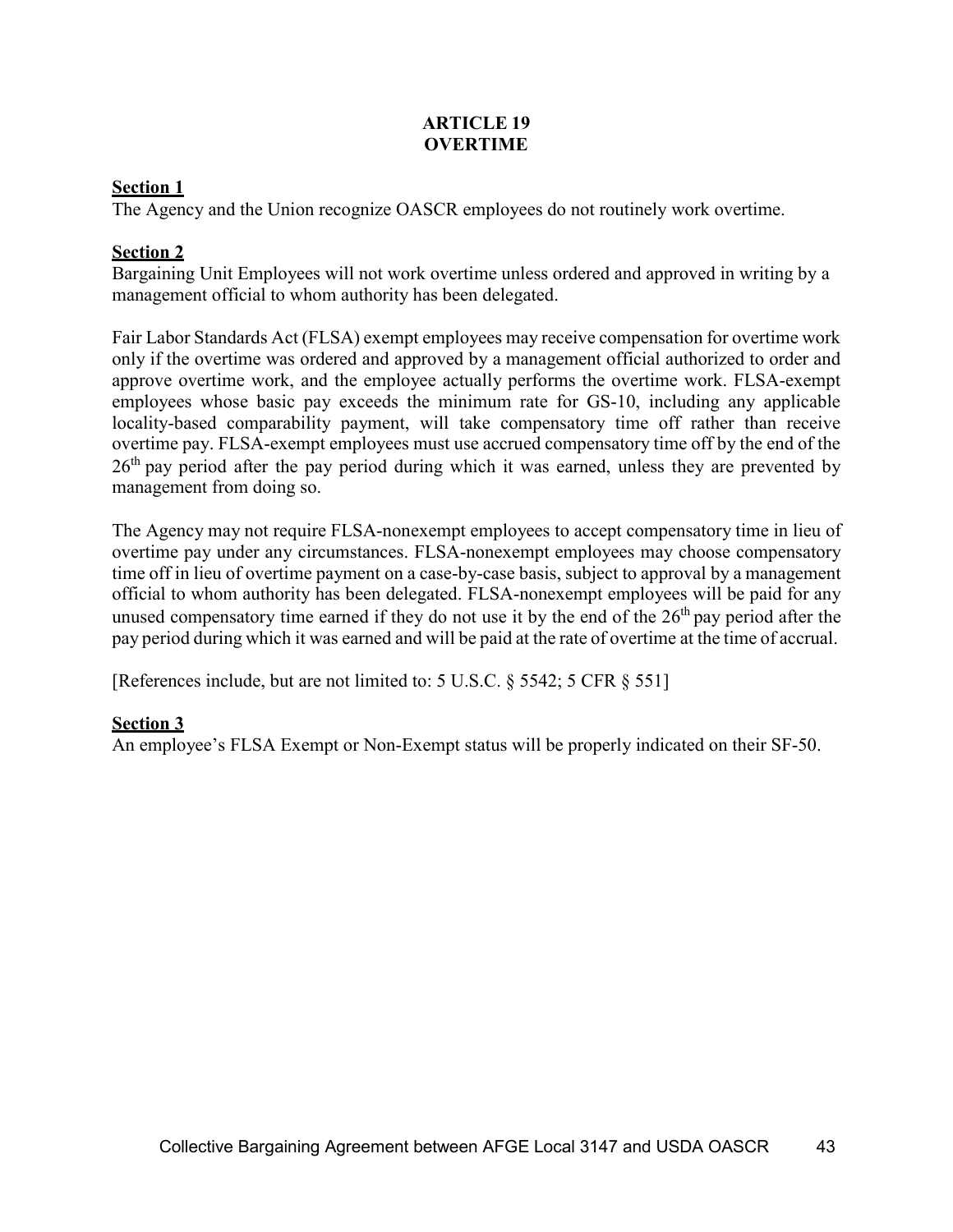# **ARTICLE 20 PAY AND ENVIRONMENTAL DIFFERENTIAL**

# **Section 1**

The Agency and the Union realize that Bargaining Unit Employees (BUEs) in OASCR work in an office setting which is environmentally controlled.

# **Section 2**

The Union reserves the right to bargain regarding impact and implementation should BUEs in OASCR be required to work in environmentally hazardous situations.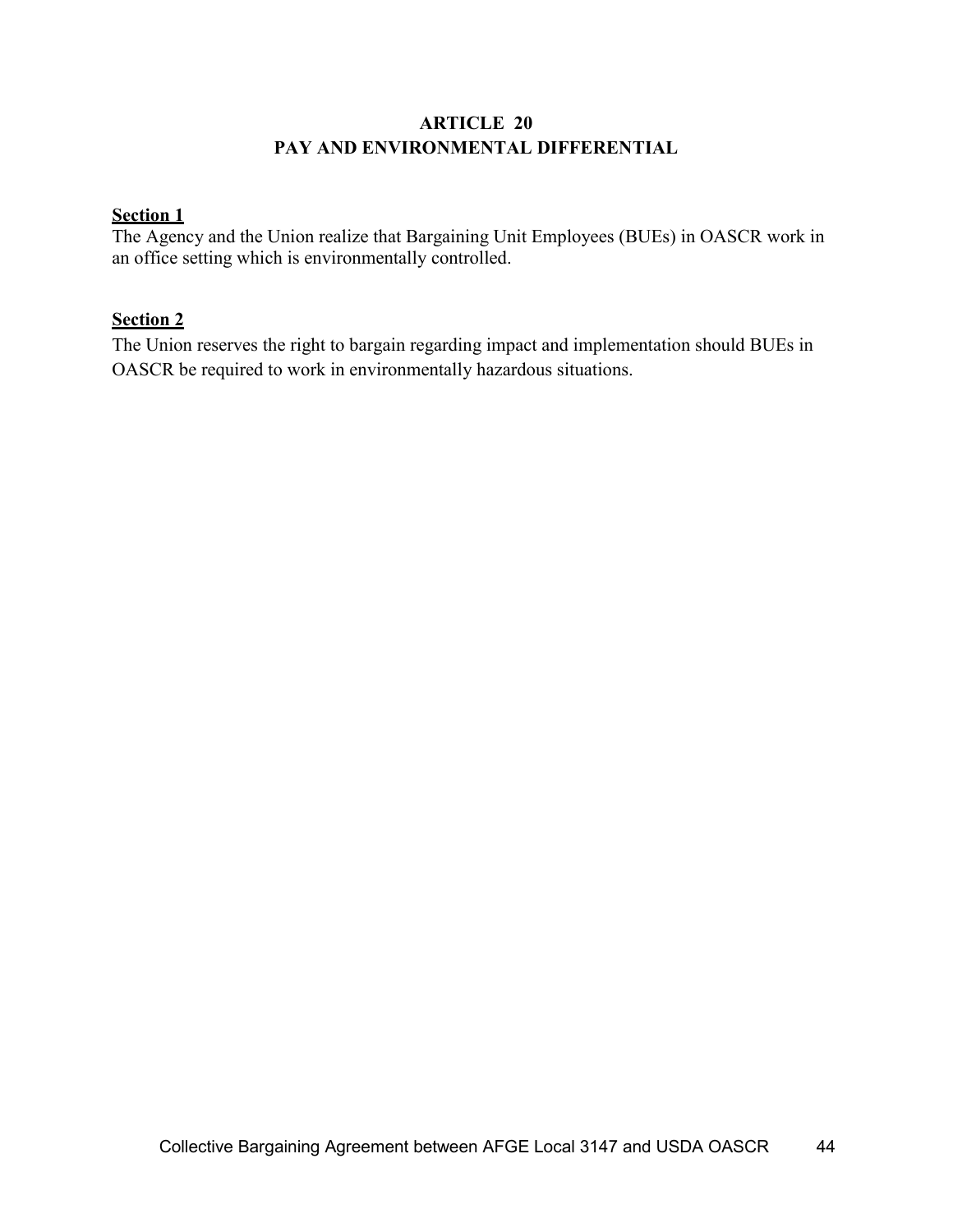# **ARTICLE 21 DETAILS, TEMPORARY PROMOTIONS, AND REASSIGNMENTS**

Details, temporary promotions, and reassignments are options available to Management for filling temporary or permanent staffing needs, as well as opportunities for employees to gain additional skills to simultaneously further their knowledge and the mission of the Agency.

### **Section 1**

Management has the right to detail, temporarily promote, or reassign employees for reasons such as emergencies, absence of employees, urgency of work to be accomplished, and training. Management will make such details, temporary promotions or reassignments in consideration of organizational needs. Management will not make a detail, temporary promotion or reassignment to avoid merit promotion principles. Where Management determines that a detail, temporary promotion or reassignment can be accomplished by using volunteers, it may announce the opportunity and equitably consider those who express an interest, among other qualified individuals.

### **Section 2**

**Detail -** is the temporary assignment of an employee to a different position for a specified period of time. At the end of a detail, the detailed employee returns to their position of record, unless they are assigned to another position or they separate from service.

**Temporary Promotion** - is the temporary assignment of an employee to a higher graded position for a specified period of time. At the end of a temporary promotion, the temporarily promoted employee returns to their position of record, unless they are assigned to another position or they separate from service. Temporarily promoted employees receive the higher graded salary for the period assigned as well as time-in-grade at the higher-grade level. When appropriate, temporary promotions to higher level positions may be utilized, and selections may be made from eligible employees who express an interest in the temporary promotion and possess the requisite skills, experience, education and qualifications. Management will make permanent promotions in accordance with Government-wide law, rules, and regulations.

**Reassignment** - is a change of an employee, while serving continuously within the same agency, from one position to another without promotion or demotion. Reassignments may be accomplished by any of the following means:

● Management assesses a need and skill-set match and reassigns staff, which could benefit employees by avoiding a Reduction-in-Force (RIF), even for those employees who have not expressed a special interest in reassignment.

● Management canvasses its employees to determine interest or preference for reassignment to a specific location, organization or position encompassing different duties and responsibilities not currently being performed.

● If available, the Agency will articulate opportunities that exist. Employees must assess if they meet all applicable qualifications and requirements and may make a request to their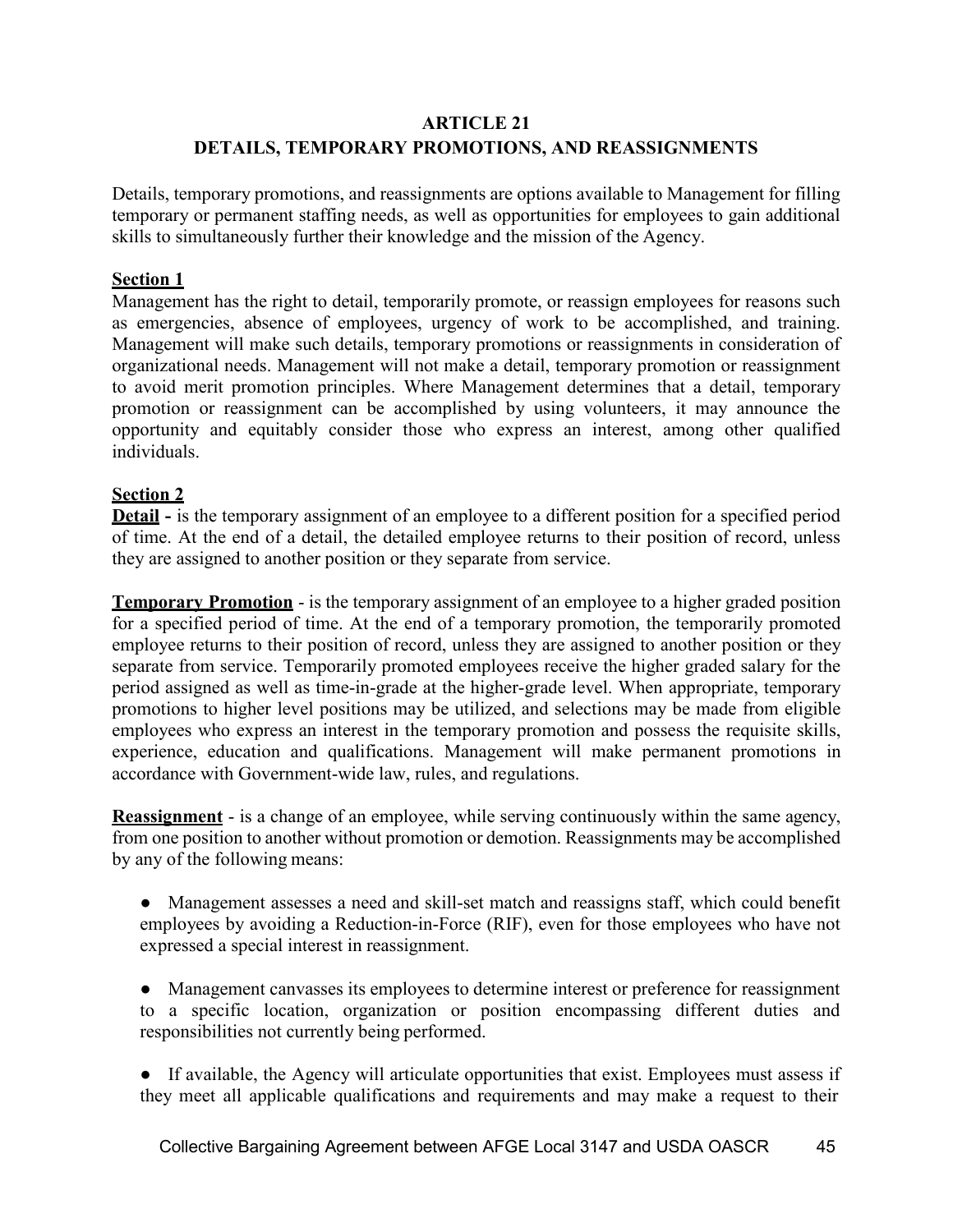immediate supervisor of record.

• Granting an employee's request for reassignment based on documented personal hardship or reasonable accommodation.

The Parties agree that nothing in this Article entitles an Employee to a reassignment. Management will make reassignments in accordance with government-wide law, rules, and regulations.

### **Section 3**

If a detail or temporary promotion exceeds 30 consecutive calendar days, the appropriate supervisor will initiate a Request for Personnel Action (SF-52), which will document the detail for submission to the Employee's Official Personnel Folder. Details of fewer than 30 consecutive days shall be documented via email correspondence with the impacted employee(s). Emails must contain:

- 1. Position to be occupied by the detailed employee (Division, Series, and Grade);
- 2. Projected amount of time the employee is directed to serve in the subject position; and

3. Duties the employee may be asked to perform over the course of the detail. Performance feedback via email is strongly encouraged in order for employees to better assess their strengths, weakness, and suitability for future Details.

The employee's performance in a detail or temporary promotion must be considered in the employee's annual performance assessment, in accordance with performance regulations and guidance.

#### **Section 4**

When a detail exceeds 30 consecutive calendar days, the affected employee may request appropriate training and a copy of the Position Description to which he is detailed.

The Agency has the right to determine the numbers, types, and grades of employees needed to accomplish the agency's mission or to prescribe appropriate training. Management may detail employees, including but not limited to, the following reasons:

- Meeting unusual workload demands
- Special projects or studies
- Change in mission or organization
- Employee Absences
- Cross-training or other skill-training objectives
- Succession Planning
- Emergency Response or preparedness
- Developmental assignments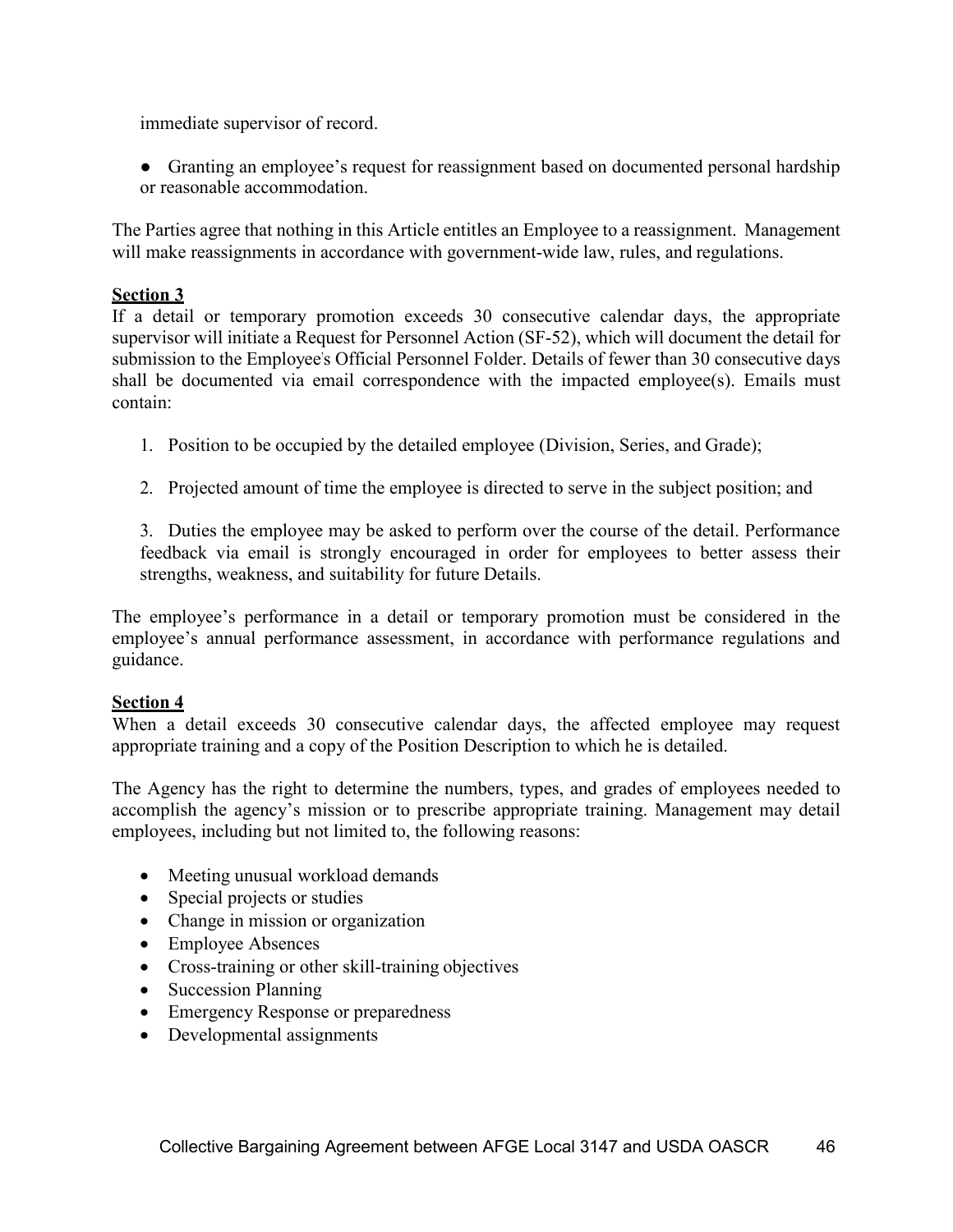# **ARTICLE 2***2*  **WORK SCHEDULES**

# **Section 1**

The Agency's objectives, goals, and mission will be accomplished with adequate coverage to meet customer needs. Employees may not be accommodated in the same manner or be allowed an Alternative Work Schedule (AWS). Advantages of granting an AWS to employees are:

- A. Lowered risk for leave abuse by allowing employees more flexibility in scheduling personal activities;
- B. Improved balance of work and family obligations;
- C. The ability to take advantage of educational opportunities;
- D. Involvement in their community and volunteer opportunities;
- E. Improved retention, institutional knowledge, and hiring of employees with fresh skills and perspectives; and
- F. Potential improvement on final work products as evaluated during Performance Appraisals.

The Office of Personnel Management (OPM) defines AWS for Full-Time Employees as:

- A. Flexible Work Schedules (FWS) an 80-hour biweekly basic work requirement that allows an employee to determine his or her own schedule within the limits set by the agency. Flexible work schedules include core hours and days when an employee must be present for work.
- B. Compressed Work Schedule (CWS) an 80-hour biweekly basic work requirement that is scheduled by an agency for less than 10 workdays. CWS are always fixed schedules.
- C. Maxiflex an 80-hour biweekly basic work requirement, which contains core hours on fewer than 10 workdays in the biweekly pay period, but in which an employee may vary the number of hours worked on a given workday or the number of hours each week within the limits established for the organization. Maxiflex is a type of flexible work schedule.

All of these schedules require:

- A. communication with immediate supervisors about the desire to utilize these schedules.
- B. written requests, at least one pay period prior to desired changes in schedule, to the immediate supervisor (include reason, anticipated duration).
- C. written, clear approval from supervisors prior to the changes taking effect.
- D. employees to properly update their Master Schedule in WebTA to reflect the requested schedule after supervisory approval has been obtained.

[References include, but are not limited to: [www.opm.gov:](http://www.opm.gov/) 5 U.S.C. § 6122; 5 U.S.C. § 6121(5); 5 CFR 610.102; and 5 CFR 610.111(d)]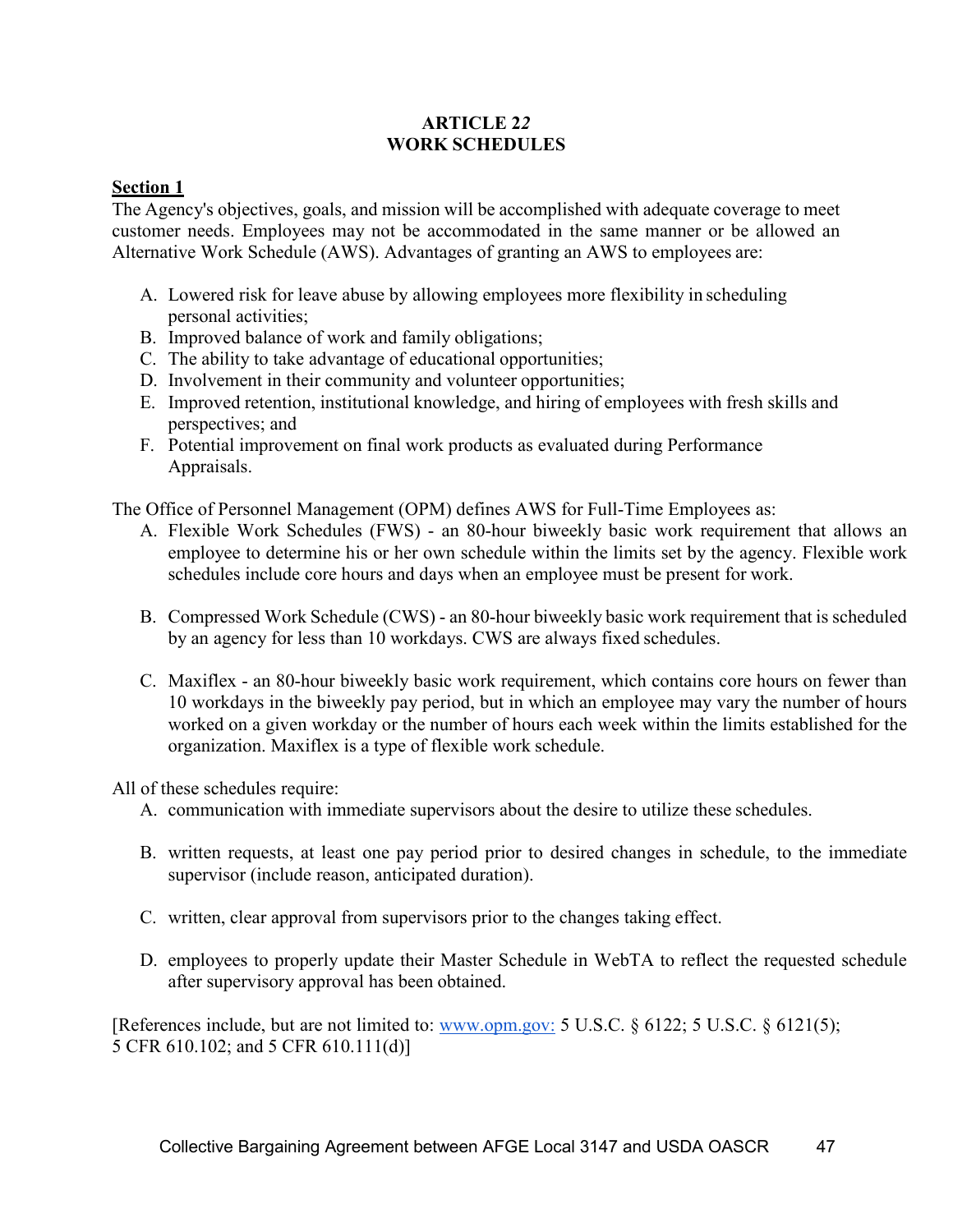# **Section 2**

Employees should recognize the importance of adequate coverage by personnel in order to ensure that the needs of stakeholders, customers, and coworkers are met, and the Agency's objectives, goals, and mission continue to be attained. Employees are not entitled to Alternative Work Schedules; however, supervisors are encouraged to fairly grant employees' requests for changes in their work schedules.

Requests for AWS or other changes in work schedules must be made by the employee to their immediate supervisor in writing using Form AD-2001 (Designation of Tour of Duty). The Supervisor must approve or disapprove the request within ten (10) workdays from the date the request was made. The schedule change should be effective no later than the start of the next pay period after supervisory approval.

Each employee's request for AWS shall be considered on its own individual merits. If an AWS request is denied or if AWS is terminated, then the Agency must articulate the business reasons (including poor performance) for the denial in writing to the employee. If no business reason is articulated or the employee feels the request was not given a fair review, the employee may utilize the Grievance process to appeal the decision. Employees must be aware of their responsibility to fulfill the duties of their properly classified Position Descriptions, regardless of the ability to utilize an Alternative Work Schedule.

If the agency determines AWS schedules have an adverse impact on the agency's mission, the agency may terminate AWS. Employees will be given 30 days advance notice or as soon as practicable.

# **Section 3**

Certain conditions may cause approved Alternative Work Schedules to be changed or modified, temporarily or permanently, by a supervisor. Conditions can include:

- Changes in the Agency or mission requirements;
- Employee's leave status;
- Training schedules or obligations;
- Scheduled outages, delays due to weather or emergency closures, or short-term special projects; and
- Short-term need for sufficient qualified personnel.

# **Section 4**

Employees attending training of more than eight hours will revert back to an eight hour per day standard tour-of-duty within that pay period. Telework cannot be used while employees are in training status.

# **Section 5**

The earning of credit hours must be approved by the employee's supervisor or designee. Employees will obtain approval in WebTA before working credit hours.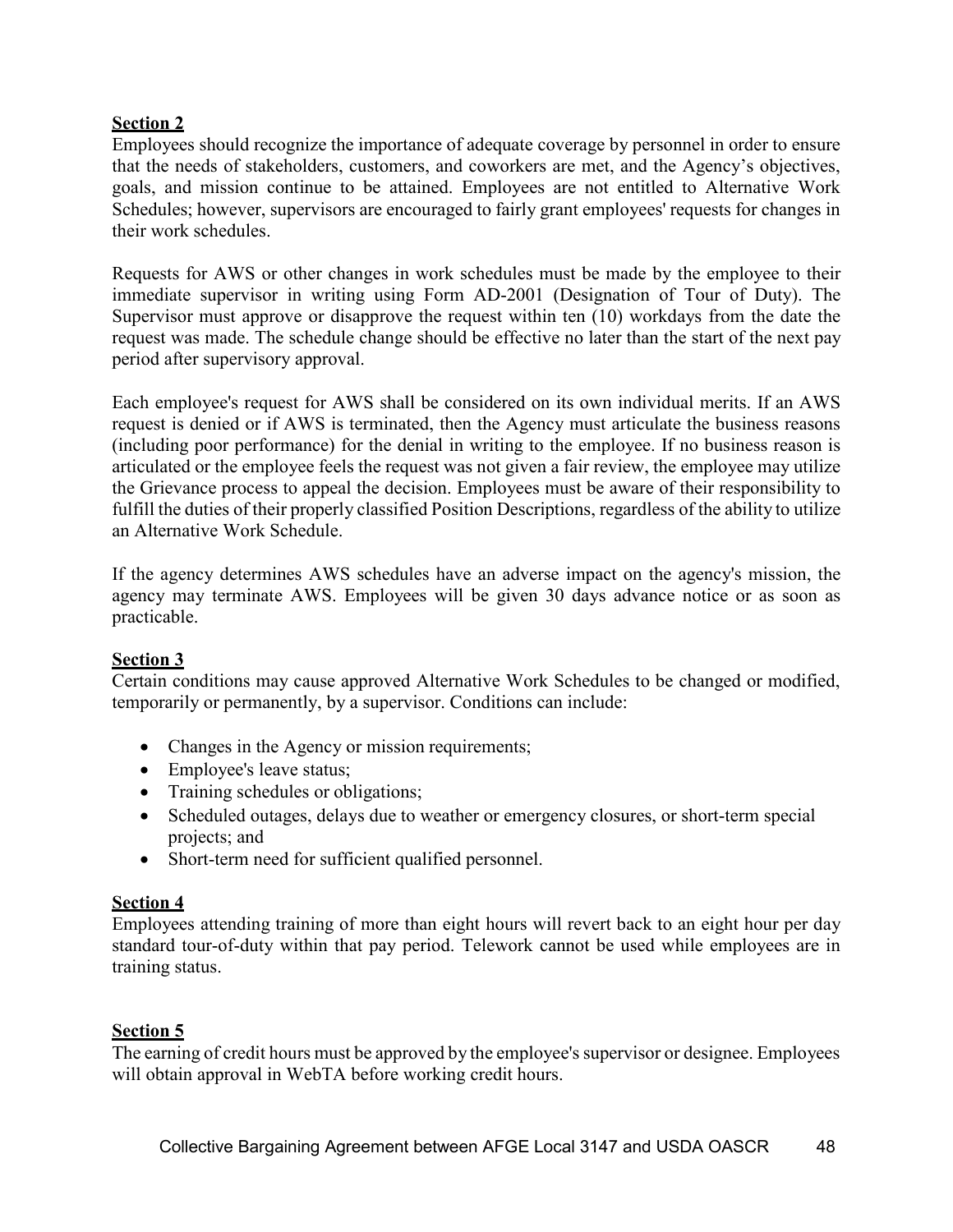Employees may carry no more than 24 credit hours over to the next pay period.

### **Section 6**

An employee's request for a deviation from an approved tour of duty must have supervisory approval.

### **Section 7**

On official 8-hour Federal holidays, employees under a Flexible Work Schedule will be credited eight (8) hours of holiday leave toward their 80-hour basic work requirement for the pay period. Employees under a Compressed Work Schedule will be credited holiday leave in the amount of all the non-overtime hours they would otherwise work on that day (8, 9, or 10 hours) and which apply to their basic work requirement

[References include, but are not limited to: 5 U.S.C. § 6124, 6121(3); 5 C.F.R. 610.406(a); Office of Personnel Management (OPM)]

#### **Section 8**

Bargaining unit employees will follow current Departmental Regulations (i.e. DR 4080-811-002) for telework to the extent it is in accordance with law, rule, government-wide regulation, and this agreement.

The Union reserves the right to Impact and Implementation bargaining in the event the Departmental Regulations are modified.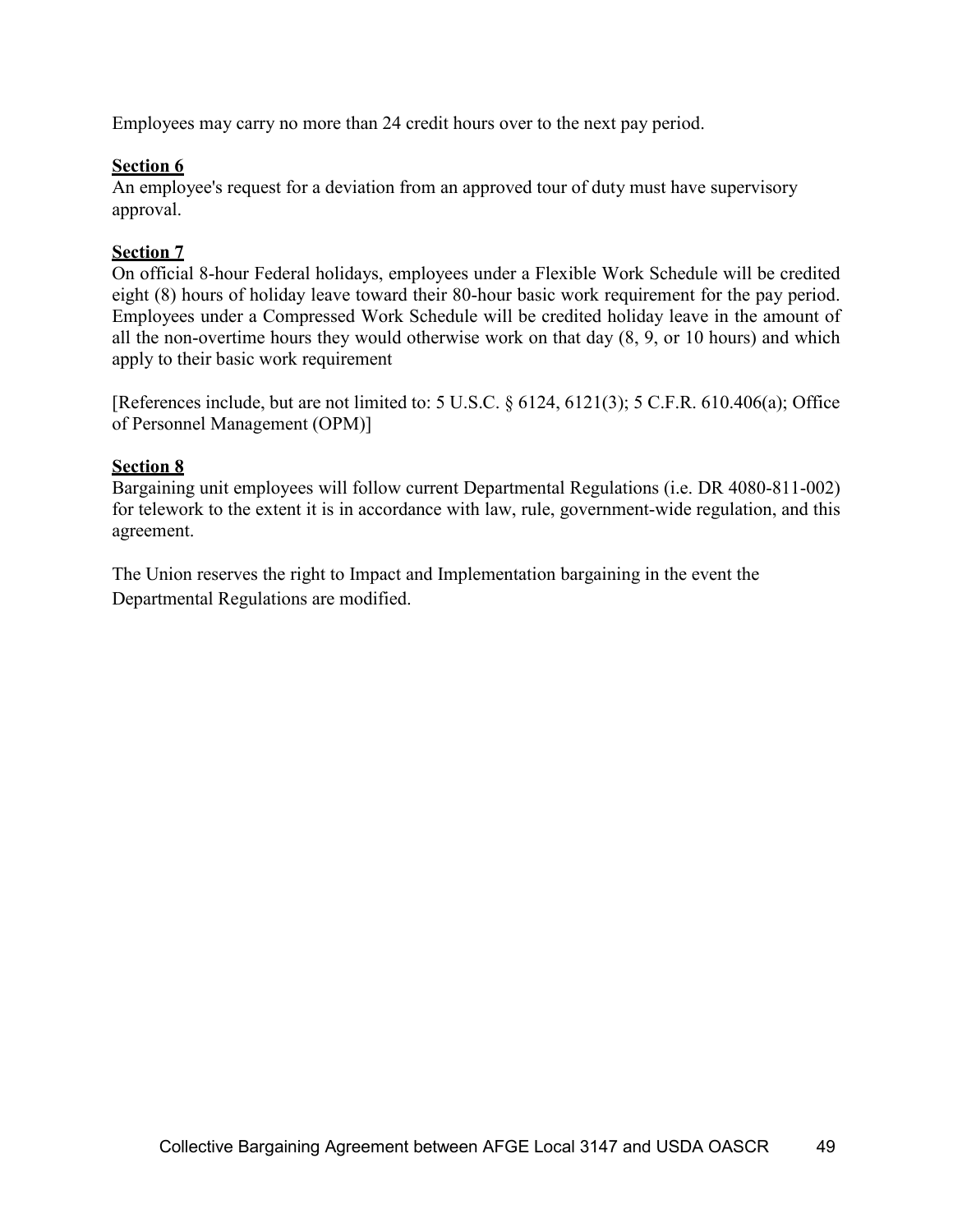# **ARTICLE 23 LEAVE**

# **Section 1**

Leave is governed by applicable Federal laws and regulations. Employees will submit leave requests in WebTA or any successor system, as far in advance as possible. When supervisors are considering granting or denying an employee's leave request, supervisors will review on a firstcome-first-serve basis, the nature of the request, mission requirements, and whether the employee's leave request was scheduled or unscheduled. Scheduled leave is leave requested in advance of the date the leave is requested to be taken. Unscheduled leave is leave requested without advance notice of the date the leave is requested to be taken.

# **Section 2**

Generally, employees may request Annual Leave, Sick Leave, Funeral Leave, Voluntary Leave Transfer Program (VLTP), Family and Medical Leave (FMLA), Disabled Veterans Leave, Weather and Safety Leave, and Leave Without Pay (LWOP). Supervisors may authorize employees to be excused from duty without the loss of pay or charge to leave in appropriate circumstances (e.g. blood donation).

# **Section 3**

Employees will submit leave requests as far in advance as possible. Supervisors will approve or disapprove leave requests within a reasonable period, and as far in advance as practicable. Employees are encouraged to work with supervisors to reschedule disapproved leave. When approved leave is cancelled, supervisors will provide employees with a written statement explaining the cancellation; this may be done by email. Supervisors shall make every effort to work with employees to afford them the requested leave at the first available opportunity.

# **Section 4**

Unscheduled leave may impact the Agency's mission and the efficiency of its services. The Agency recognizes that unforeseeable events such as illness or emergencies may cause employees to request unscheduled leave. Employees and their supervisors must communicate directly and timely with each other when requesting and approving/denying unscheduled leave. Supervisors shall make every effort to work with employees to afford employees the leave being requested at the first available opportunity. Employees will notify supervisors no later than one hour after their report time when requesting unscheduled leave. Employees may be placed in an AWOL status for failure to request unscheduled leave from their supervisor. Employees will also place a request in WebTA, the official time and attendance system, at the earliest opportunity. If an employee is incapacitated or is unable to call in, the employee must provide administratively acceptable evidence or medical certification upon returning to duty.

Supervisors will provide employees with a call-in phone number or other established alternative procedure(s) of communication to request unscheduled leave. Such procedure(s) of communication is in conjunction with leave requests submitted in WebTA. Such procedure(s) should be clearly outlined and fairly administered with all employees who report to the same supervisor.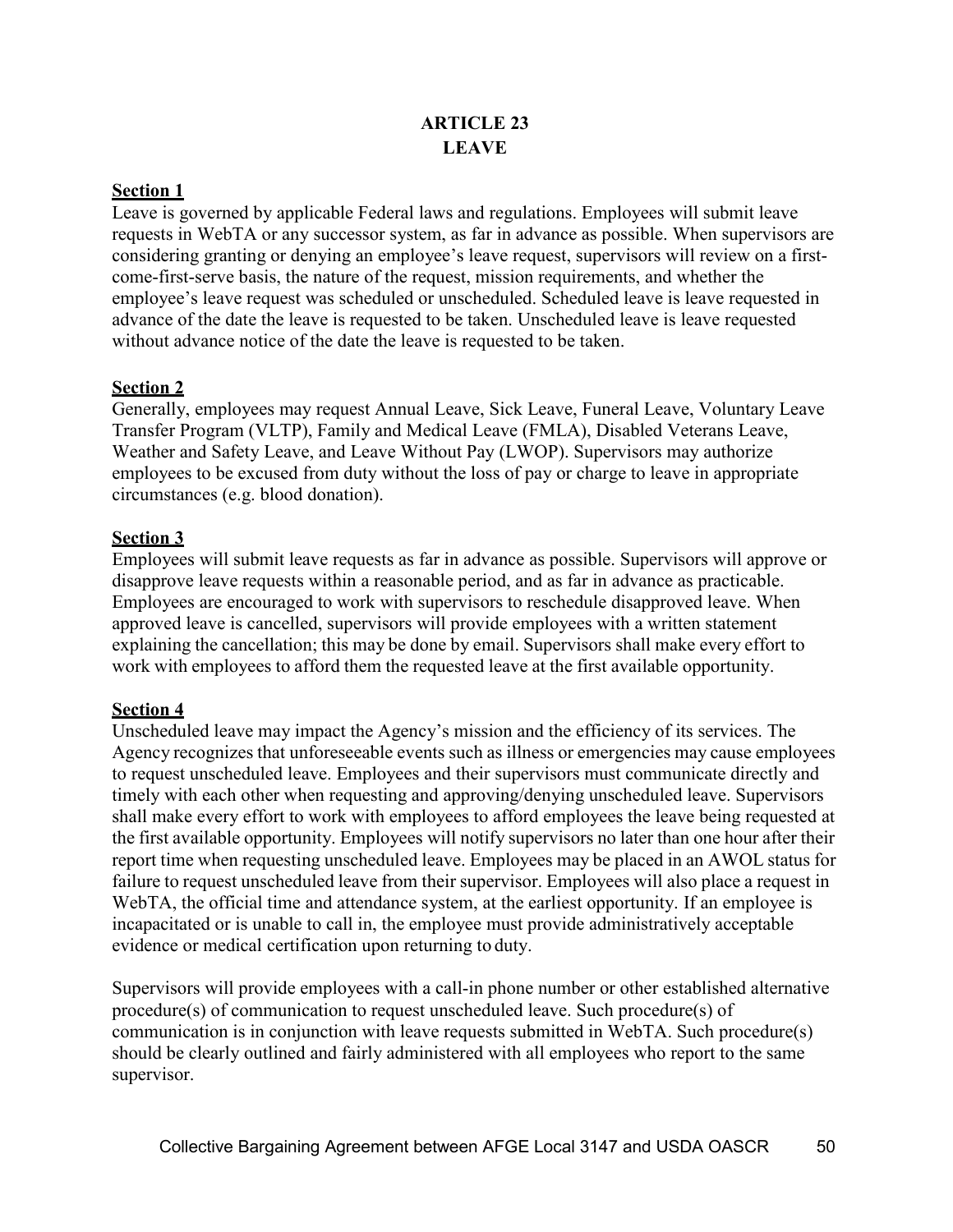## A. Unscheduled Annual Leave Request**:**

Supervisors may grant unscheduled annual leave based on mission requirements. When annual leave is requested in lieu of sick leave, supervisors will annotate such request in WebTA. Excessive absence due to unscheduled annual leave may be cause for disciplinary action. Supervisors may conduct written counseling(s) notifying employees of excessive absences before proposing disciplinary action.

### B. Unscheduled Sick Leave Request**:**

Supervisors may grant unscheduled sick leave only when the need for sick leave is supported by administratively acceptable evidence. Absences due to unscheduled sick leave may be cause for disciplinary action. Supervisors may place employees on a leave restriction before proposing disciplinary action.

### **Section 5**

Administratively acceptable evidence to support sick leave absences of three (3) consecutive workdays or less will normally be the employee's written statement. However, where the supervisor has a legitimate management reason for disbelieving the reason for absence, medical documentation may be required. Sick leave absences of more than three (3) consecutive workdays will be substantiated by a physician's statement and shall be considered administratively acceptable evidence.

Prior to issuing an employee a Leave Restriction Letter, supervisors will first counsel employees after establishing that the employee is not properly using sick leave, prior to formal action being taken. In the Leave Restriction Letter, the supervisor shall advise the employee in writing that he/she is required to support all future use of sick leave by a physician's statement and that his/her own written statement shall not be considered administratively acceptable evidence. The Leave Restriction Letter's requirement that employees support all use of sick leave by a physician's statement will normally not exceed six months, if the employee's absences due to illness have been satisfactorily supported to the supervisor.

# **Section 6**

Tardiness may impact the Agency's mission and the efficiency of its services. Tardiness of less than one (1) hour may be excused by the supervisor for justifiable reasons. Employees may be placed in an AWOL status for failure to notify their supervisor of absences within this one-hour period.

# **Section 7**

Employees who intend to use leave under the provisions of FMLA must provide notice of intent as soon as practical, in accordance with the regulation. The Agency will require medical certification(s) for leave to care for a family member with a serious health condition or the employee's serious health condition.

[References include, but are not limited to: 5 CFR 630.401-630.408]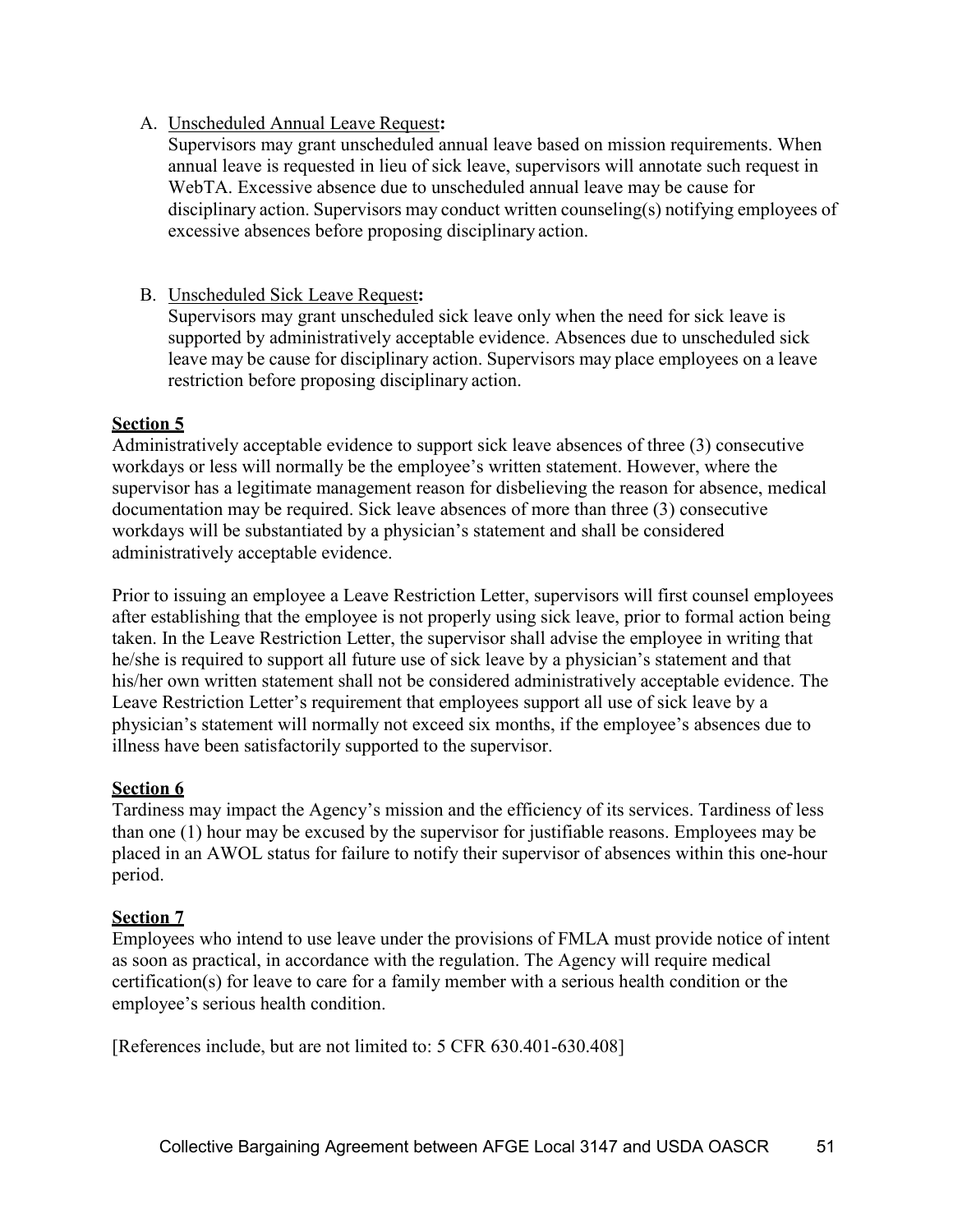# **ARTICLE 24 HOLIDAYS**

# **Section 1**

The following are legally observed Federal holidays applicable to Bargaining Unit Employees:

- New Year's Day, January 1
- Martin Luther King, Jr. Day, the third Monday in January
- Presidents' Day, the third Monday in February
- Memorial Day, the last Monday in May
- Independence Day, July 4
- Labor Day, the first Monday in September
- Columbus Day, the second Monday in October
- Veterans Day, November 11
- Thanksgiving Day, the fourth Thursday in November
- Christmas Day, December 25

# **Section 2**

The Agency and the Union realize that employees are not required to work on holidays.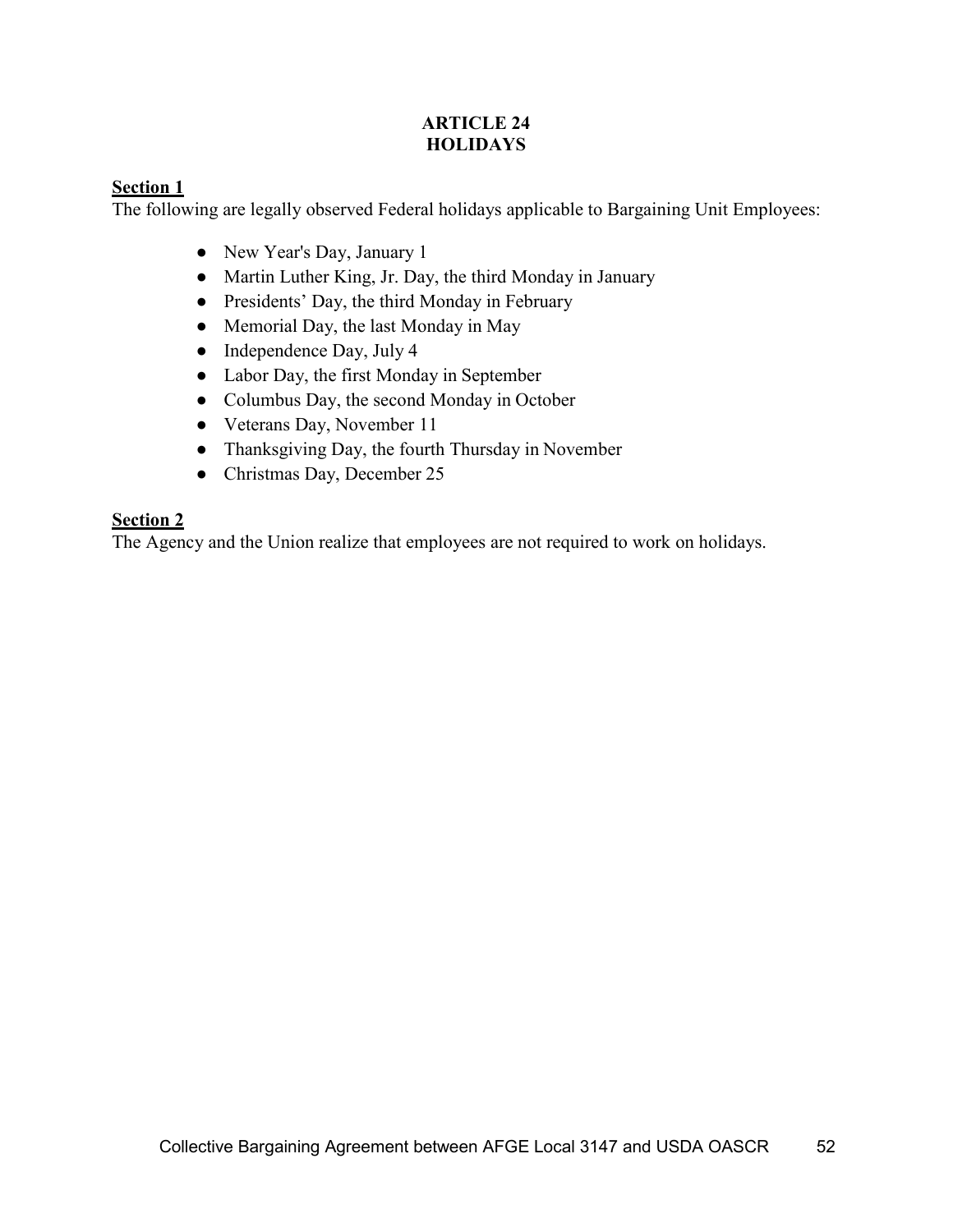## **ARTICLE 25 CORRECTIVE, DISCIPLINARY AND ADVERSE ACTIONS**

# **Section 1**

The parties agree the public interest requires upholding efficient operations through high standards of conduct and impartially enforcing laws, rules, and regulations. Discipline is a managerial tool intended to correct employee misconduct and/or deficiencies in performance. To promote the efficiency of the service, the Agency will take the appropriate actions in accordance with applicable regulations and this Agreement.

# **Section 2**

Employees may utilize the services available through the Employee Assistance Program (EAP), as outlined in Article 11.

# **Section 3**

Verbal or written counseling is a corrective action used to notify an employee that a particular incident or action is inappropriate or impermissible. When taking a subsequent disciplinary action, the Agency will not consider verbal counseling as a prior offense; however, the Agency can use written counseling to show an employee was on clear notice for a particular issue or disciplinary offense. The supervisor will maintain documentation of counseling for up to one (1) year in the supervisor's file. After the one (1) year period, the supervisor will not reference the written counseling in any further disciplinary action unless it was used to support an action within the one year. There is no statutory right to representation at a counseling meeting where no disciplinary action is being discussed.

# **Section 4**

Disciplinary actions are official reprimands and suspensions of fourteen (14) calendar days or less. Such actions must be taken to promote efficiency of service, and they are grievable through the negotiated grievance procedures. The Agency will take disciplinary actions in accordance with applicable regulations and this Agreement:

a. Official Reprimand - Unlike a written counseling, a written official reprimand becomes a temporary part of the employee's eOPF. An official reprimand will state the reason(s) for its issuance and inform the employee of the right to grieve the reprimand under the negotiated grievance procedures or pursue a complaint of discrimination consistent with 29 C.F.R. §1614.105(a). An official reprimand will remain in the eOPF for at least one (1) year, and not more than two (2) years, unless removed earlier as a result of a grievance decision, an arbitration decision, an EEO decision or settlement agreement, or a decision by the management official who issued the reprimand to remove it sooner than its original expiration date. In determining appropriate disciplinary action for future offenses, a supervisor may consider an official reprimand as prior misconduct for a period of up to two (2) years from the issuance of the reprimand, or a shorter period as determined by a grievance decision, an arbitration decision, an EEO decision or settlement agreement, or a decision by the management official who issued the reprimand. An authorized management designee may act in the absence of the management official who issued the reprimand.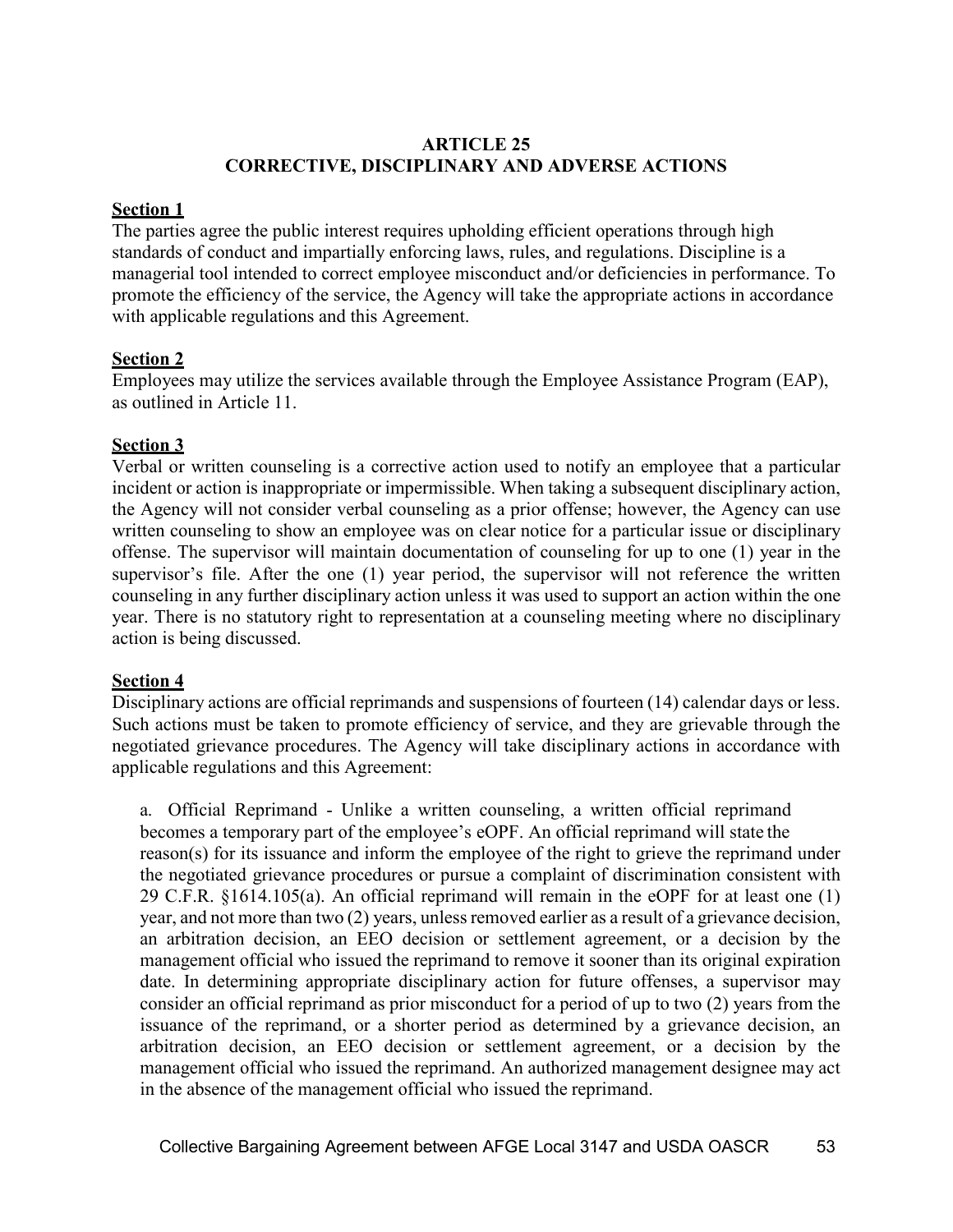b. Suspension of Fourteen (14) calendar days or less –

1. When a supervisor proposes a suspension of fourteen (14) calendar days or less, an employee will receive a written notice stating the specific reason(s) for the proposed action and a copy of the material, if any, relied upon to support the reason(s) in the notice. The employee will receive not less than 24 hours, and management may authorize up to three (3) workdays, to answer orally and/or in writing and may furnish affidavits and/or other documentary evidence in support of the answer.

2. An employee who has received a written notice of proposed suspension may request an extension of time in which to reply to the notice. Such request must be in writing and set forth the reasons to justify the request. The official designated to receive any reply will make a decision on such a request.

3. An employee will receive a written decision on or before the effective date of the suspension. The written decision will inform the employee of the right to file a grievance under the negotiated grievance procedures or pursue a complaint of discrimination consistent with 29 C.F.R. §1614.105(a). Employees may choose only one forum in which to file a grievance or complaint, but not both, and duplicate filings challenging the suspension are subject to immediate dismissal.

4. Documentation of suspensions becomes a permanent part of an employee's eOPF.

# **Section 5**

Adverse actions are removals, suspensions of more than fourteen (14) calendar days (including indefinite suspensions), reductions in grade or pay, and furloughs of thirty (30) calendar days or less. The Agency shall take adverse actions to promote efficiency of service, in accordance with applicable regulations and this Agreement. When a supervisor proposes an adverse action, the following will apply:

a. With the exception of furloughs, employees are entitled to at least thirty (30) calendar days advance written notice of an adverse action, except in cases where there is reasonable cause to believe the employee has committed a crime for which a sentence of imprisonment may be imposed, and management is proposing a removal or suspension, including an indefinite suspension.

b. In issuing the notice of a proposed adverse action, management will afford the employee no less than seven (7) calendar days to: (i) review the material relied upon to support the proposed action, and (ii) answer orally and/or in writing. The employee may furnish affidavits and other documentary evidence in support of the answer, including medical documentation.

c. A copy of the material relied upon to support the reasons given in the notice will be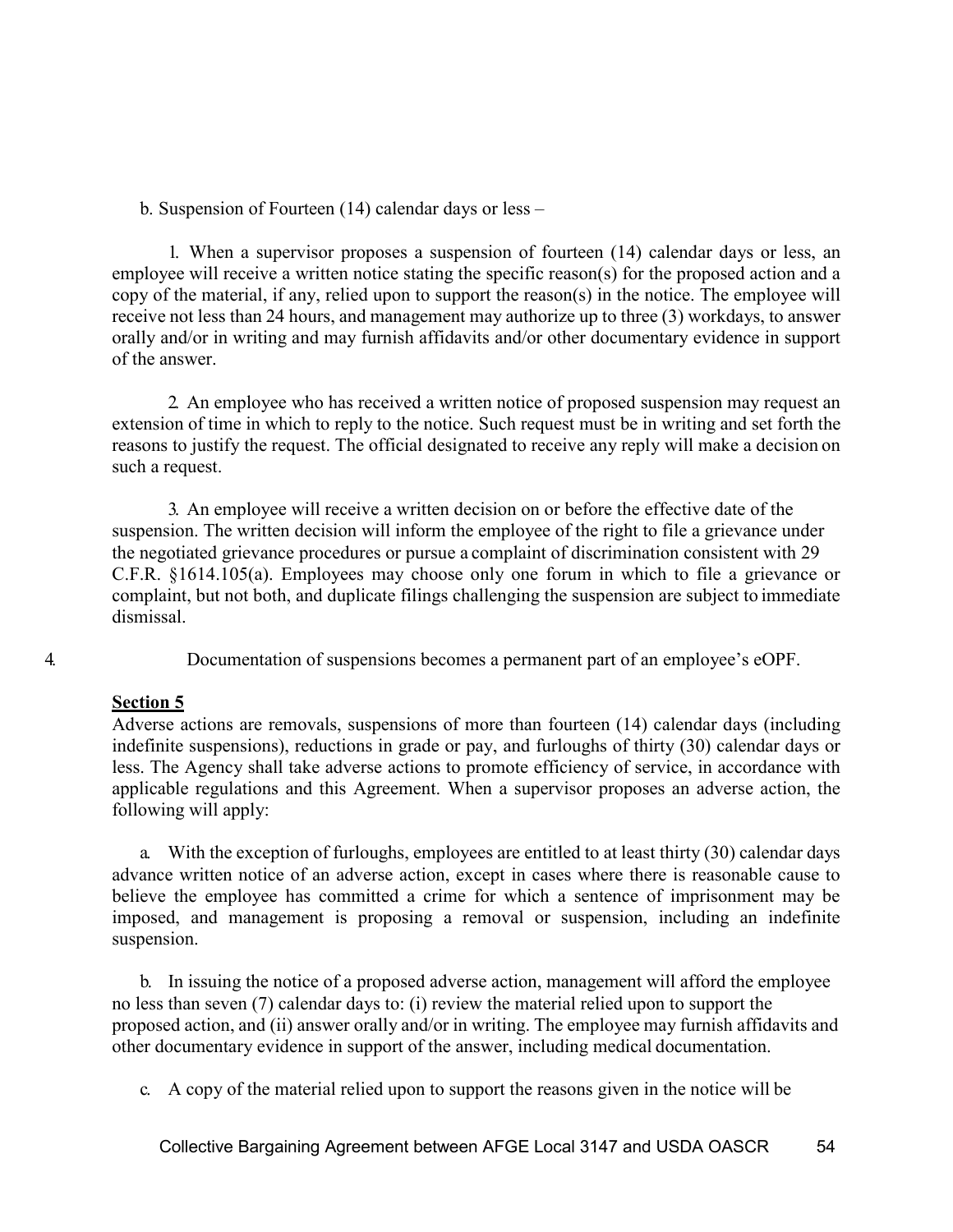provided to the employee.

d. An employee who has received an advance written notice of an adverse action may request an extension of time in which to reply to the notice. Such request must be in writing and must set forth the reasons justifying the request. The official designated to receive the reply will make a decision on such a request.

e. An employee will receive a written decision on or before the effective date of the adverse action. The written decision will inform the employee of the right to: (i) appeal to the Merit Systems Protection Board (MSPB); (ii) file an Equal Employment Opportunity (EEO) complaint of discrimination consistent with 29 C.F.R. §1614.105(a); or (iii) file a grievance under the negotiated grievance procedures for adverse actions not including removals for unacceptable performance or misconduct. Employees may choose only one forum in which to file an appeal, grievance, or complaint, but not more than one, and duplicate filings challenging the adverse action are subject to immediate dismissal.

f. In accordance with Executive Order 13837, removal of any employee for misconduct or unacceptable performance is non-grievable and is not subject to the negotiated grievance process. Avenues for employees to address these issues may include EEO or MSPB.

g. Documentation of adverse actions becomes a permanent part of an employee's eOPF.

#### **Section 6**

An employee has the right to request representation in any examination by a management official of the Agency in connection with an investigation, if the employee reasonably believes the examination may result in disciplinary action. The employee may request representation before the meeting or at a later time in accordance with Weingarten Rights. Once representation is requested, the management official must either: (i) grant the request and delay questioning until the union representative arrives; (ii) deny the request and end the meeting immediately; or (iii) give the employee a clear choice between having the interview without representation or ending the interview.

The union representative is not limited to the role of an observer during the examination. During the meeting the union representative may: (i) request the employee receive some indication of what the investigation is about (*e.g.,* theft, workplace disputes, tardiness, etc.); (ii) seek a reasonable amount of time to speak with the employee in private before continuing with the examination or during the meeting; and (iii) ask the interviewer to clarify a question so the employee understands the question. Upon written request, the employee will receive a copy of any written statement they have provided. When no action results from an investigation, the employee who was the subject will receive notice that no action will be taken.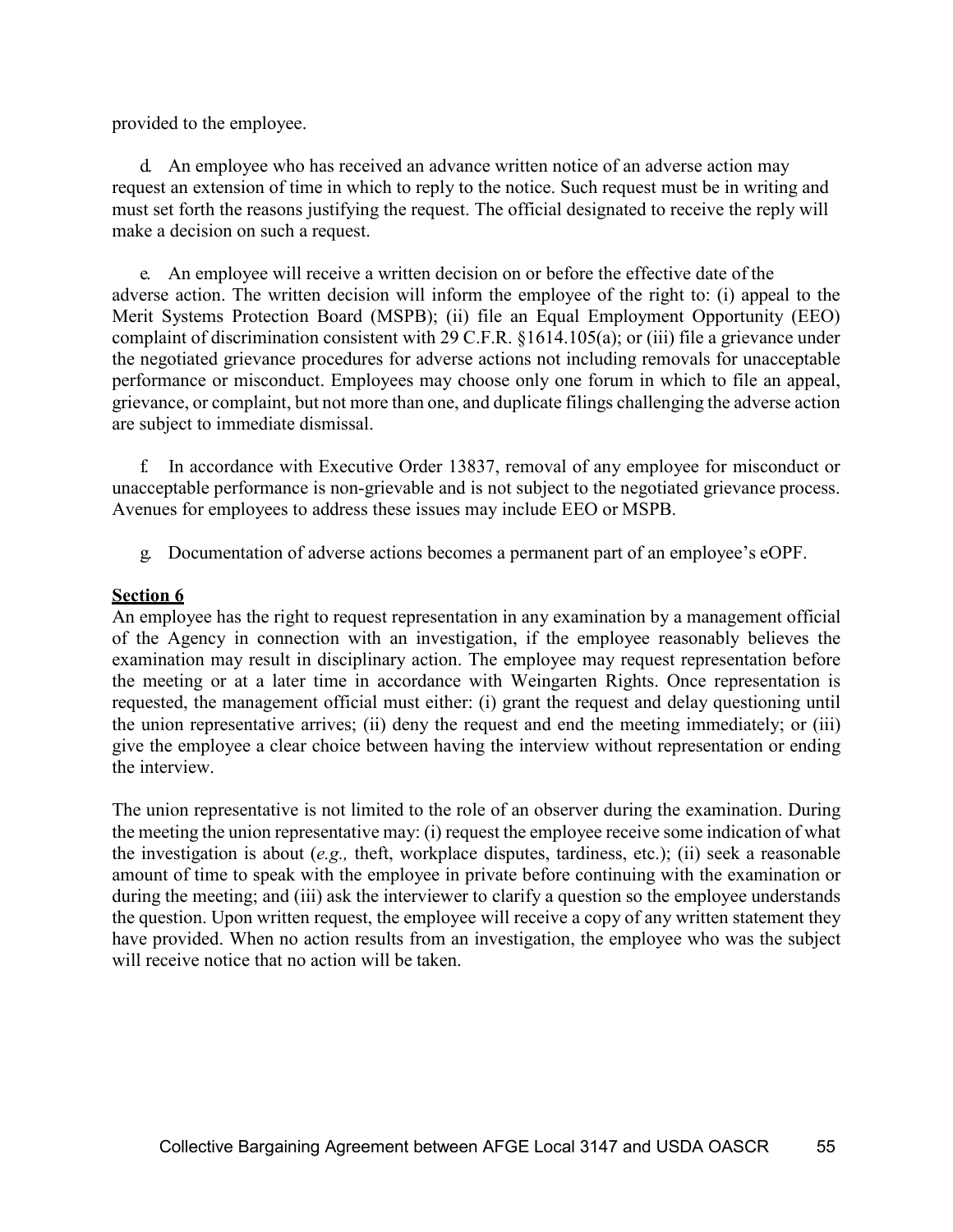#### **ARTICLE 26 GRIEVANCE PROCEDURES**

# **Section 1**

The purpose of this Article is to provide a mutually acceptable method for the prompt resolution of grievances, at a level that has control and authority to resolve the matter. The Parties agree that most grievances should be resolved in an orderly, prompt and equitable manner that promotes mutual respect and dignity to both the Employee and Management and is consistent with the principles of good management and the public interest. Most grievances arise from misunderstandings or disputes which can be resolved promptly and satisfactorily on an informal basis. In order to resolve grievances at the lowest level, the Parties agree to have open discussions between the participants of the issue.

### **Section 2**

In accordance with 5 U.S.C. § 7103, a grievance is defined as any complaint by any:

- A. Employee concerning any matter relating to the employment of the [employee;](https://www.law.cornell.edu/uscode/text/5/7103)
- B. Labor organization concerning any matter relating to the employment of any [employee;](https://www.law.cornell.edu/uscode/text/5/7103) or
- C. Employe[e, labor organization,](https://www.law.cornell.edu/uscode/text/5/7103) or [agency](https://www.law.cornell.edu/uscode/text/5/7103) concerning—

(i) the effect or interpretation, or a claim of breach, of a [collective](https://www.law.cornell.edu/uscode/text/5/7103) [bargaining a](https://www.law.cornell.edu/uscode/text/5/7103)greement; or

(ii) any claimed violation, misinterpretation, or misapplication of any law, [rule,](https://www.law.cornell.edu/uscode/text/5/7103) or regulation affecting [conditions of](https://www.law.cornell.edu/uscode/text/5/7103) employment.

# **Section 3**

The following matters are not grievable under these procedures and are specifically excluded from the coverage of this Article:

- A. any claimed violation of 5 U.S.C. Chapter 73, Subchapter III, relating to prohibited political activities (Hatch Act);
- B. retirement, life insurance, health insurance or employment benefits;
- C. a suspension or removal under 5 U.S.C. § 7532 (National security reasons);
- D. any examination, certification or appointment;
- E. the classification of any position which does not result in the reduction in grade or pay of an employee, or loss of promotion potential;
- F. reduction-in-force or furloughs of more than thirty (30) calendar days;
- G. non-selection for promotion from a group of properly ranked and certified candidates, or failure to receive a non-competitive promotion;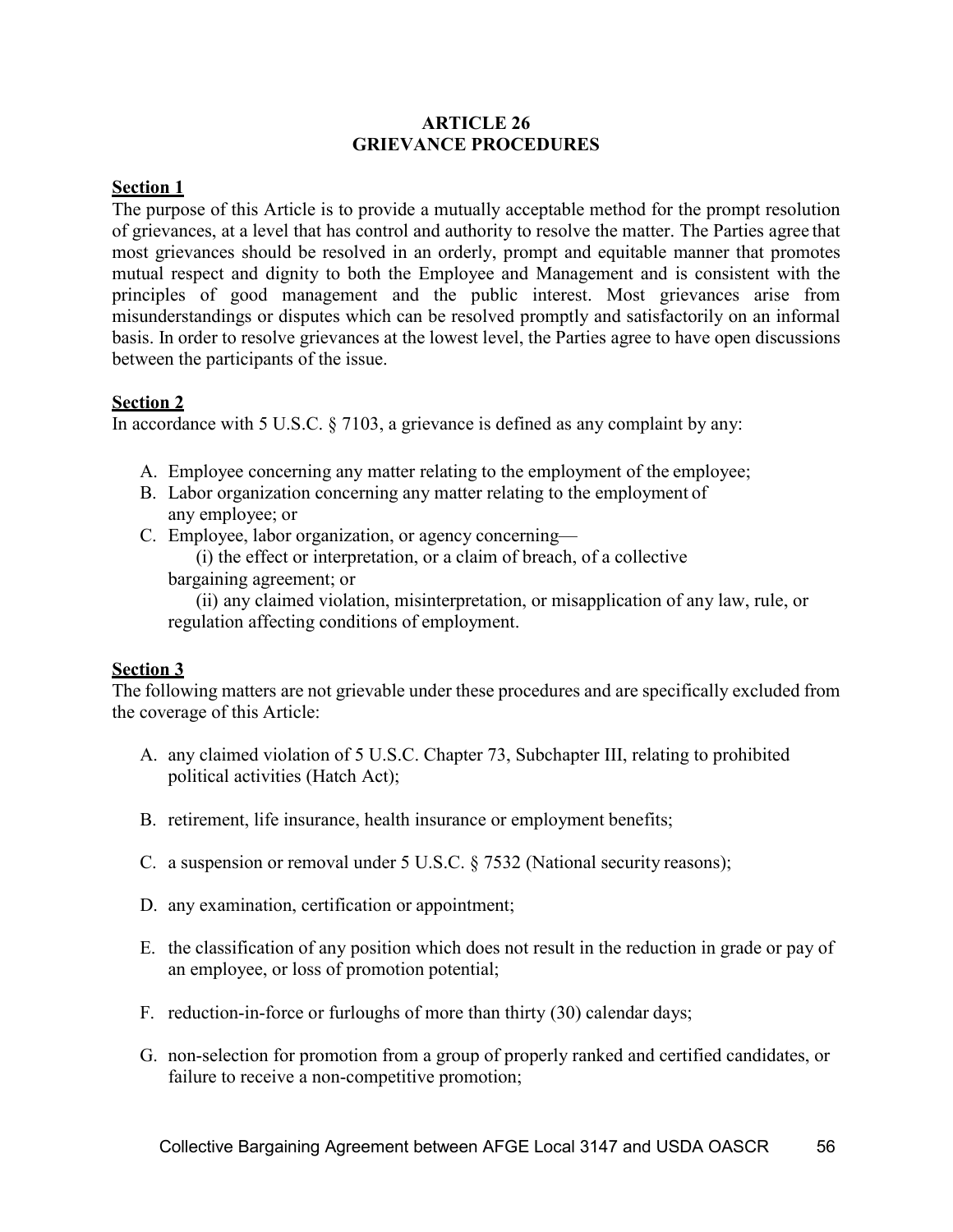- H. termination of a probationary employee during the probationary period;
- I. a preliminary warning notice of an action which, if effected, would be covered under this procedure or under a statutory appeals procedure;
- J. an action which terminates a temporary promotion within a maximum period of two (2) years and returns the employee to the position from which the employee was temporarily promoted or reassigns or demotes the employee to a different position that is not at a lower grade or pay than the position from which the employee was temporarily promoted;
- K. claims that have been filed, pursuant to 5 U.S.C.  $\S$  7121(g), with the Merit Systems Protection Board (MSPB) or Office of Special Counsel (OSC);
- L. claims based on alleged discrimination on account of race, color, sex, age, religion, national origin, sexual orientation or non-disqualifying disability that are the subject of a formal written complaint in the equal employment opportunity (EEO) complaint process;
- M. the content of a published Federal, State, County, local law or regulation, executive order, or Agency regulation, directive or policy;
- N. removals for misconduct or unacceptable performance;
- O. performance rating of record; and
- P. the award of any form of incentive pay, including cash awards; quality step increases; or recruitment, retention, or relocation payments.

Nothing in this Agreement will affect the Employees' or the Union's right to file a grievance concerning the impact of changes in conditions of employment.

At each step of the grievance procedure, the grievances state:

- The name of the grievant;
- Specific nature of the grievance;
- The law, rule, regulation, policy, procedure, or contract article allegedly violated;
- A copy of documents related to the grievance;
- The dates and times of any prior attempt to resolve the issue, if applicable;
- Details of the violation (who, what, when, where, why, and how);
- The specific relief/remedy requested; and
- Contact information of the grievant or Union representative.

For the purpose of expediting the processing of grievances, the Parties agree that each management response/decision to the grievance will be responsive to relevant issues raised in the grievance. This information will not expand beyond the issues established at the initial step of the grievance procedure. The management response/decision will include business reasons for granting or denying any requested remedies.

Collective Bargaining Agreement between AFGE Local 3147 and USDA OASCR 57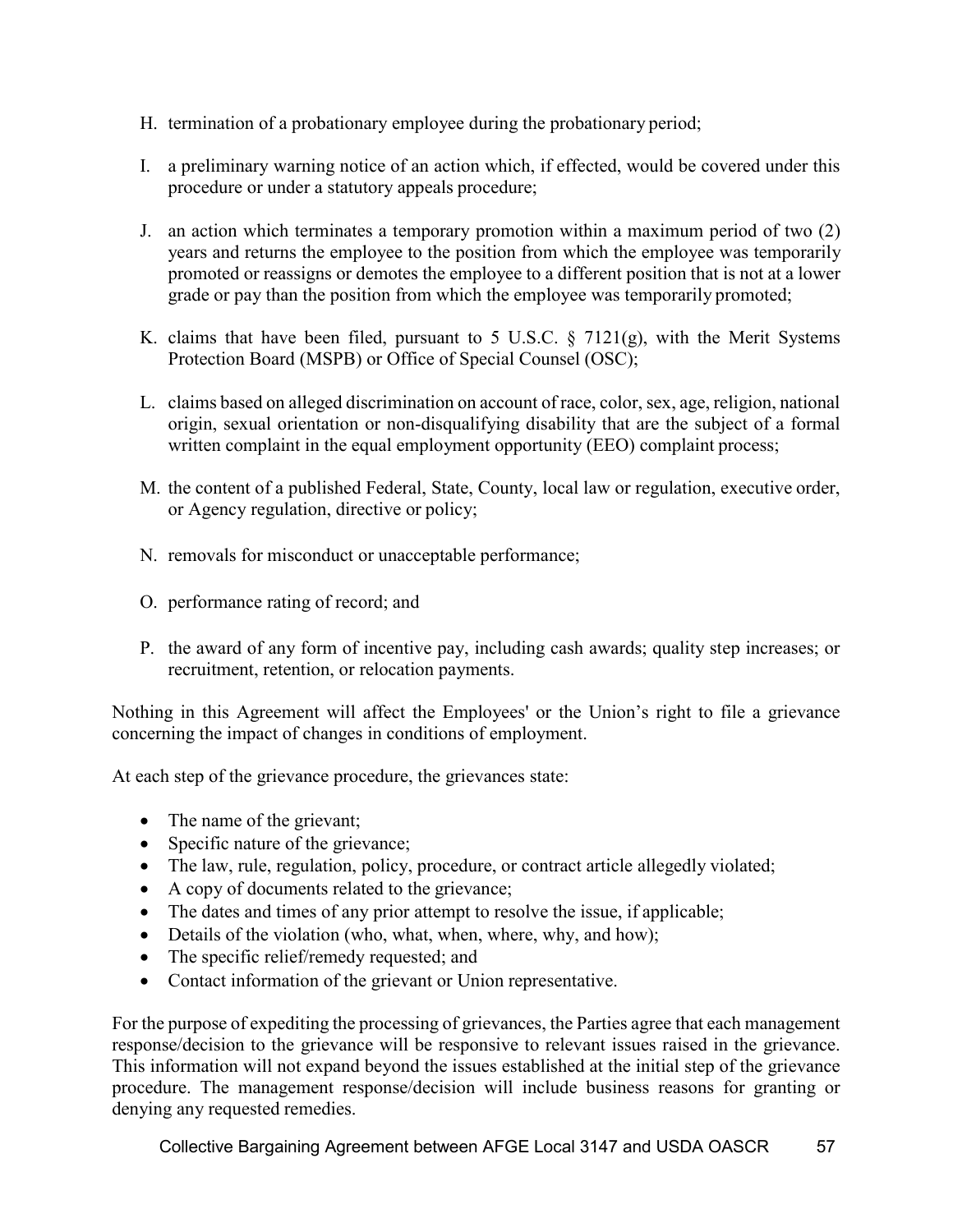The Agency has the authority to determine who may serve as the authorized management designee in Grievance Steps 1, 2, and/or 3. Management will notify the grievant of any changes to the authorized management designee.

# **Section 4**

A grievance may be filed by an employee or group of employees, by the Union, or by the Agency.

Only the Union, or a representative designated by the Union, may represent Bargaining Unit Employees in such grievances. However, any Bargaining Unit Employee or group of Bargaining Unit Employees may personally present a grievance and have it resolved without representation by the Union. The Union will be given an opportunity to be present at all discussions in the grievance process and receive copies of all documents. Any resolution must be consistent with the terms of this Agreement. The Parties agree to keep the number of participants at a minimum.

# **Section 5**

### **Step 1 Grievance:**

The written and signed grievance must be filed with the grievant's immediate supervisor or the lowest level management official who has the authority to grant relief within fifteen (15) workdays of the act or occurrence or within fifteen (15) workdays after the grievant knew, or should reasonably have known, of the act or occurrence giving rise to the grievance. The grievance must specify the relief requested.

At the election of the grievant and/or the assigned Union representative, the parties will meet with the Step 1 management official in an attempt to resolve the grievance.

The Step 1 management official shall provide the grievant and the Union with a written resolution within fifteen (15) workdays of the date of receipt of the written grievance. Included with such resolution shall be a statement indicating the grievant's right to submit a grievance to Step 2, as well as, the name and title of the next level supervisor or designee authorized to hear Step 2 of the grievance procedure.

If the Assistant Secretary for Civil Rights serves as the Step 1 management official, then Steps 2 and 3 are waived. In that circumstance, included with the decision shall be a statement indicating that if the decision is not satisfactory, the Union may refer the matter to Arbitration.

#### **Step 2 Grievance:**

If the grievant is dissatisfied with the resolution given in Step 1, the grievant may submit the grievance, including a copy of the Step 1 response/decision received or a statement that no Step 1 response/decision was received, in writing within ten (10) workdays of receipt of the Step 1 response, or within ten (10) workdays of the date the response was due, whichever is shorter, to the next level supervisor or authorized designee. The grievance must specify the relief requested.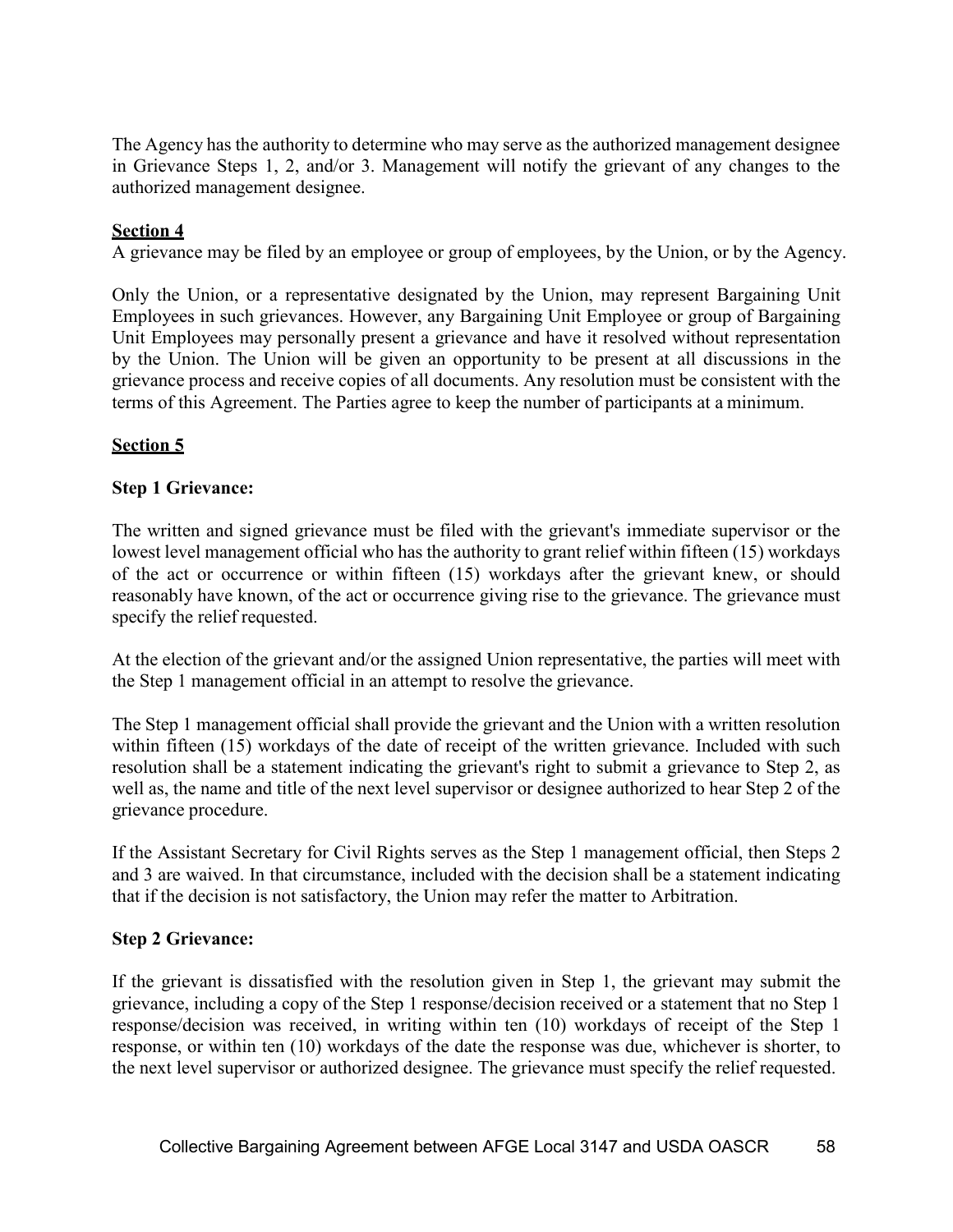A meeting involving the grievant and/or their Union representative and the Management official designated to hear the Step 2 grievance may be held to resolve, discuss or clarify facts and issues that may impact the decision.

The authorized designee shall provide the grievant and the Union with a written response/decision within fifteen (15) workdays of the receipt of the Step 2 grievance. Included within such response/decision shall be a statement indicating the grievant's right to submit a grievance to Step 3. The response/decision shall specify the name and title of the next level supervisor or authorized designee to whom the grievance may be directed, if it is not resolved at Step 2.

If the Assistant Secretary for Civil Rights serves as the Step 2 management official, then Step 3 is waived. In that circumstance, included with the decision shall be a statement indicating that if the decision is not satisfactory, the Union may refer the matter to Arbitration.

# **Step 3 Grievance:**

If the grievant is dissatisfied with the response/decision given in Step 2, the grievant may submit the grievance, including a copy of the Step 1 and/or Step 2 responses/decisions received or a statement that no Step 2 response/decision was received, in writing within ten (10) workdays after receipt of the response/decision of the Step 2 grievance or within ten (10) workdays of the date the response/decision was due, whichever is shorter, to the next level supervisor or authorized designee by the Agency. The grievance must specify the relief requested.

A meeting may be held to attempt to resolve the grievance at the mutual agreement of the parties.

The official listed above shall render a written response/decision within fifteen (15) workdays of receipt of the Step 3 grievance. This decision shall be the final Agency decision on the grievance. Included with the decision shall be a statement indicating that if the decision is not satisfactory, the Union may refer the matter to Arbitration.

A grievance taken in response to a written decision letter notifying the employee of an adverse action under 5 U.S.C. § 7512, other than removals, must be filed as a Step 3 grievance in writing within fifteen (15) workdays of receiving the decision letter.

If, in any step of the grievance procedure, it is determined that the authorized designee does not have the authority to resolve the grievance, the grievant will be informed and the grievance will be forwarded to the proper official. This will fulfill the grievant's obligation to meet the timetable set up in the grievance procedure; but it will not be considered as one of the steps.

# **Section 6**

A grievance by the Agency shall be submitted in writing by the Agency to the Union President within fifteen (15) workdays of the event giving rise to the grievance. The Union will respond in writing to the grievance within fifteen (15) workdays of receipt of the grievance. The decision shall specify that it is the Union's final decision on the grievance. If the Agency is dissatisfied with the Union's decision, the Agency may request Arbitration.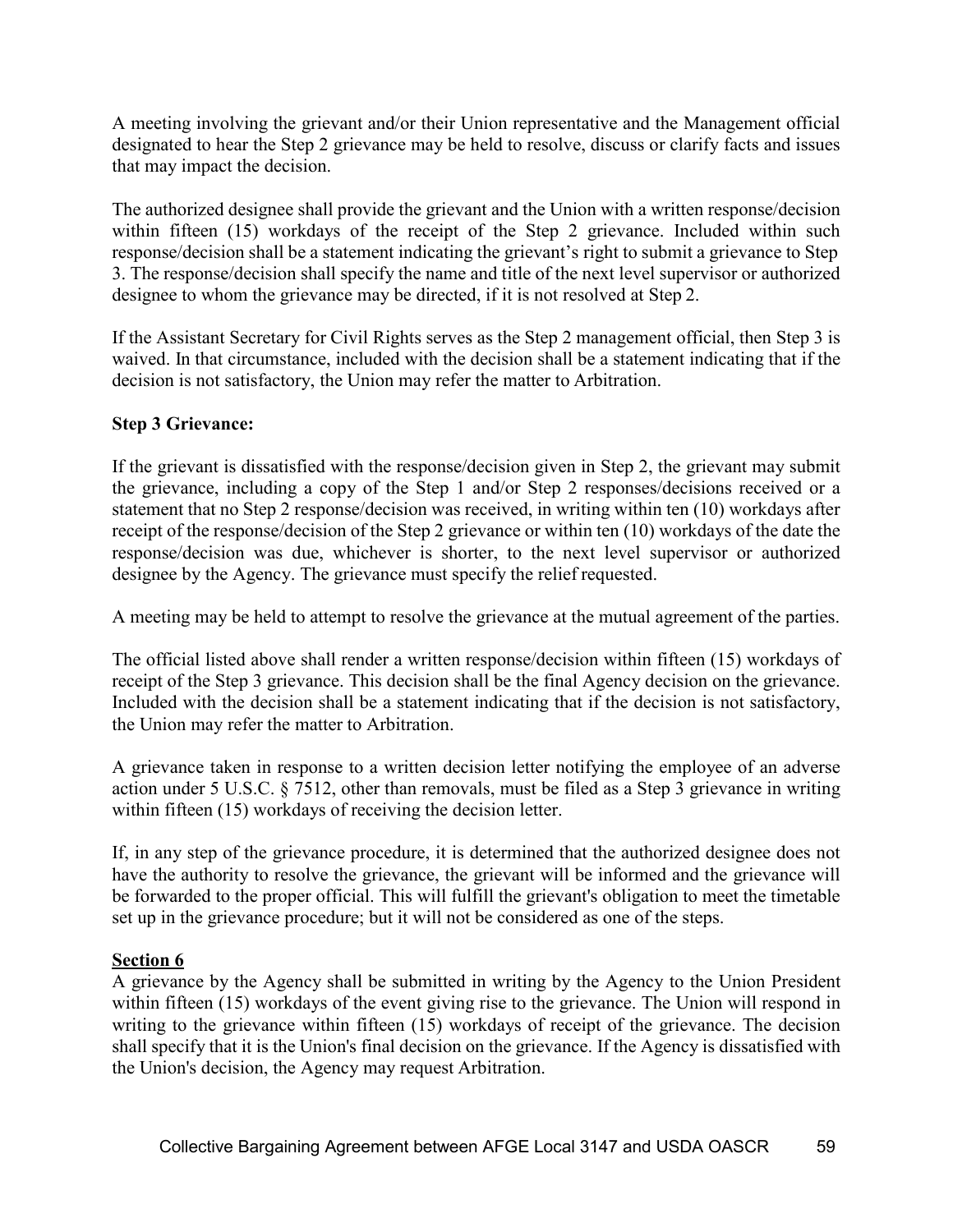#### **Section 7**

Time limits in this Article may be extended by mutual consent of the parties. The parties will agree to respond to a grievance within the time frames allowed. Failure by the grievant to meet time limits, or to request and receive an extension of time, shall automatically cancel the grievance, unless mitigating circumstances prevail. *Mitigating circumstances* refer to situations beyond the reasonable control of the parties, such as, but not limited to, extended military leave, extended detail or temporary duty travel, medical condition, office closure, absence of the employee's representative, or natural disaster. If the authorized designee fails to meet time limits or receive an extension of time, the grievant may appeal the grievance to the next step of the process (e.g., from Step 1 to Step 2) including Arbitration under procedures established in the Arbitration Article of this agreement.

#### **Section 8**

When an information request pursuant to 5 U.S.C. § 7114(b)(4) is filed, the time limits may be extended equal to the amount of time reasonably required to provide the information. The request provided by the Union shall include a "particularized need" for the information. Management will submit this information to the Union within thirty (30) workdays. If Management is unable to submit the information to the Union within thirty (30) workdays, Management will notify the Union when the information will be available and the reason(s) why the information is not currently available, provided the information is submitted within a reasonable period of time.

#### **Section 9**

All time limits stated in the grievance procedure may be extended by written mutual consent of the parties involved. Service of grievances and the decision thereof, including Arbitration notices, shall be accomplished either by personal delivery, U.S. mail, facsimile, electronic mail or by other recognized delivery service(s) (e.g., UPS, etc.). As applicable, time limits shall begin to run from the day following the date of receipt of the document that triggers that particular time limit. Service will be deemed timely if the required document is personally delivered, postmarked, confirmed, or receipted within the specified time limit. The parties agree that they will act in good faith in the receipting for documents and will not attempt to evade the service of documents upon them.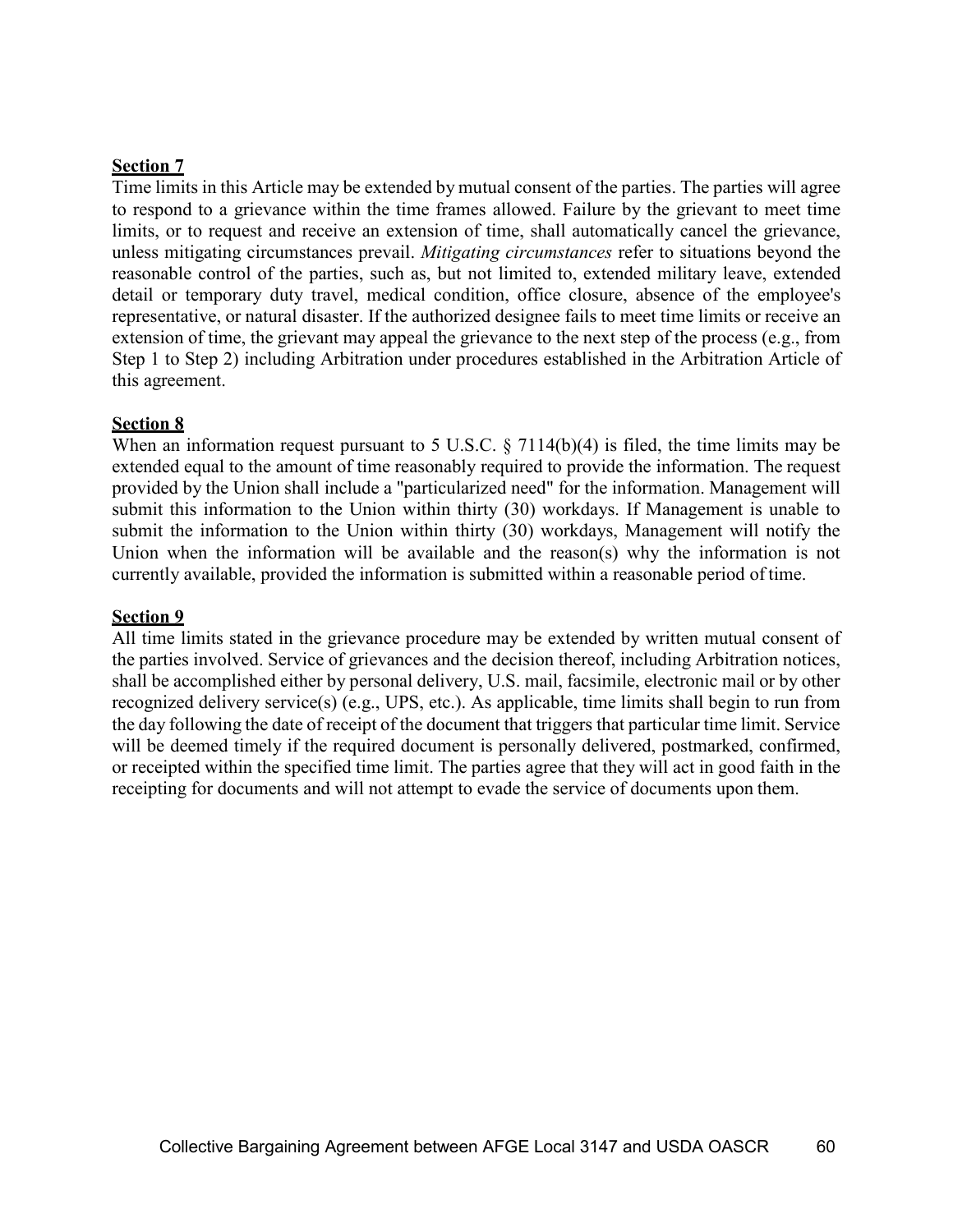# **ARTICLE 27 ARBITRATION PROCEDURES**

### **Section 1**

If the decision of the Step 3 Grievance Official is not satisfactory, the Union or the Agency may request that the grievance be submitted to arbitration. The request for arbitration must be made within thirty (30) calendar days of the receipt of the Grievance Official's decision.

### **Section 2**

Within five (5) workdays after the request for arbitration is received, the parties will jointly request a panel of seven (7) arbitrators from the roster maintained by the Federal Mediation and Conciliation Service. Within five (5) workdays after receipt of the panel, the parties will meet and attempt to select one (1) arbitrator from the panel by mutual agreement. If the parties cannot mutually agree upon an arbitrator to hear the case, the parties will alternately strike names from the panel until one (1) arbitrator remains. The remaining arbitrator shall be selected.

### **Section 3**

Prior to referring the grievance to the arbitrator, the parties will meet and prepare a written joint submission, stating the specific issue(s) to be submitted to arbitration. If the parties fail to agree on a joint submission of the issue(s), each may submit a separate statement. The arbitrator may decide which party's statement is appropriate, but shall not consider other issue(s) not submitted by either party.

#### **Section 4**

Consistent with this Article, the arbitrator shall decide the procedures to be followed in the hearing and deciding of the grievance. The arbitrator shall be asked to render a decision, as quickly as possible; but in any event, not later than thirty (30) calendar days after the conclusion of the hearing.

#### **Section 5**

The arbitrator is authorized only to apply the existing provisions of this Agreement to the specific facts involved; and to interpret applicable provisions of the Agreement. An arbitrator will not:

Mandate any abatement procedure involving the application of safety and health policies, regulation or standards (although the arbitrator may recommend or suggest a procedure).

#### **Section 6**

Any arbitration hearing will normally be held at the Agency during the regular day shift hours of the basic workweek. Employees who are called to testify as witnesses at a hearing shall be on official time if they are otherwise in an active duty status.

#### **Section 7**

The decision of the arbitrator is binding except that either party may file an exception to the award

Collective Bargaining Agreement between AFGE Local 3147 and USDA OASCR 61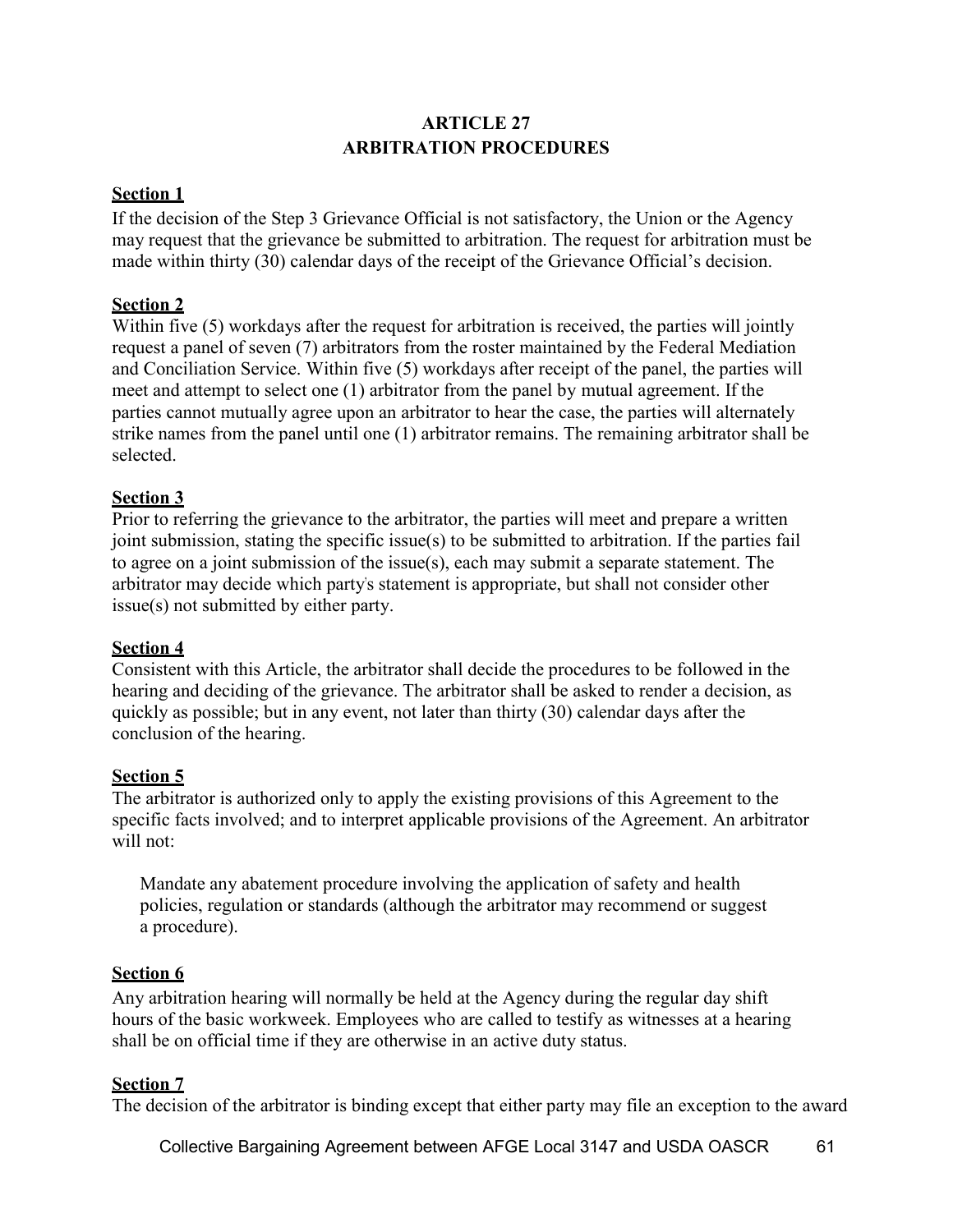with the Federal Labor Relations Authority as permitted by law and regulation.

# **Section 8**

All fees and expenses of the arbitrator shall be shared (Management - 50% and Union - 50%) by the Parties. If the arbitrator requests a transcript, such transcript will be included in the shared fees. If either party requests a transcript, this cost shall be paid by the requesting party.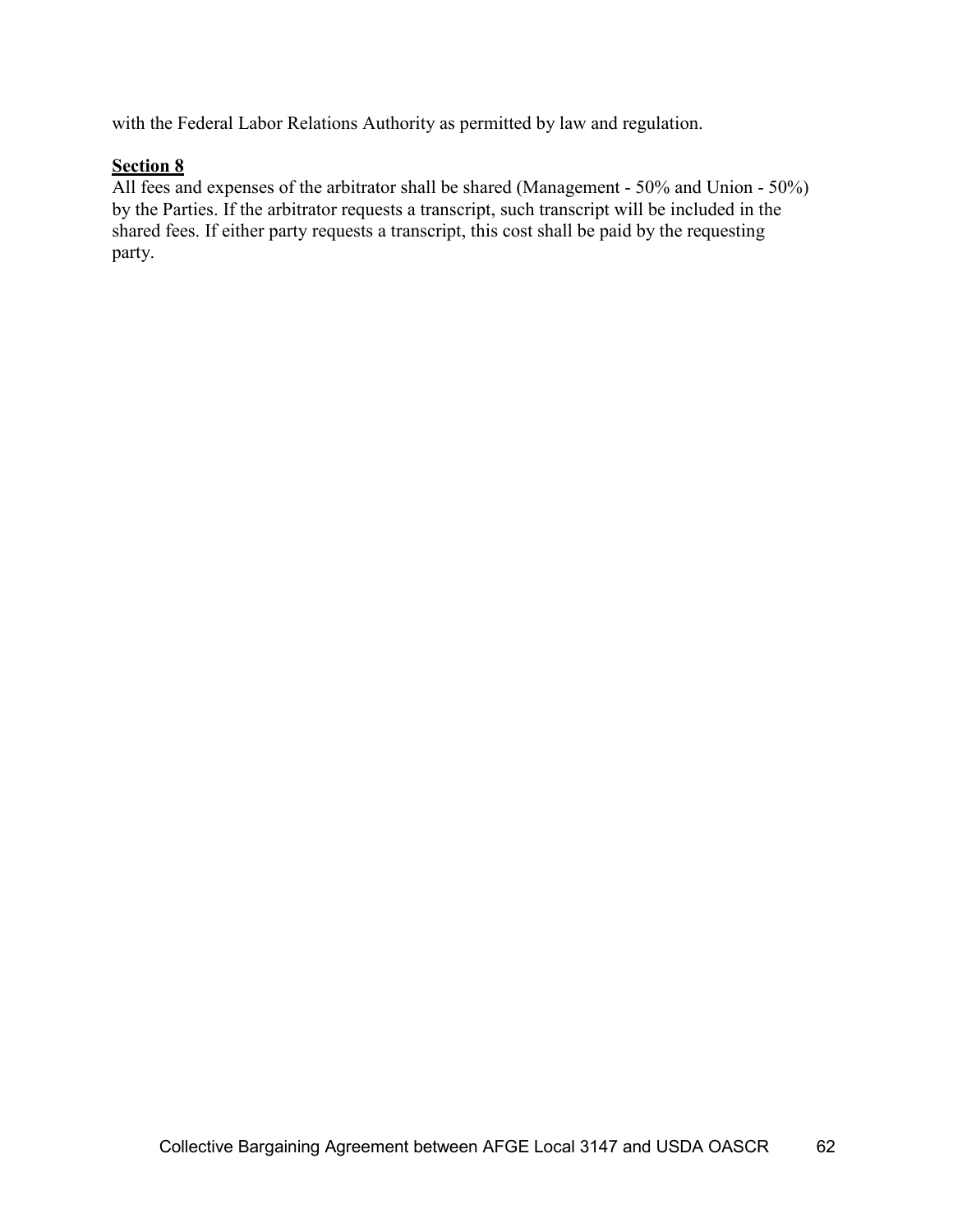#### **ARTICLE 28 RIF, FURLOUGH, REORGANIZATION AND TRANSFER OF FUNCTION**

### **Section 1**

In the event of a proposed Reduction-in-Force (RIF), Furlough, Reorganization and/or Transfer of Function at OASCR that involves Bargaining Unit employees, Management will notify the Union in writing and fulfill its obligation to bargain in good faith consistent with 5 U.S.C. Chapter 71.

[References include, but are not limited to: 5 U.S.C. Chapter 71; 5 C.F.R. 330.604 and 351; USDA DR 4030-330-002]

### **Section 2**

In the event of a Reorganization and/or Transfer of Function, Management will provide notification to the Union concerning the proposed Reorganization and/or Transfer of Function at least 45 calendar days prior to implementation. The notification should include:

- Description of the change or proposed change;
- An explanation of how the change will be implemented;
- Date of implementation or proposed implementation; and
- Any known impacts.

A Demand to Bargain may be submitted within 14 calendar days after notification has been received by the designated Union representatives. A Demand to Bargain is a request to negotiate and may include a request for Impact and Implementation (I&I) bargaining. Designated representatives from either Party may request a meeting to discuss the details of the proposed Reorganization and/or Transfer of Function.

The I&I process will conclude no later than 14 calendar days prior to the start of the Reorganization.

Any modifications to the proposed Reorganization and/or Transfer of Function will result in a new 14 calendar day period to submit a Demand to Bargain only on the modifications.

The Union will provide the following information when submitting a request for I&I Bargaining:

- Proposals reasonably related to the proposed changes;
- Identify (if known) the adverse impacts of affected employees
- An explanation of the identified adverse impacts; and
- Recommended procedures and/or appropriate arrangements to reduce/remedy adversely affected employees.

The terms of any resolutions or outcomes reached during I&I Bargaining shall be written and signed by both Parties.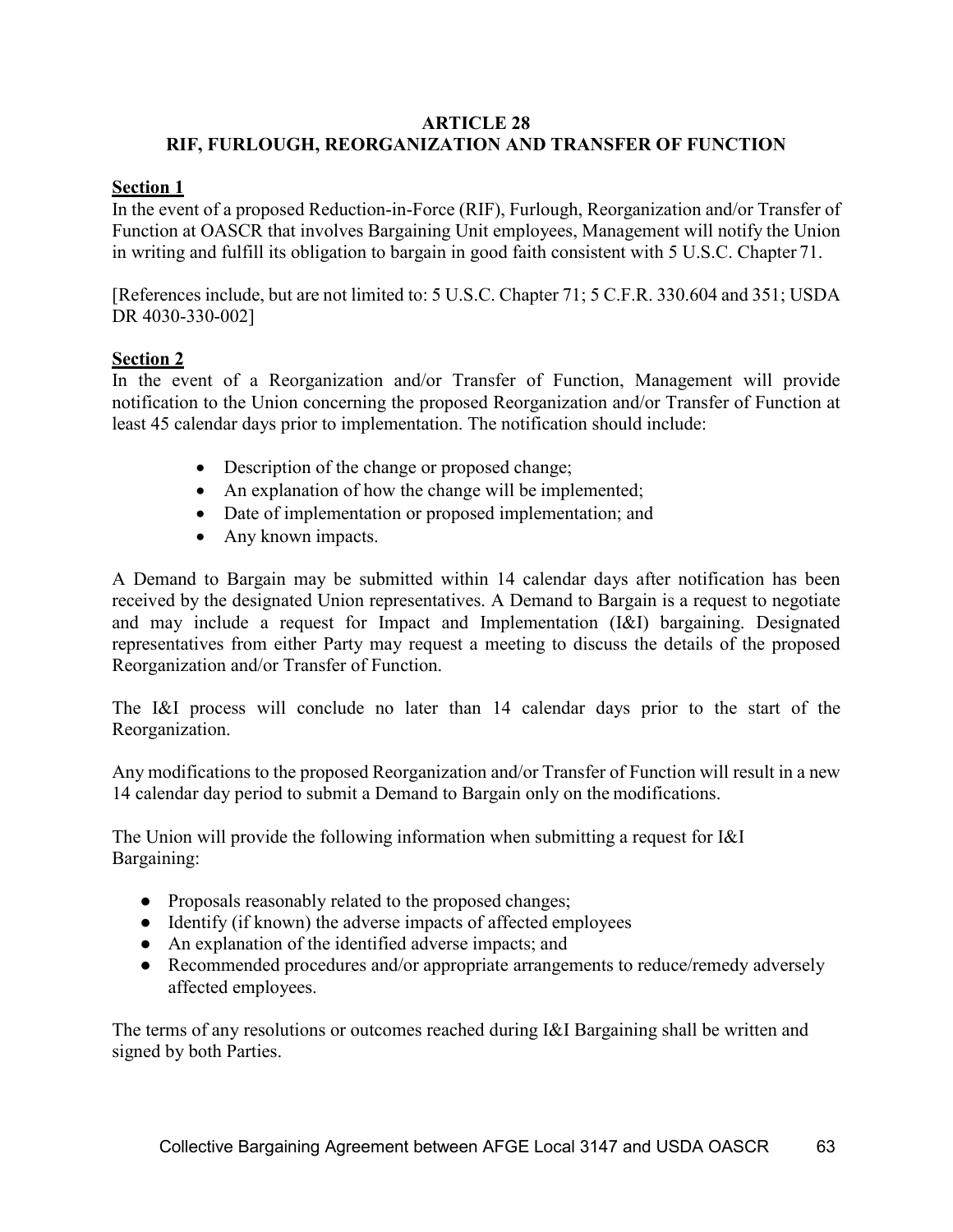Management will notify the employees of the Reorganization and Transfer of Function no later than 30 calendar days prior to implementation. Union representatives will not preempt notification to the employees.

# **Section 3**

Information contained in this section relates to furloughs of 30 calendar days or less. Management will notify the Union as soon as possible and follow the guidelines as stipulated by the Office of Personnel Management (OPM) and U.S. Department of Agriculture when furloughs may be utilized.

An **administrative furlough** is a planned event by an agency which is designed to absorb reductions necessitated by downsizing, reduced funding, lack of work, or any budget situation other than a lapse in appropriations. Furloughs that would potentially result from sequestration would generally be considered administrative furloughs. The Parties will negotiate in good faith in accordance with 5 U.S.C. Chapter 71.

(References include, but not limited to: 5 CFR 752.404/405/406)

A **shutdown furlough** (also called an emergency furlough) occurs when there is a lapse in appropriations and can occur at the beginning of a fiscal year if no funds have been appropriated for that year, or upon expiration of a continuing resolution if a new continuing resolution or appropriations law is not passed. In a shutdown furlough, an affected agency would have to shut down any activities funded by annual appropriations that are not excepted by law. Typically an agency will have very little to no lead time to plan and implement a shutdown furlough. Shutdown/Emergency Furlough instructions will be sent to all employees.

(References include, but not limited to: Pay and Leave Furlough Guidance as outlined by the OPM and USDA Guidance)

A website address will be provided to give employees the ability to receive updates on furloughs.

# **Section 4**

A Reduction-in-Force or a Furlough of 30 calendar days or more are covered under, but not limited to 5 CFR 351, OPM guidance and USDA policy. The Parties will negotiate in good faith in accordance with 5 U.S.C. Chapter 71.

A website address will be provided to give employees the ability to receive updates on RIFs and Furloughs.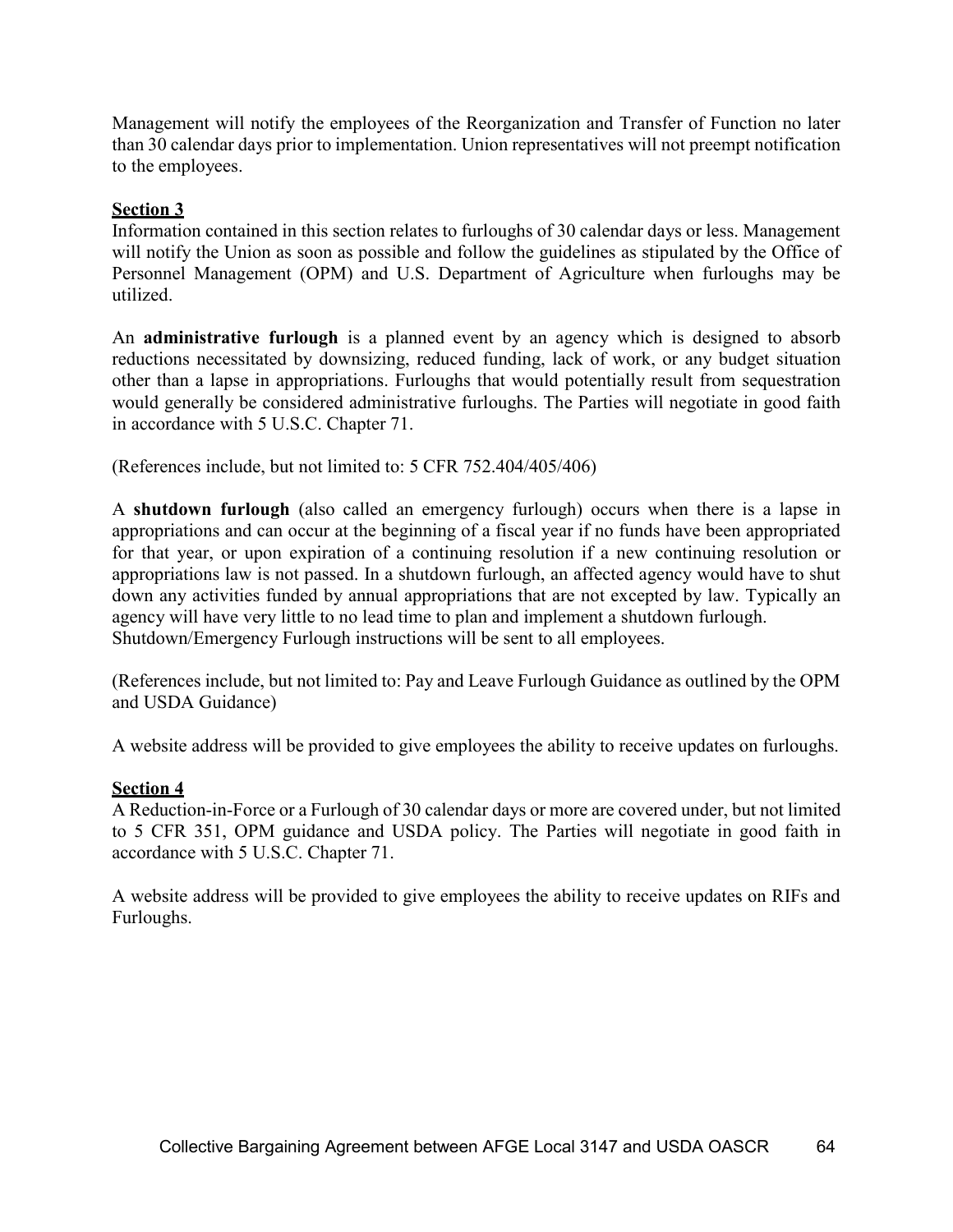#### **ARTICLE** *29* **CONTRACTING OUT**

The Agency will notify the Union when it exercises its discretion to contract out work normally performed by Bargaining Unit Employees. The Agency will provide the Union with information concerning the proposed contracted work to determine the need for Impact and Implementation (I&I) bargaining in accordance with the terms of Article 7 of this Agreement, Mid-Term Bargaining and Negotiations.

[References include, but are not limited to, 5 U.S.C. § 7114(b)(4)]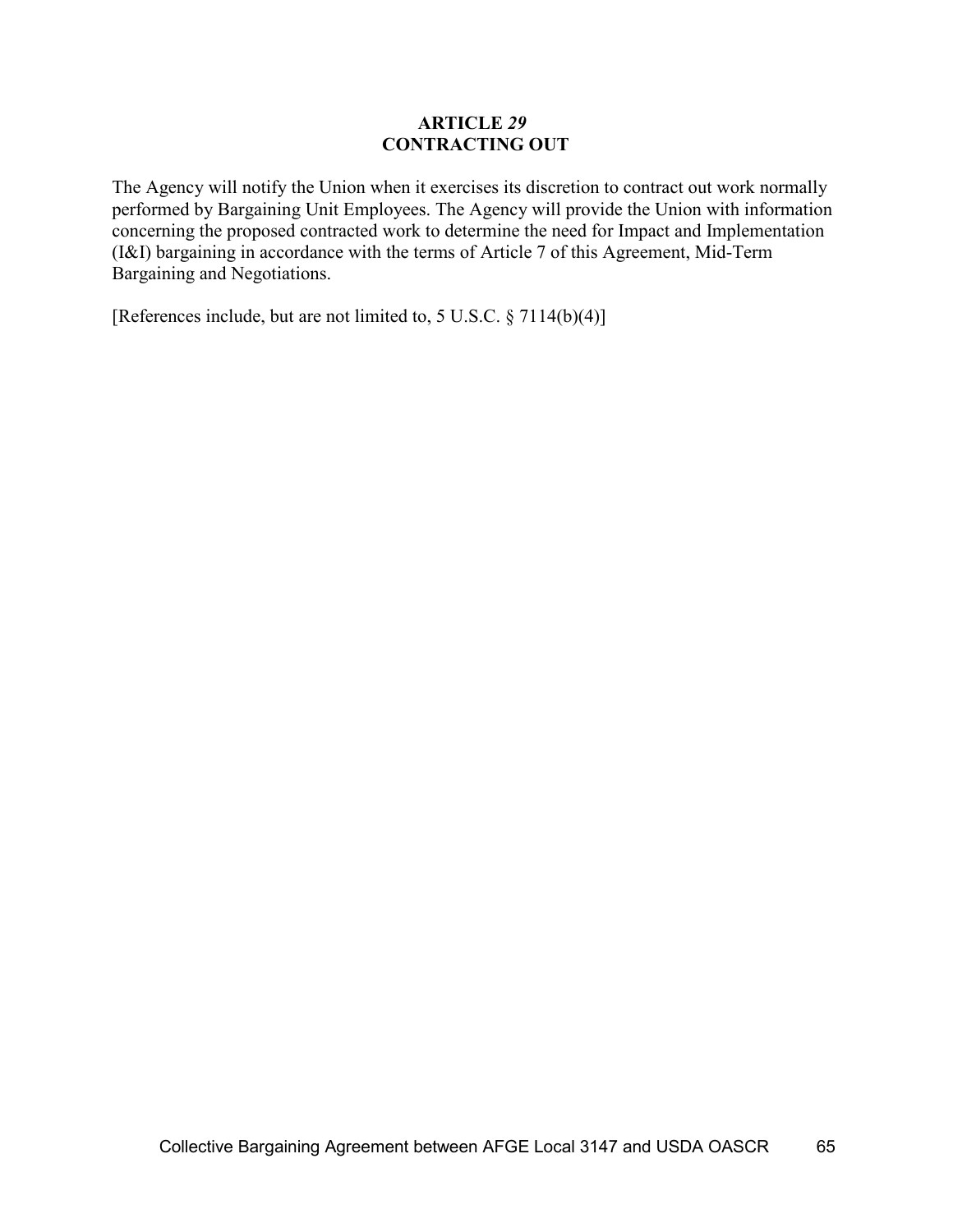### **ARTICLE 30 CONCERTED ACTIVITY**

# **Section 1**

The Union agrees that it will not encourage, initiate, participate or condone strike, work stoppage or slowdown on the part of a Bargaining Unit Employee (BUE) or group of BUEs. The Parties agree that stoppage or slowdown would harm or adversely affect the operations or missions of the Agency; and the Union will not condone such activity by failing to take affirmative actions to prevent or stop it.

#### **Section 2**

Management agrees that it will not lock out BUEs except in cases of emergencies, furloughs, safety and health reasons, or when mandated by Congressional, Presidential, or Office of Personnel Management order(s).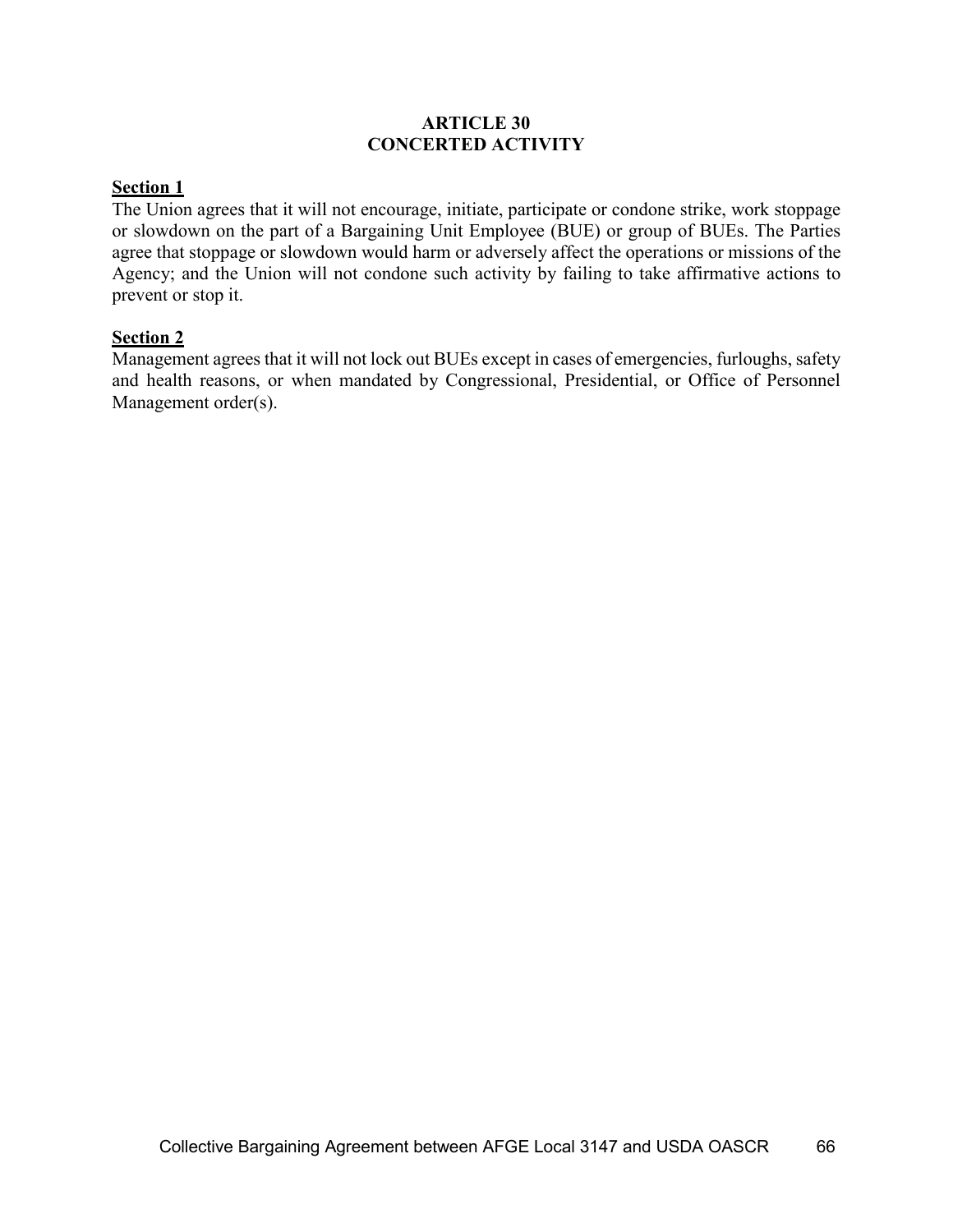# **ARTICLE 31 INFORMATION AND PUBLICITY**

### **Section 1**

Copies of this Agreement shall be posted on a designated USDA electronic platform. The Union shall be furnished with an electronic copy.

# **Section 2**

Management agrees to allow reasonable space for the posting of Union literature and material on presently designated official bulletin boards.

- A. The Union has the right to directly post literature on its bulletin board space with no prior approval or review by Management.
- B. The Union is responsible for all information posted on its bulletin boards. The Union agrees that information posted or distributed mustnot:
	- 1. Violate any law, regulation, this Agreement, or the security of the USDA; or
	- 2. Contain slanderous/libelous material regarding any individual, the USDA, or the Federal Government.

# **Section 3**

Union representatives may distribute Union literature in work areas on their own time, as long as the distribution does not interfere with the Agency's mission.

# **Section 4**

The Union agrees to provide the Agency a current list of the names, addresses and telephone numbers of its representatives, annually and as changes occur.

# **Section 5**

Management agrees to electronically distribute and/or provide the names, work locations, and telephone numbers of the Union President and stewards, as well as a link to AFGE Local 3147 provided by the Union, to Bargaining Unit Employees on an annual basis. Management may cc the Union.

#### **Section 6**

The Union may use E-mail to communicate with employees. However, the Union will not use E-mail to communicate partisan political material.

[References include, but are not limited to: The Hatch Act of 1939, as amended]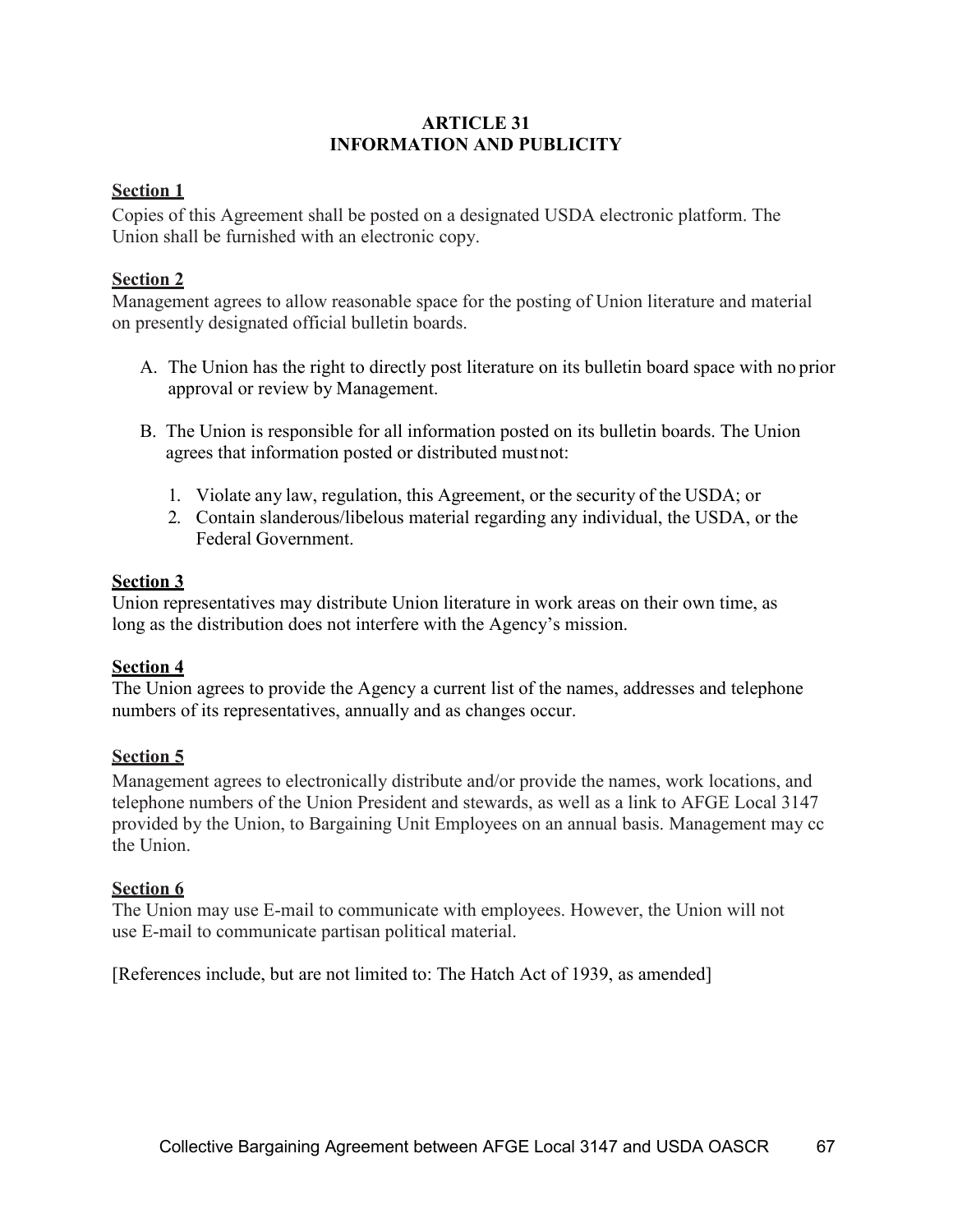# **ARTICLE 3***2*  **DUES WITHHOLDING**

# **Section 1**

This Article prescribes the procedures for eligible employees who are members of the Union to pay Union dues through voluntary allotments from their compensation.

The Union will inform and educate its members on the voluntary nature for allotment of Union dues, including the conditions under which the allotment may be cancelled.

# **Section 2**

To be eligible to make a voluntary allotment for Union dues, an employee must:

- be a member in good standing of the Union;
- be a member of the OASCR bargaining unit; and
- have a regular net salary, after other legal and required deductions, sufficient to cover the amount of the authorized allotment for dues.

# **Section 3**

- A. To initiate a voluntary allotment for Union dues, employees will obtain the "Request for Payroll Deductions for Labor Organization Dues" – Standard Form (SF) 1187, from their designated Union representative. The employee will fill out their portion of the form and return the completed form to their designated Union representative.
- B. The Local Union President or any Local officer will verify the employee' s information, ensure the form is correctly filled out, certify the SF-1187, email the SF-1187 t[o](mailto:DM_HRoperations@dm.usda.gov) DM  $HR operations@dm.usda.gov$  (Payroll Office email mailbox) and cc the employee and OASCR Human Resources liaison. Submission of this form constitutes receipt.
- C. The Office of Human Resources Management Payroll Office (OHRM Payroll Office) will notify the OASCR Human Resources liaison of the effective dues deduction date. The Union representative and employee will remain in contact with the OASCR Human Resources liaison until a response is received from the OHRM Payroll Office.
- D. The deductions certified on the SF-1187 by the authorized Union official shall be the dollar amount of regular dues, exclusive of initiation fees, assessment, back dues, fines, and similar charges and fees. One standard amount for all employees or different amounts of dues for different employees may be specified.
- E. The Union will inform the OHRM Payroll Office of any change in the amount or formula for membership dues.
- F. Dues will be remitted by electronic funds transfer (EFT) each pay period to the bank account designated by the Union. The Union representative and employee have a mutual responsibility to ensure deductions are effected in a timely manner.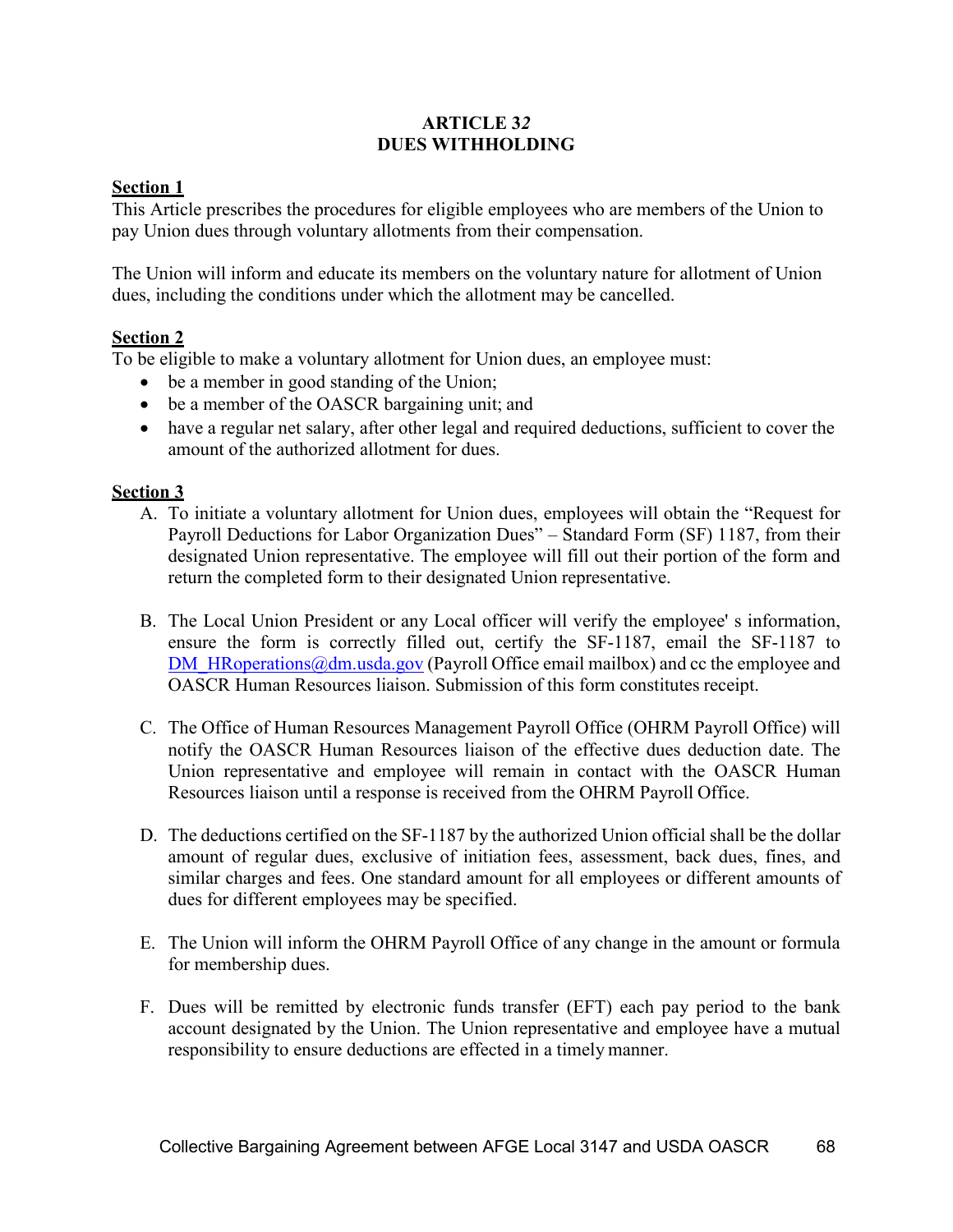G. The employee and the Union representative have a mutual responsibility to assure continuation of an employee' s allotment for Union dues when the employee is assigned or promoted to another position within the OASCR bargaining unit.

[References include, but are not limited to SF-1187]

### **Section 4**

- A. To cancel a voluntary allotment of Union dues, the employee will complete "Cancellation of Payroll Deductions for Labor Organization Dues" - SF-1188 and submit the SF-1188 to the designated Union representative. The Local Union President or designated representative will email the SF-1188 to DM  $HR operations@dm.usda.gov$  (Payroll Office email mailbox), and cc the employee and OASCR Human Resources liaison.
- B. Such cancellation will not be effective, however, until the first full pay period which begins on or after the next established cancellation date of the calendar year after the cancellation is received in the OHRM Payroll Office.
- C. The employees/members will not be able to cancel their allotments prior to the one (1) year anniversary of the start of their dues withholding election (effective date SF-1187 issued by the OHRM Payroll Office).
- D. The OHRM Payroll Office will notify the OASCR Human Resources liaison of the effective cancellation date. The Union representative and employee will remain in contact with the OASCR Human Resources liaison until the appropriate response is received from the OHRM Payroll Office.
- E. The Union representative, employee, and OHRM Payroll Office have a mutual responsibility to ensure cancellations are processed timely.

[References include, but are not limited to, SF-1188]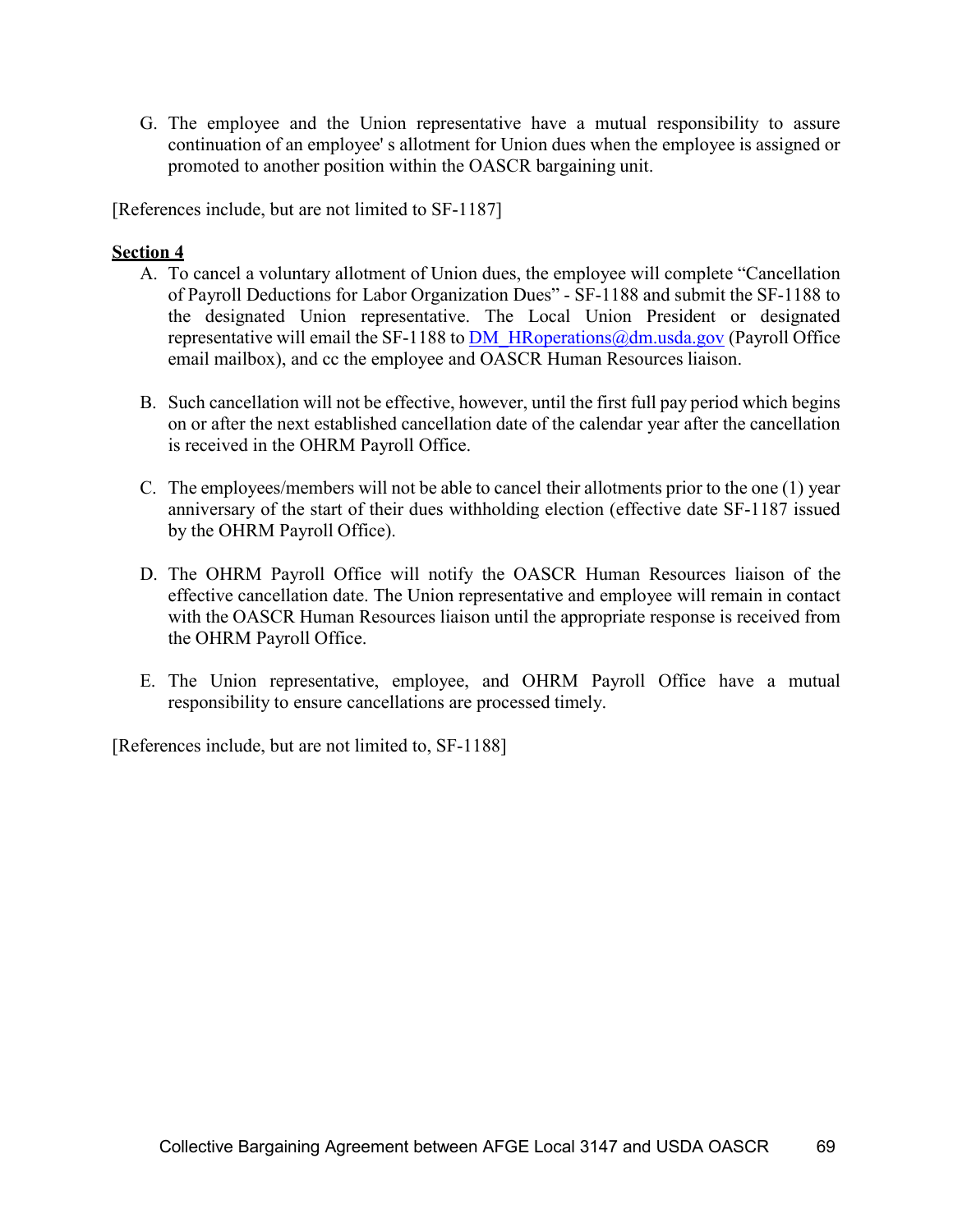## **ARTICLE 33 DURATION**

# **Section 1**

The effective date of this Agreement, including any supplement(s) or amendment(s), shall be the date of its approval by the Agency Head. If the head of the Agency does not approve or disapprove the Agreement within thirty (30) days from the date the Agreement is signed by the Parties, the Agreement shall take effect and shall be binding on the Parties subject to the provisions of 5 U.S.C. Chapter 71 and any other applicable law, rule or regulation.

### **Section 2**

This Agreement shall be in full force and effect for five (5) years from the date of its approval and remain in full force and effect until a new Collective Bargaining Agreement is signed and implemented by all interested parties. If the Parties do not open this Agreement for renegotiations by the expiration date, the Agreement will roll over for periods of one-year increments.

Either Party may give written notice to the other, not more than one-hundred and eighty (180) calendar days prior to the expiration date of the 5-year Agreement or the expiration date of any one-year rolled over period, of their intent to renegotiate this Agreement. Upon such written notice, negotiations of the Ground Rules shall commence within 30 calendar days of delivery of the written notice, unless both Parties agree to a different timeframe. The notifying party will follow up, if necessary, to ensure delivery.

Ground Rules shall be established and signed by both Parties prior to the exchange of proposals and/or Articles.

## **Section 3**

Upon approval, this Agreement will supersede and cancel all Articles contained within the previous Collective Bargaining Agreement and will serve as the principal agreement between the parties.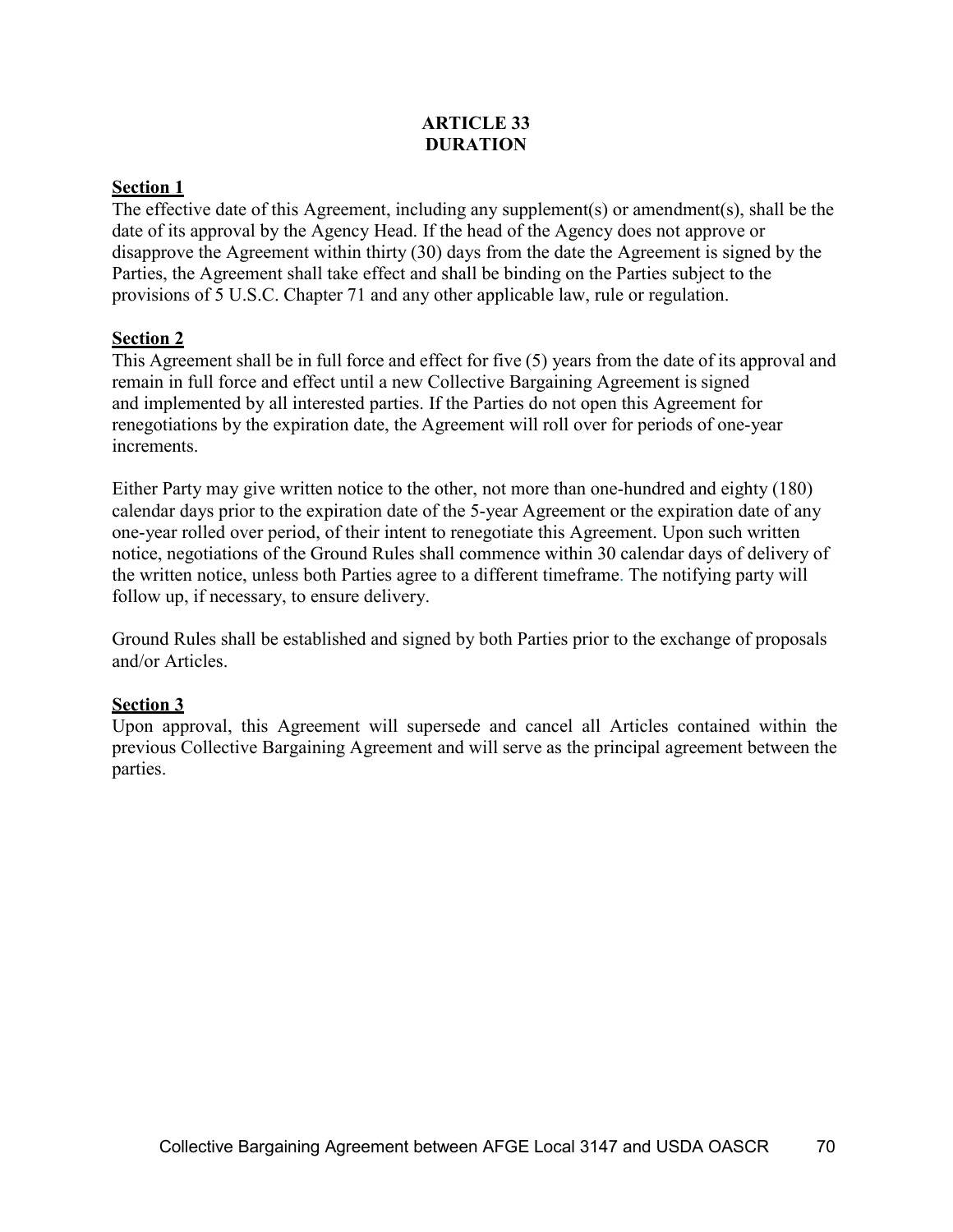## **Acknowledgements**

This Collective Bargaining Agreement is the result of the dedication and efforts by the Negotiation Team, OASCR office staff, Bargaining Unit Employees, and representatives from the Federal Mediation and Conciliation Service (FMCS).

### **The Negotiation Team**

- Winona Lake Scott OASCR Chief Negotiator
- Ashaki "Teddi" Mitchell AFGE Local 3147, Chief Negotiator
- Curtis Kibler OHRM, Labor Relations Specialist
- Claudette Joyner AFGE Local 3147 Representative
- Anika Patterson OASCR, Team Lead, Senior Equal Opportunity Specialist
- Tonya Ahmed AFGE Local 3147, Representative
- Jeff Knishkowy OASCR, Special Counsel
- Charles Smith AFGE Local 3147, Representative
- Cinnamon Butler OASCR, Chief, Program Adjudication Division
- Antoinette Turner FMCS, Commissioner

## **Special Thanks**

- Naomi C. Earp OASCR, Deputy Assistant Secretary for Civil Rights
- Gwen Edmonson OASCR, Staff Assistant
- Laura Poppendeck FMCS, Commissioner
- Peter Winch AFGE, District 14 Representative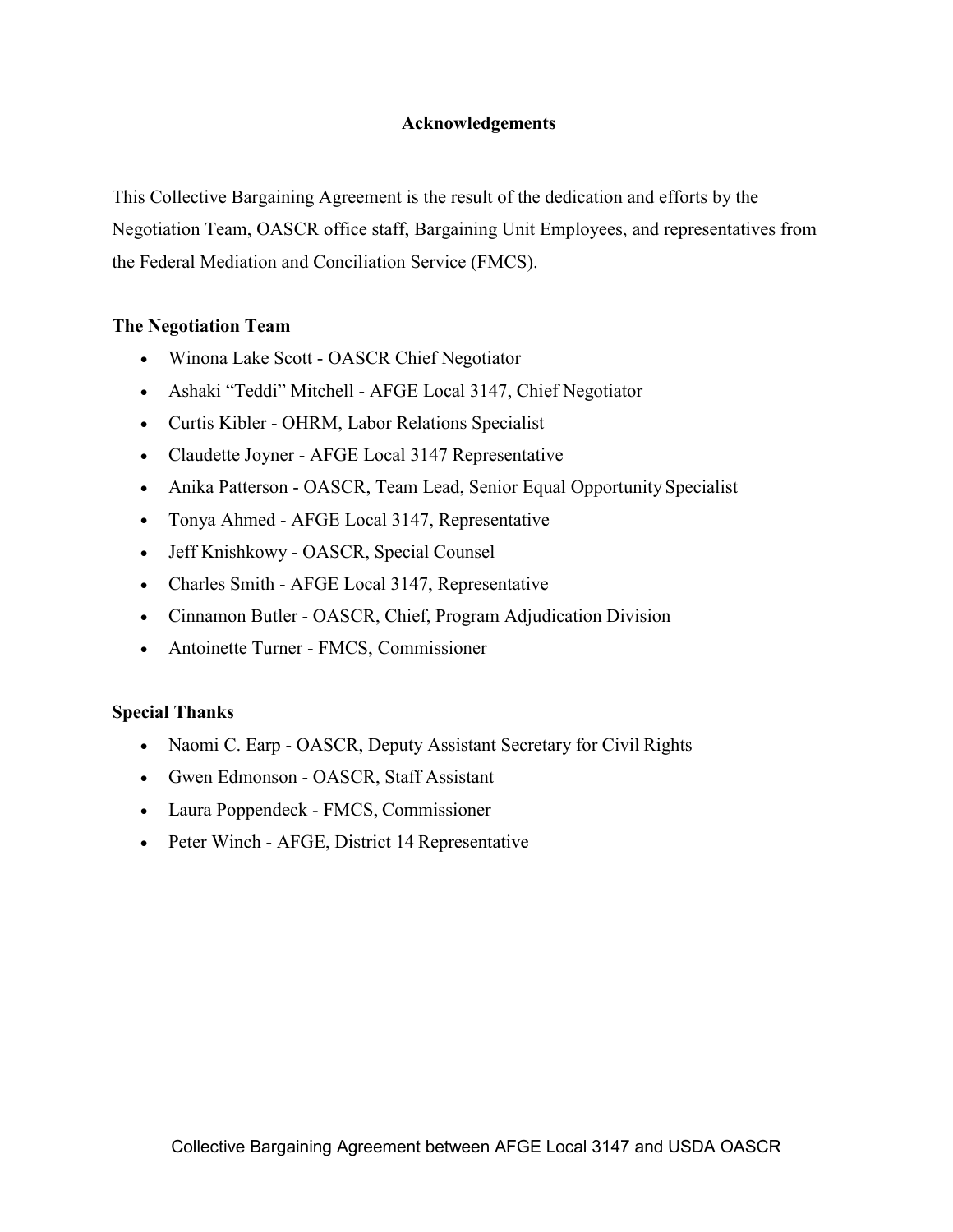In accordance with 5 U.S.C. § 7114, if the Head of the Agency does not approve or disapprove the Agreement within the 30-day period, the Agreement shall take effect and shall be binding on the Parties subject to the provisions of Chapter 71 and any other applicable law, rule, or regulation.

#### **FOR MANAGEMENT FOR THE UNION**

| Digitally signed by NAOMI EARP<br><b>NAOMI EARP</b> Date: 2019.12.04<br>15:05:12-05'00' | 12/04/19 |
|-----------------------------------------------------------------------------------------|----------|
| Naomi C. Earp                                                                           | Date     |
| U.S. Department of Agriculture                                                          |          |
| Office of the Assistant Secretary for Civil Rights                                      |          |
| Deputy Assistant Secretary for Civil Rights                                             |          |

| <b>ASHAKI</b>   | Digitally signed by<br><b>ASHAKI MITCHELL</b> |
|-----------------|-----------------------------------------------|
| <b>MITCHELL</b> | Date: 2019.12.03<br>15:20:38 -05'00'          |

15:20:38 -05'00' **12/03/19**

Ashaki "Teddi" Mitchell Date American Federation of Government Employees, Local 3147 Chief Negotiator

Collective Bargaining Agreement between AFGE Local 3147 and USDA OASCR